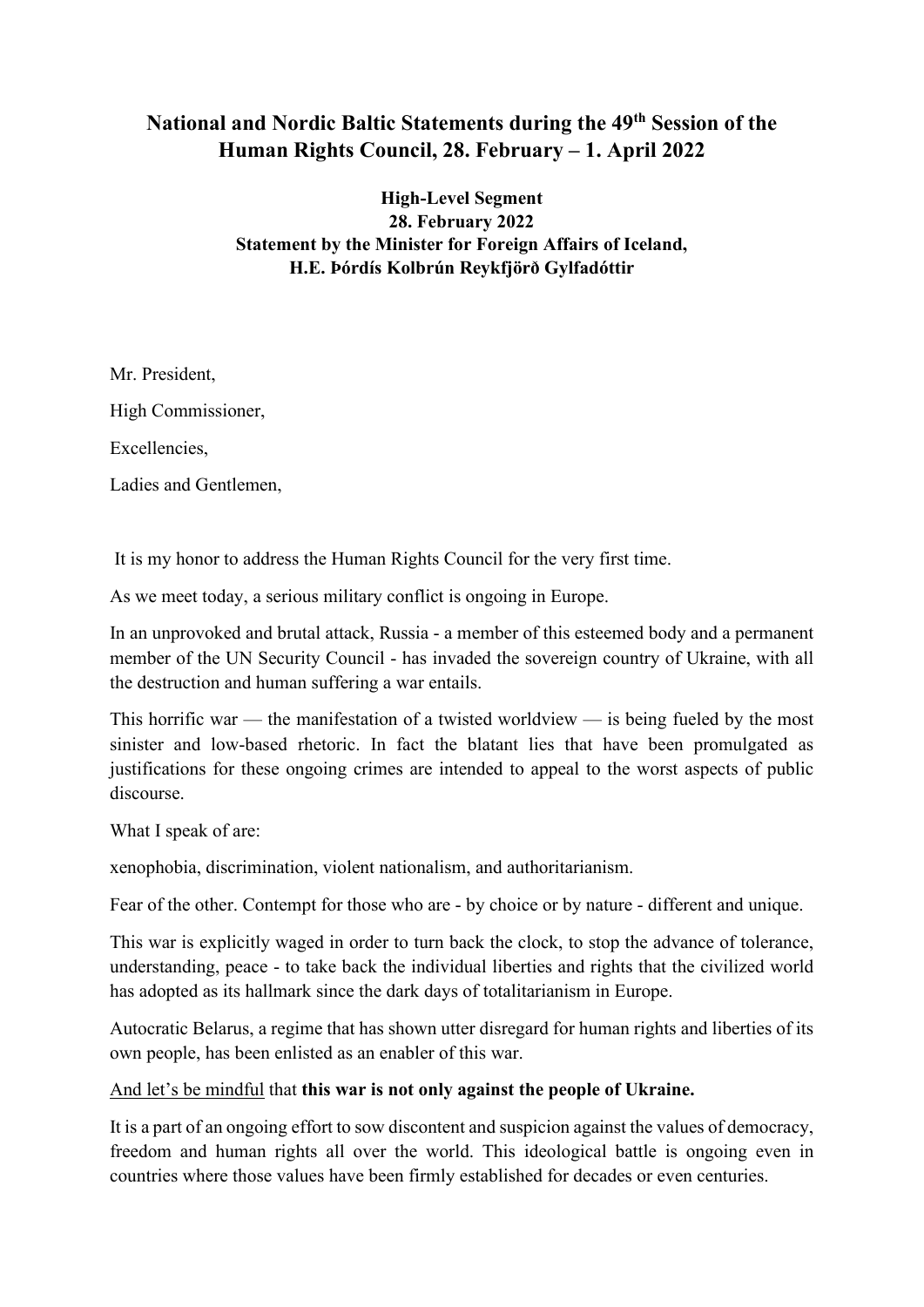And let us not forget - this war is also waged against the hopes and dreams of his own people, the people of Russia, who also suffer greatly and live in fear of what may come next. My thoughts are with them also.

Iceland strongly supports Ukraine´s call for an urgent debate and welcomes its approval this morning.

#### **Mr President.**

We have a sacred duty to promote and protect high ideals. These high ideals cannot be taken for granted.

I would like to take this opportunity to highlight three key points.

**First of all**, we need to be much more forceful in fighting the growing global pushback against human rights and democratic values.

There is increased repression of religious and ethnic minorities, growing racism, and violent nationalism. Autocratic pressures and voices are on the rise, seeking to intensify political polarization and infringe on fundamental human rights.

These trends have been aggravated by the global pandemic, during which many of the basic rights we may have thought to be secured and guaranteed, have been curtailed and even undermined.

Regrettably, too many governments have used the pandemic as an excuse to repress media, silence critics, and stifle open debate. This has been done on a scale, ranging from authoritarian regimes consolidating their power, to a less obvious slide-back in fundamental rights and freedoms, weakening the pillars of democratic societies.

I believe there is reason to believe that a frank and honest assessment must be made about how easily fundamental rights were curtailed during the pandemic. This happened with limited public debate even in societies where respect for those rights were thought to be solidly entrenched in culture and the national identity. This worries me.

The pandemic was only the last crisis. Other crises will follow. How well will we defend human rights when the next pandemic comes - or another type of crises that induce panic in the population.

**Second**, we must fight for an international order that is based on multilateralism and the rule of law.

The international rules-based order forms the basis for states' commitments to protect and respect the rights of their citizens and provides a platform for states to work together for peace, progress and prosperity.

The current Ukraine crisis threatens the rules-based international order with ramifications that go well beyond Europe. Already innocent civilians are suffering, and lives are being lost. Every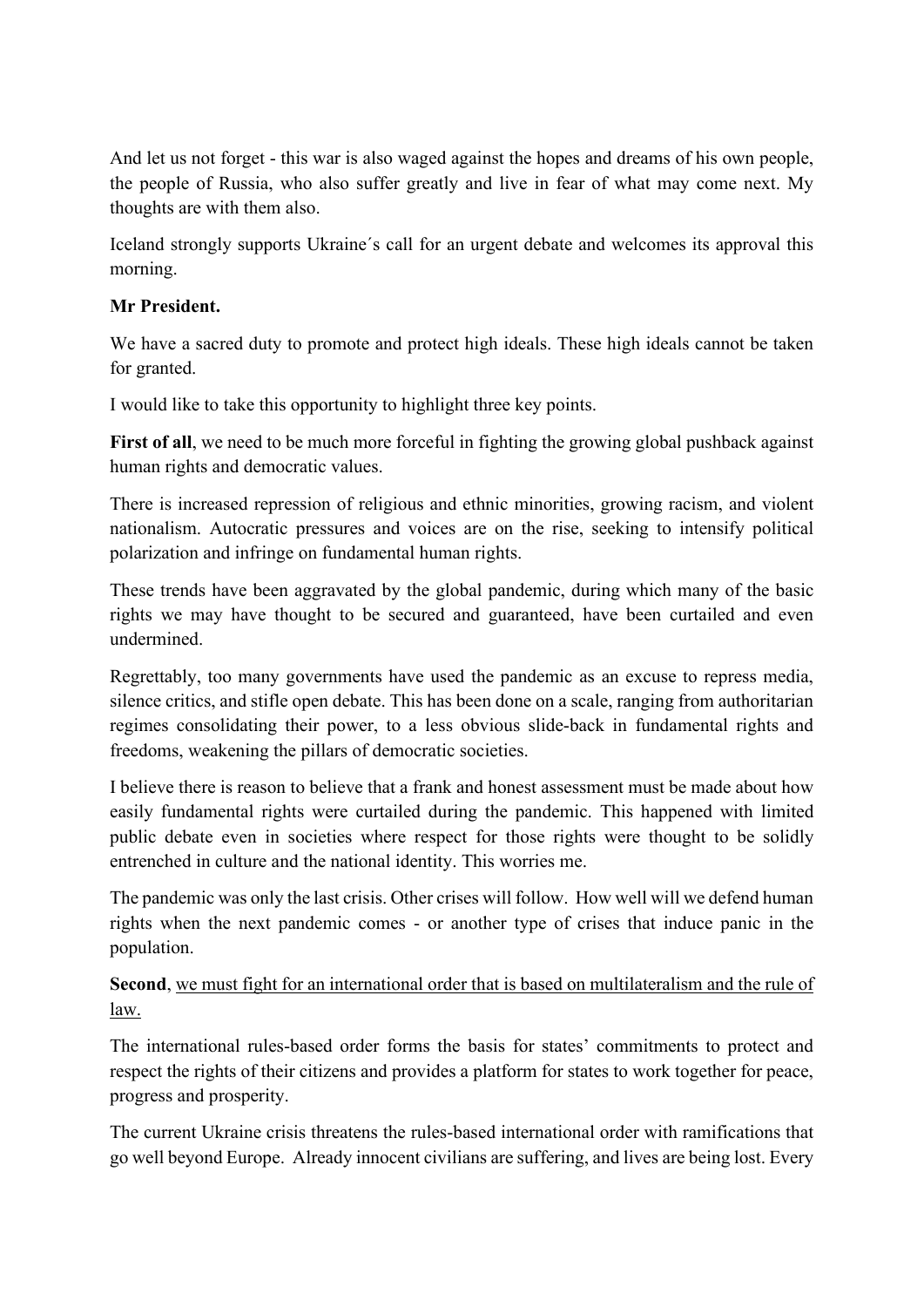effort must be made to minimize human suffering. We must also ensure that the crimes being committed against the Ukrainian people be **recorded** and those responsible be **held** responsible.

This makes it even more urgent that we stand up for the fundamental principles of the rulesbased international order, that we promote multilateralism and the rule of law and democracy.

Therefore, Iceland, has decided to run for a seat on the Human Rights Council for the term 2025-2027.

If elected, we will be absolutely resolute in our support for the council´s mandate and will not shy away from calling on all and any of the members of this Council to live up to their human rights obligations and commitments. 

**To my third and final point**; as long as women and girls don't enjoy the same human rights as men and boys, the world stands to lose.

We must continue advocating for the full and equal enjoyment of human rights for women and girls, including women's equal participation in political, economic, and social life, and not least sexual and reproductive health and rights for all.

Iceland is also determined to continue to push for the protection of the human rights of LGBTQI persons. Our position is crystal clear: human rights are universal and apply to all, whatever their sexual orientation, gender identity or expression.

Mr. President,

Times like these highlight the critical importance of this Council.

We need to hold each other to account, learn from each other and be ready to change course accordingly – all with the common objective of promoting and protecting universal human rights for all.

I wish you all peace. Thank you.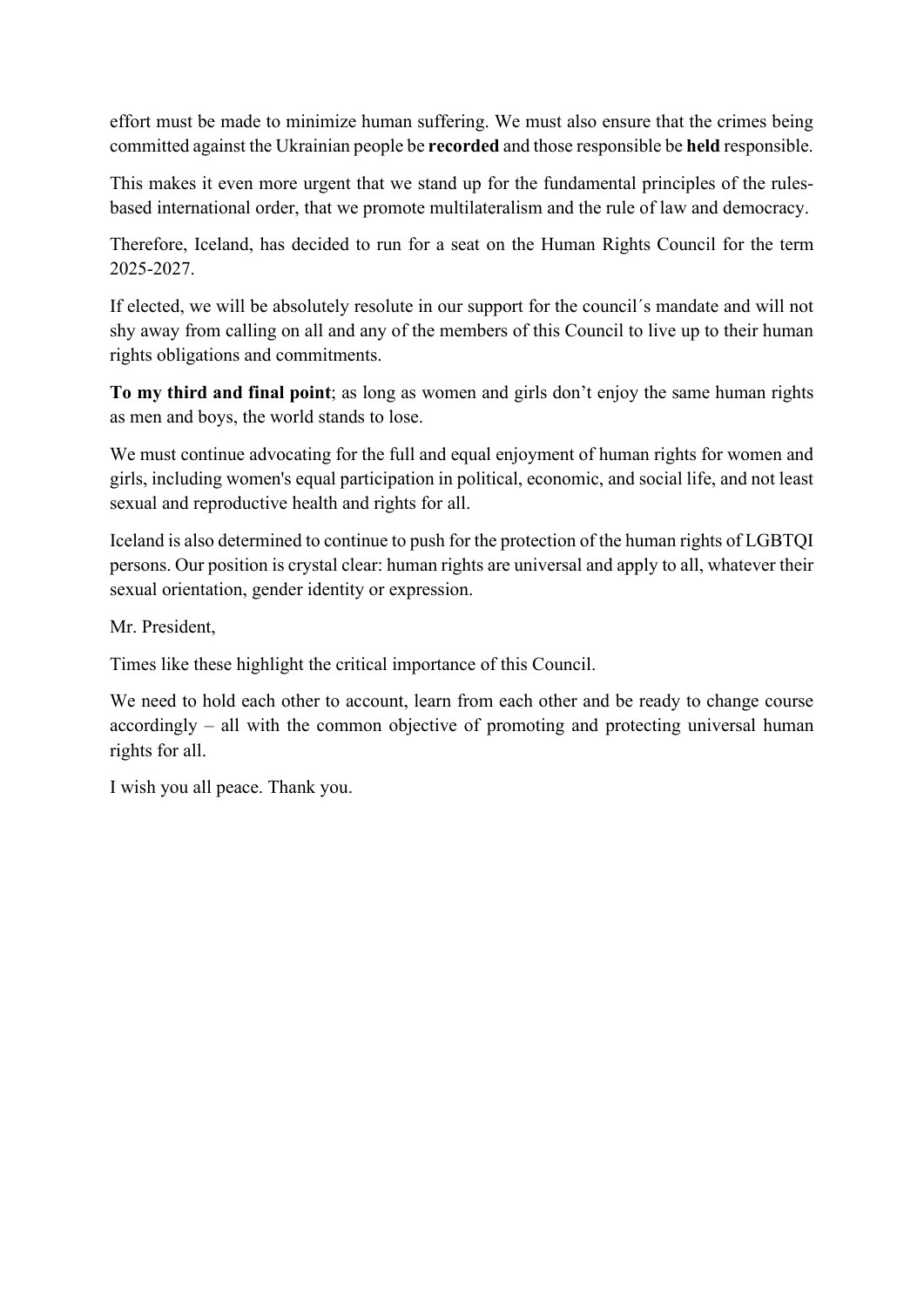#### **Annual high-level panel discussion on human rights mainstreaming 28. February 2022 Statement by Finland on behalf of the Nordic-Baltic countries**

#### Mr. President, Excellencies, distinguished colleagues

I have the honor to deliver this statement on behalf of the Nordic-Baltic countries: Denmark, Estonia, Iceland, Latvia, Lithuania, Norway, Sweden and my own country Finland.

We welcome this discussion and give our full support to securing universal participation in the entire UN system, including the Human Rights Council.

The Nordic-Baltic countries are fully committed in ensuring that the voice of all states, groups and individuals, in all their diversity, is heard in an equal and inclusive way in this Council.

Human rights are universal. It is therefore key that all countries are represented in discussions and decision-making processes that are aimed to protect everyone's enjoyment of all human rights in their respective countries.

In addition to the voice of UN Member States, we need expertise and grass-root knowledge of other stakeholders in this Council. The Nordic-Baltic countries highlight the importance of increasing the participation of civil society and human rights defenders, including not least women and girls, in our work. In addition, we are committed to enhancing the participation of indigenous peoples' representatives and institutions in relevant United Nations bodies on issues affecting them.

Distinguished panelists,

In your view, how could we strengthen the voice of non-governmental stakeholders [from the least developed countries] in this Council? Thank you.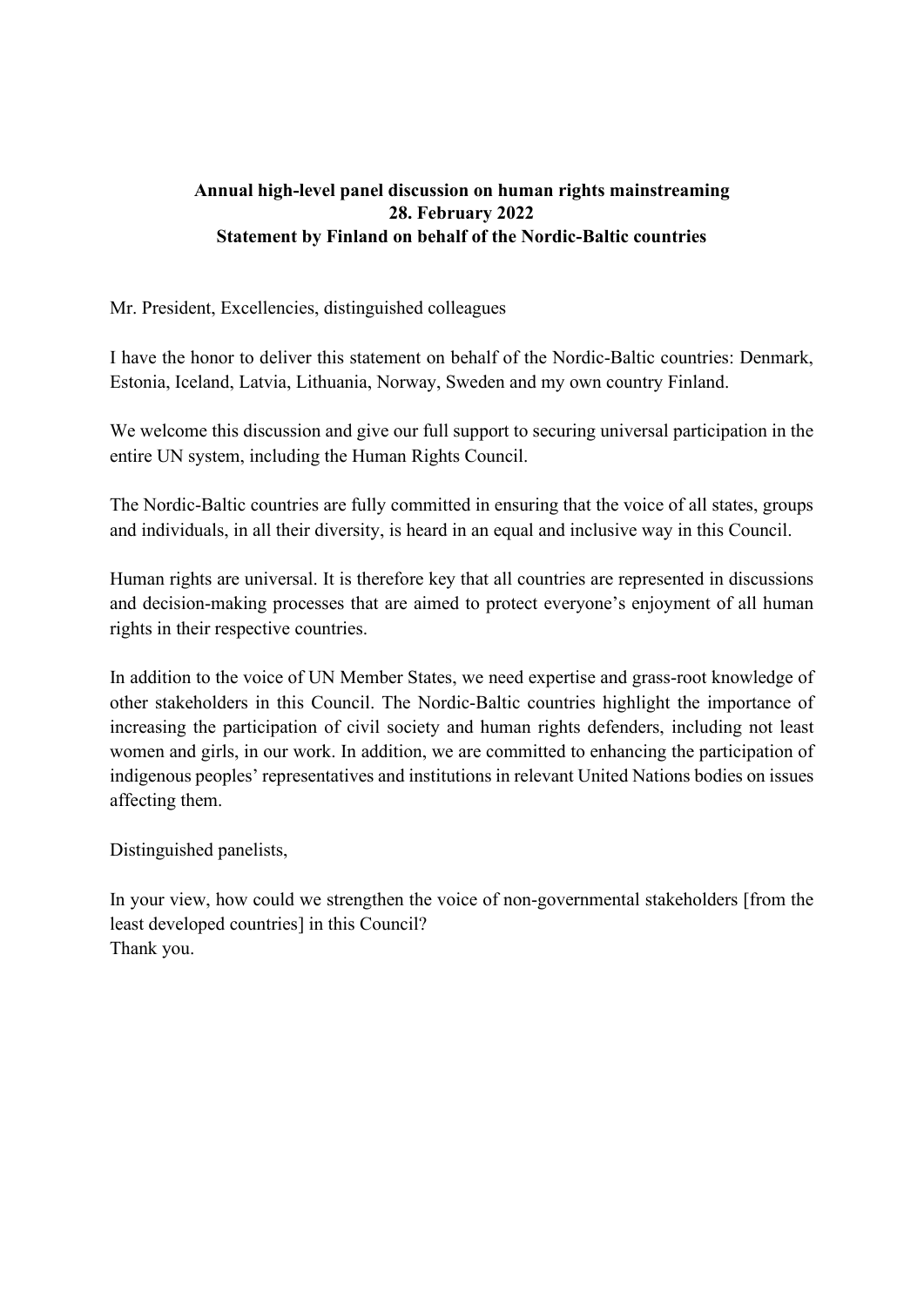#### **Urgent Debate on the Situation of Human Rights in Ukraine stemming from the Russian Aggression 3. March 2022 Statement by the Minister for Foreign Affairs of Iceland, H.E. Þórdís Kolbrún Reykfjörð Gylfadóttir**

As we meet here today, a brutal war is being fought in Ukraine.

Russia has chosen a path of war and destruction: to invade Ukraine and create a serious threat to European and global security. It has enlisted Belarussian authorities, a regime that has shown utter disregard for the human rights of its own people, as its enabler.

This war is waged to turn back the clock, to stop the advance of tolerance, understanding, peace - to take back the human rights that we have worked so hard for, and this Council is tasked with promoting and protecting.

The human suffering will be severe – in fact, it already is. Civilians are being killed and injured. Hundreds of thousands of refugees have arrived in neighbouring countries. With humanitarian needs mounting, humanitarian access must be secured, and international humanitarian law respected.

Russia bears full responsibility for this military aggression and all the destruction and loss of life it will cause. We stand in full unity with Ukraine and call on Russia to stop this senseless war and to immediately withdraw all its forces from Ukraine without precondition.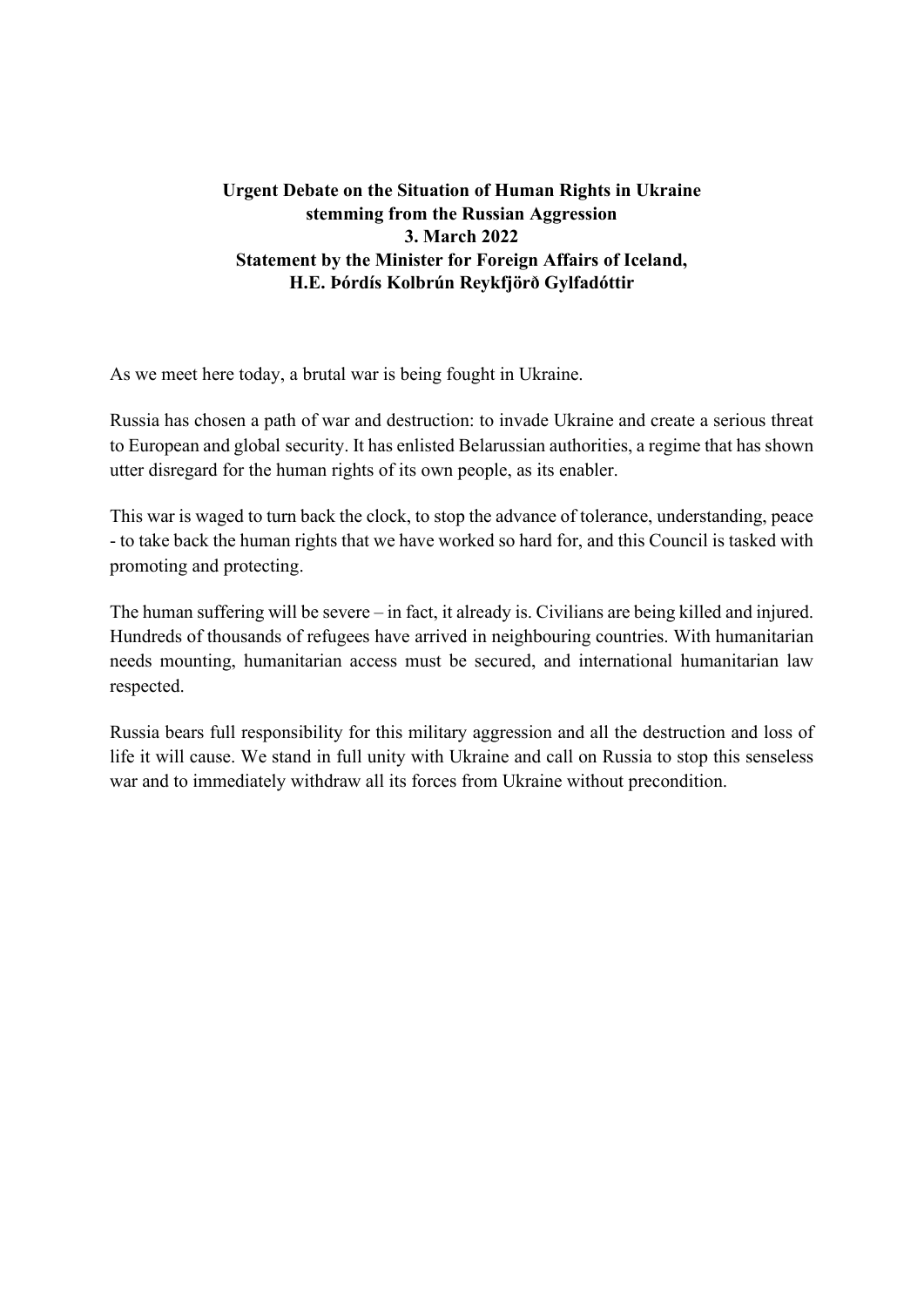# **Interactive Dialogue on the Oral Update by the Special Rapporteur on Eritrea 4. March 2022 Statement by Iceland on behalf of the Nordic-Baltic countries**

Mr President,

I have the honor to deliver this statement on behalf of the Nordic-Baltic countries.

We would like to thank the Special Rapporteur for his update.

We remain highly concerned about persistent human rights violations and abuses in Eritrea, including arbitrary detention, imprisonment of refugees and asylum seekers, indefinite national service, and restrictions on the rights to freedoms of expression and religion or belief.

We are deeply concerned about the reported human rights violations and abuses committed by Eritrean Defence Forces on Ethiopian territory and call for their immediate and unconditional departure from Ethiopia. We urge the Government of Eritrea to undertake investigations meeting international standards and to hold those responsible to account.

The inhumane prison conditions exacerbated by COVID-19 and reports of increased pervasive controls by the Eritrean authorities on its population are of great concern. We call on the Government to fully comply with its international obligations and to ensure respect for all human rights.

Finally, we reiterate our call to the Government to strengthen its engagement with the Council's mechanisms, including by granting the Special Rapporteur full and unhindered access to the country.

How can the international community support efforts to improve the human rights situation in the country?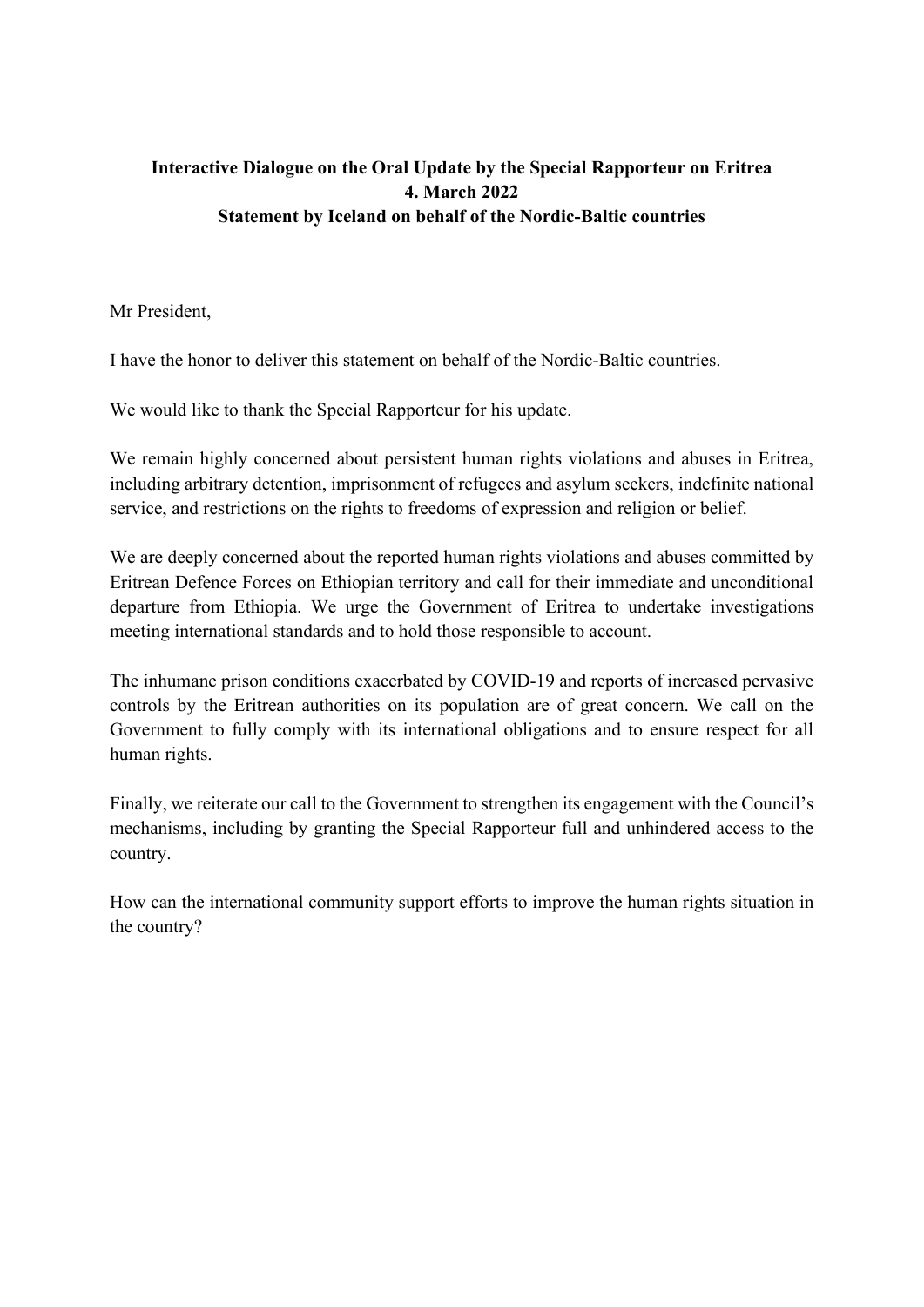#### **Interactive dialogue on the OHCHR report on Sri Lanka 4. March 2022 Statement by Norway on behalf of the Nordic-Baltic countries**

Thank you, Mr. President

I have the honour of making this statement on behalf of the Nordic and Baltic countries.

We thank the High Commissioner for her update, noting with regret the limited progress made on Council resolution 46/1.

We welcome the release on bail of Prevention of Terrorism Act prisoners, including Ahnaf Jazeem and Hejaaz Hizbullah, but remain concerned about others still in custody.

We are encouraged by the move to amend the PTA. However, we are concerned that proposed changes are insufficient to address human rights and due process concerns.

We urge Sri Lankan authorities to ensure freedom of speech, including for human rights activists, journalists, and members of minority communities. We call upon the authorities to put an end to surveillance and intimidation of civil society, including arbitrary arrests.

We are concerned about the lack of progress in the areas of transitional justice, accountability, and reconciliation, and encourage the government to increase their efforts in this regard. We urge the government to ensure the independence and effectiveness of institutions dealing with these issues.

We are also concerned about reports of deaths of persons in police custody and encourage proper investigations of these events.

We call upon Sri Lanka to cooperate fully and effectively with the High Commissioner and the UN institutions to ensure full implementation of Council resolution 46/1.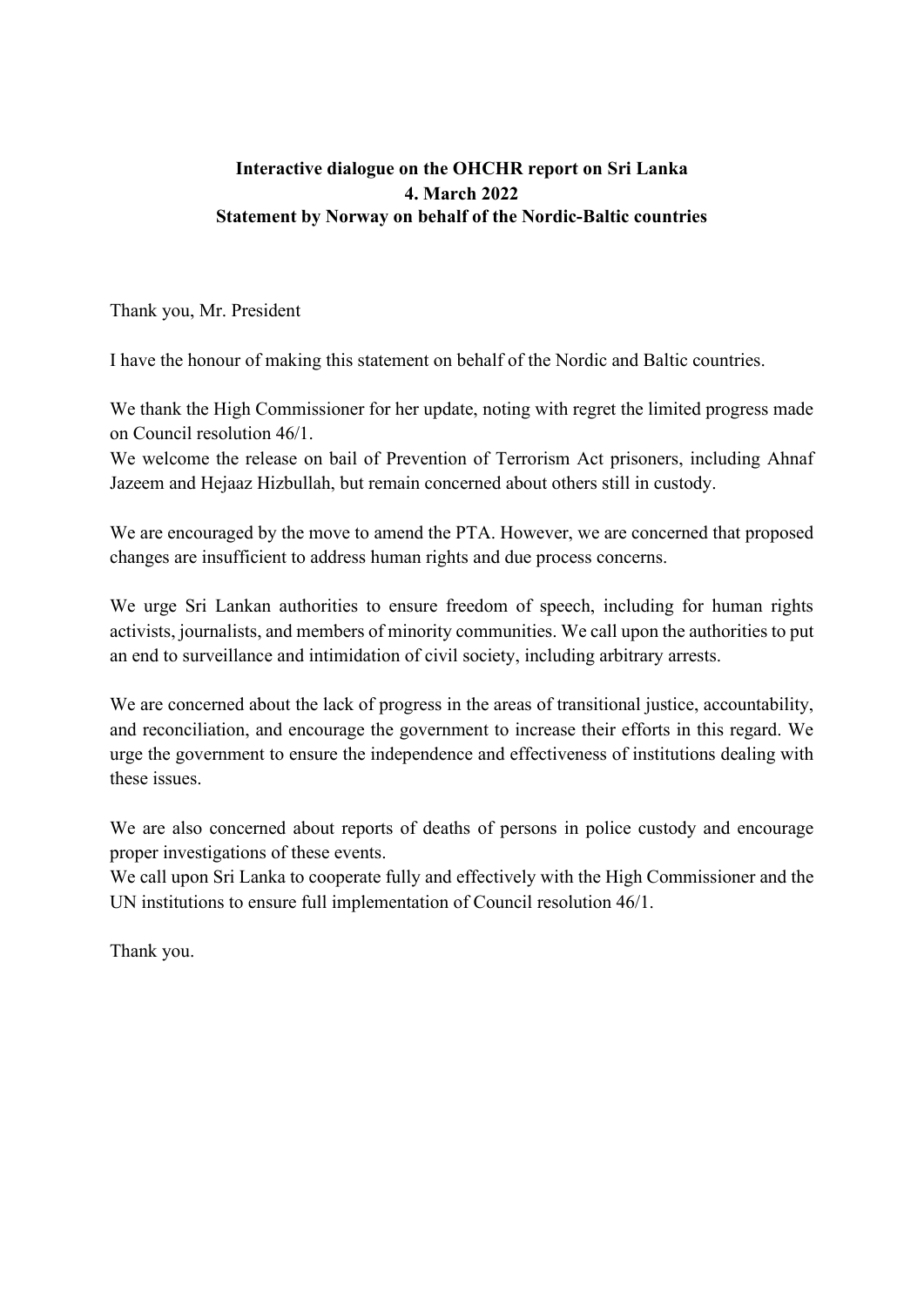## **Interactive dialogue on the report by the High Commissioner on the situation of human rights in Nicaragua 7. March 2022 Statement by Sweden on behalf of the Nordic-Baltic countries**

Thank you, Madam/Mr President,

I have the honour to deliver this statement on behalf of the Nordic-Baltic countries. We thank the High Commissioner for her report.

In a time of democratic backsliding and questioning of human rights in many places, it is particularly important to raise our voices when systematic human right violations are observed. We remain deeply concerned by the ongoing human rights violations in Nicaragua including arbitrary detentions, violations of the rights to freedom of expression, peaceful assembly and association, and attacks against human rights defenders, journalists and other media workers, political opposition, and civil society leaders.

The November elections in Nicaragua took place without respect for democratic principles. The Nicaraguan people was deprived of their right to freely elect their representatives and to vote in credible, inclusive, fair and transparent elections.

We urge the Nicaraguan Government to fully respect all human rights and to immediately and unconditionally release all those arbitrarily detained. Impunity cannot be tolerated, and accountability must be ensured. We reiterate our call on Nicaragua to cooperate fully with international and regional human rights mechanisms, including the OHCHR.

Madam/Mr President,

What measures should in your view be taken in order to promote accountability for human rights violations in Nicaragua?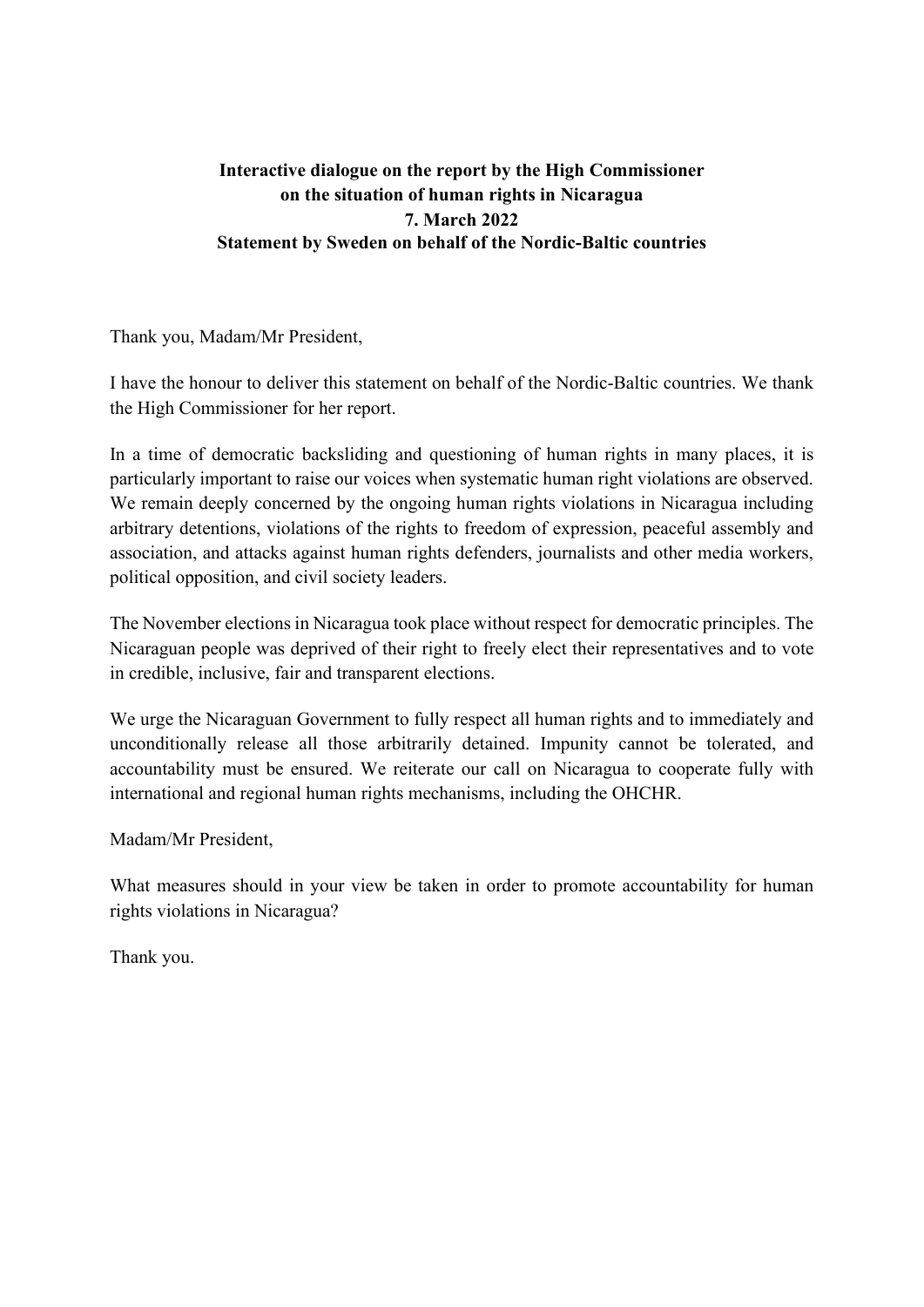### **Enhanced Interactive Dialogue on the High Commissioner oral update on the Sudan 7. March 2022 Statement by Sweden on behalf of the Nordic-Baltic countries**

Thank you, Madam/Mr President,

Sweden has the honour of delivering this statement on behalf of the Nordic and Baltic Countries. We thank the High Commissioner for the update.

Madam/Mr President,

The situation for human rights in Sudan has deteriorated since the last time we met in this format. We condemn the military coup of 25 October that put the civilian-led democratic transition to a halt.

We are deeply concerned about the continued excessive use of violence, including sexual and gender-based violence, arbitrary detentions, and unlawful killings of peaceful protestors. We are also concerned about the increased inter-communal violence in Darfur. We urge the military authorities to show restraint, to protect civilians and ensure that all perpetrators are held accountable.

A Sudanese-led inclusive dialogue is necessary to achieve a broad-based support for the path forward. The UNITAMS report (on the  $28<sup>th</sup>$  of Feb), compiled on the basis of consultations with a wide range of stakeholders, identifies areas of consensus. We appreciate the commitment of UNITAMS, AU and IGAD to work together to support the process.

We appreciate the work of the independent human rights expert in Sudan and call upon the Sudanese authorities to fully cooperate with its mandate.

Madam/Mr President,

How can we and the Office best support the protection and advancement of human rights in Sudan?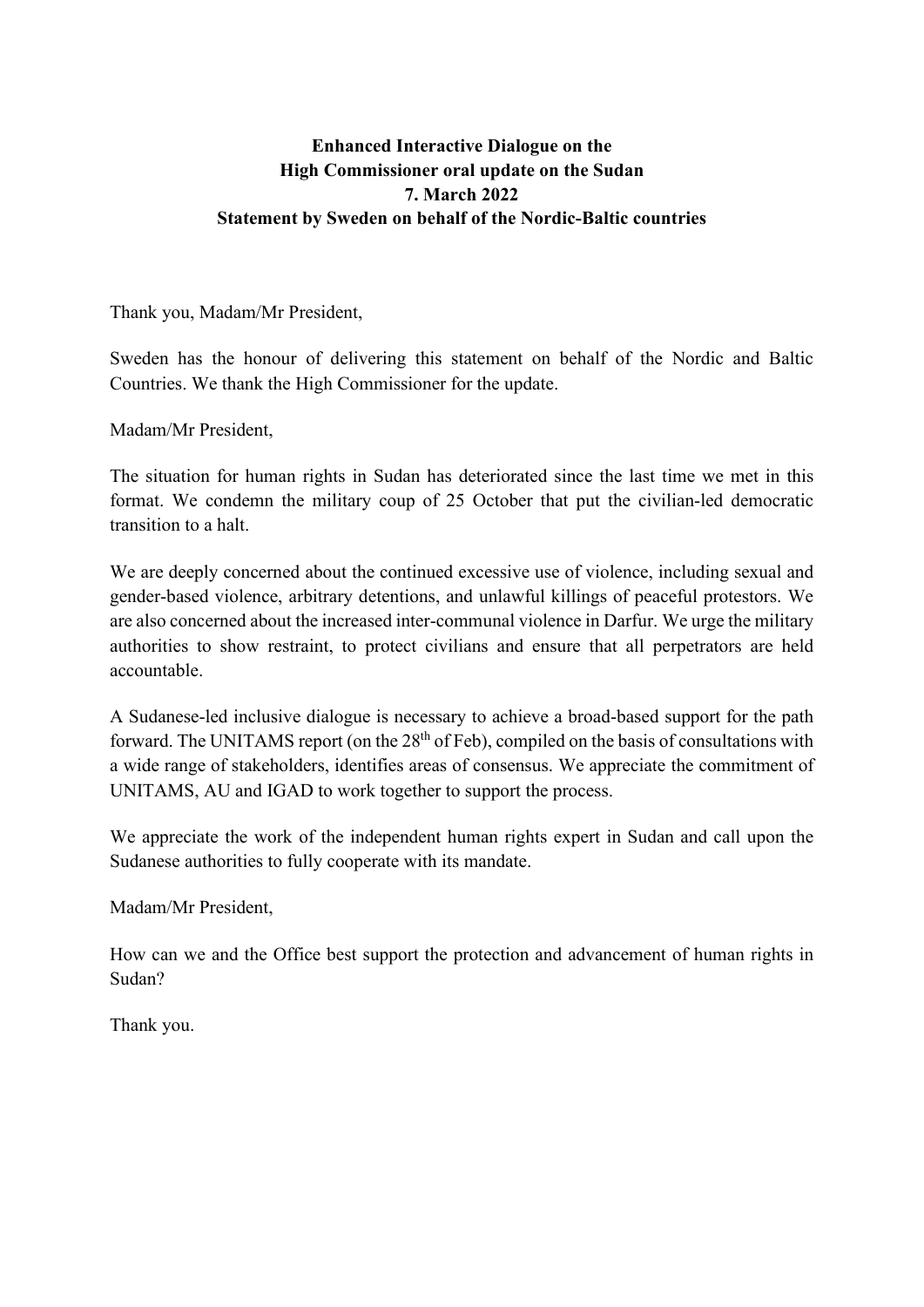## **Interactive Dialogue with the High Commissioner on her report on the Situation of Human Rights in Afghanistan 7. March 2022 Statement by Iceland on behalf of the Nordic-Baltic countries**

Mr. President,

I have the honour to speak on behalf of the Nordic-Baltic countries.

We welcome the High Commissioner's report and this opportunity to highlight key concerns regarding the human rights situation in Afghanistan in the wake of the fall of the democratically elected Government.

Our countries have been actively engaged in efforts for the stabilisation and development of Afghanistan. We are deeply concerned by the findings of the report and the deterioration in the human rights situation, particularly by reports of arbitrary killings, violence and intimidation against peaceful protestors, journalists and other media workers, human rights defenders, persons associated with the previous government and persons belonging to ethnic, religious and sexual minorities.

Equally, we are gravely worried about the erosion of the enjoyment of the rights of women and girls, in particular their access to education, and the exclusion of women from political, social and economic spheres of Afghan society.

We express our strong support for the new mandate of a special rapporteur on human rights in Afghanistan.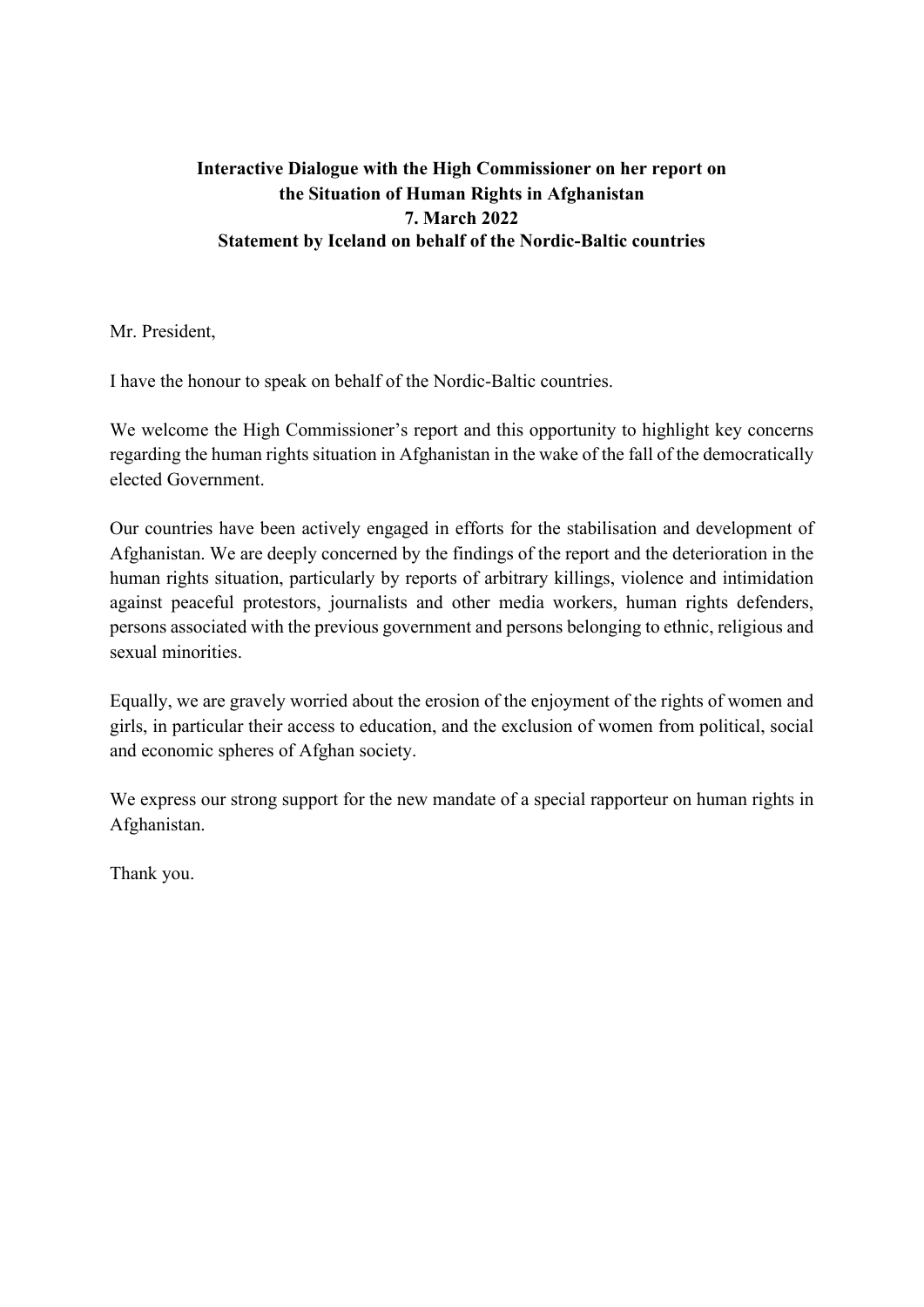# **Interactive Dialogue with the High Commissioner on the Situation of Human Rights in the Tigray region of Ethiopia 7. March 2022 Statement by Iceland on behalf of the Nordic-Baltic countries**

I speak on behalf of the Nordic-Baltic countries.

We thank the High Commissioner for her update.

We welcome recent positive steps taken by the Government of Ethiopia. However, we call on all parties to abide by international humanitarian law and allow full, safe and unfettered humanitarian access to all people in need, including in Tigray.

We remain deeply concerned about human rights violations and abuses in the Northern parts of Ethiopia. This must stop and accountability must be ensured for all crimes committed. We urge all parties to the conflict to cease hostilities, seek a negotiated settlement and respect the human rights, security and safety of civilians and humanitarian workers.

Finally, we urge the Government of Ethiopia to strengthen its engagement with the Council's mechanisms by granting the international commission of human rights experts full, safe and unhindered access to the country. The commission complements ongoing national efforts and is key to help hold all perpetrators to account for their actions, including non-Ethiopian actors.

Madam High Commissioner,

Taking into account the investigation and findings by the Joint Investigation Team, how can it best be ensured that the work of the international commission of human rights experts on Ethiopia will complement those findings?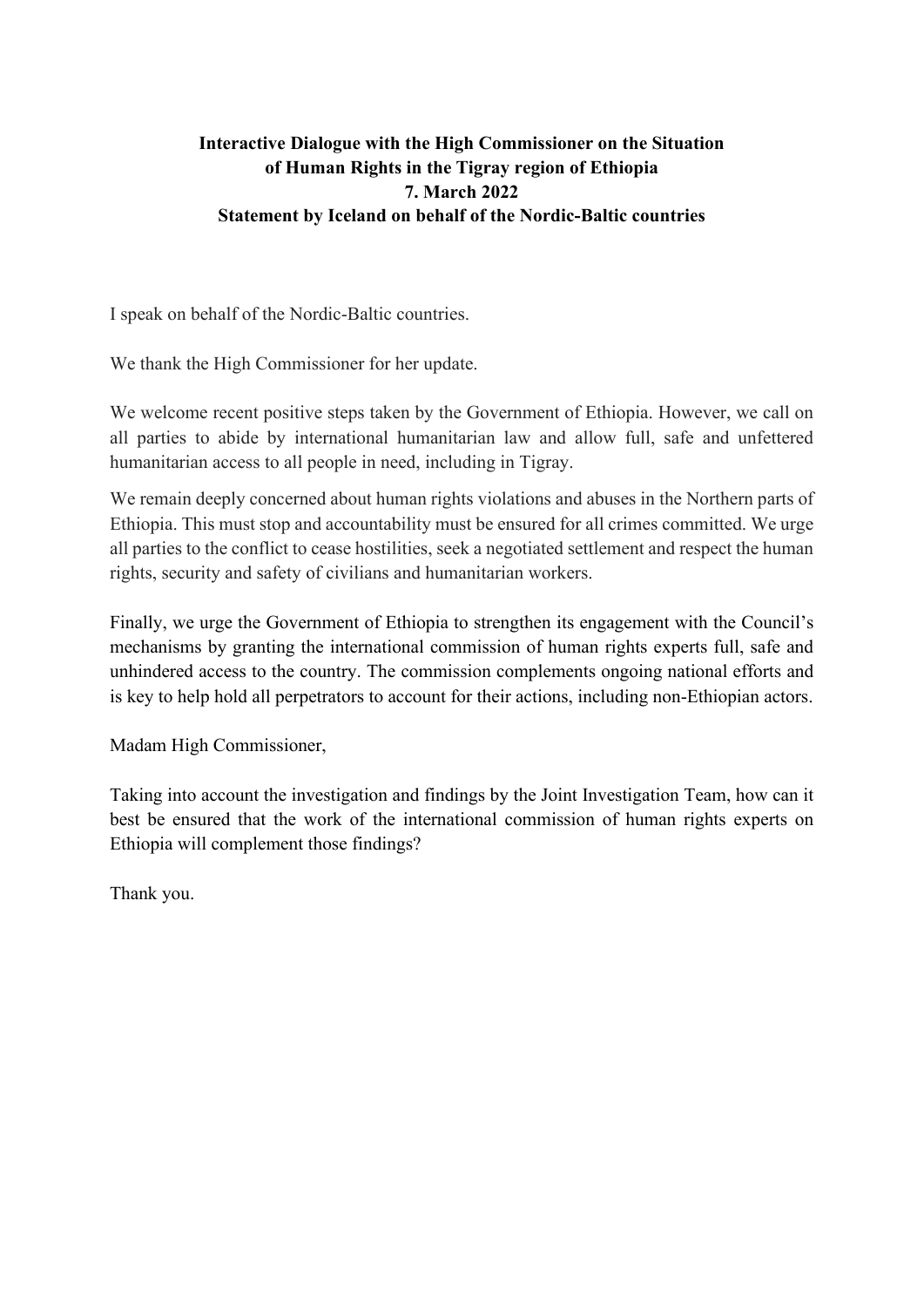#### **Item 2 – General Debate 8. March 2022 Statement by Iceland**

Thank you,

Iceland thanks the High Commissioner for her Oral Update.

Mr. President,

We are concerned over intensification of restrictions on freedom of expression, media freedom, and right to peaceful assembly.

Iceland strongly condemns **Russia**'s unprovoked attack on Ukraine, as well as violations of the right to freedom of opinion and expression, including attacks on journalists and media workers. Measures to restrict peaceful protests is of great concern. The right to freedom of peaceful assembly must be respected.

In **Egypt**, human rights defenders, journalists, and activists face repression, including by application of terrorism legislation against peaceful critics.

In **Sudan**, the use of excessive force and unlawful dispersal of protests countering opposition against the military coup is of great concern. We call for accountability and immediate end to impunity.

Mr. President,

Women and girls still face disadvantages due to discriminatory laws and practices in **Saudi Arabia**, we acknowledge women's increasing participation in society and workforce but remain concerned about severe restrictions imposed on women human rights defenders, including travel bans.

Finally, we are concerned regarding grave human rights violations and abuses committed against the Uyghur and other minority groups in **China**. Human rights must be ensured for all persons belonging to religious and ethnic minorities, also in Xinjiang.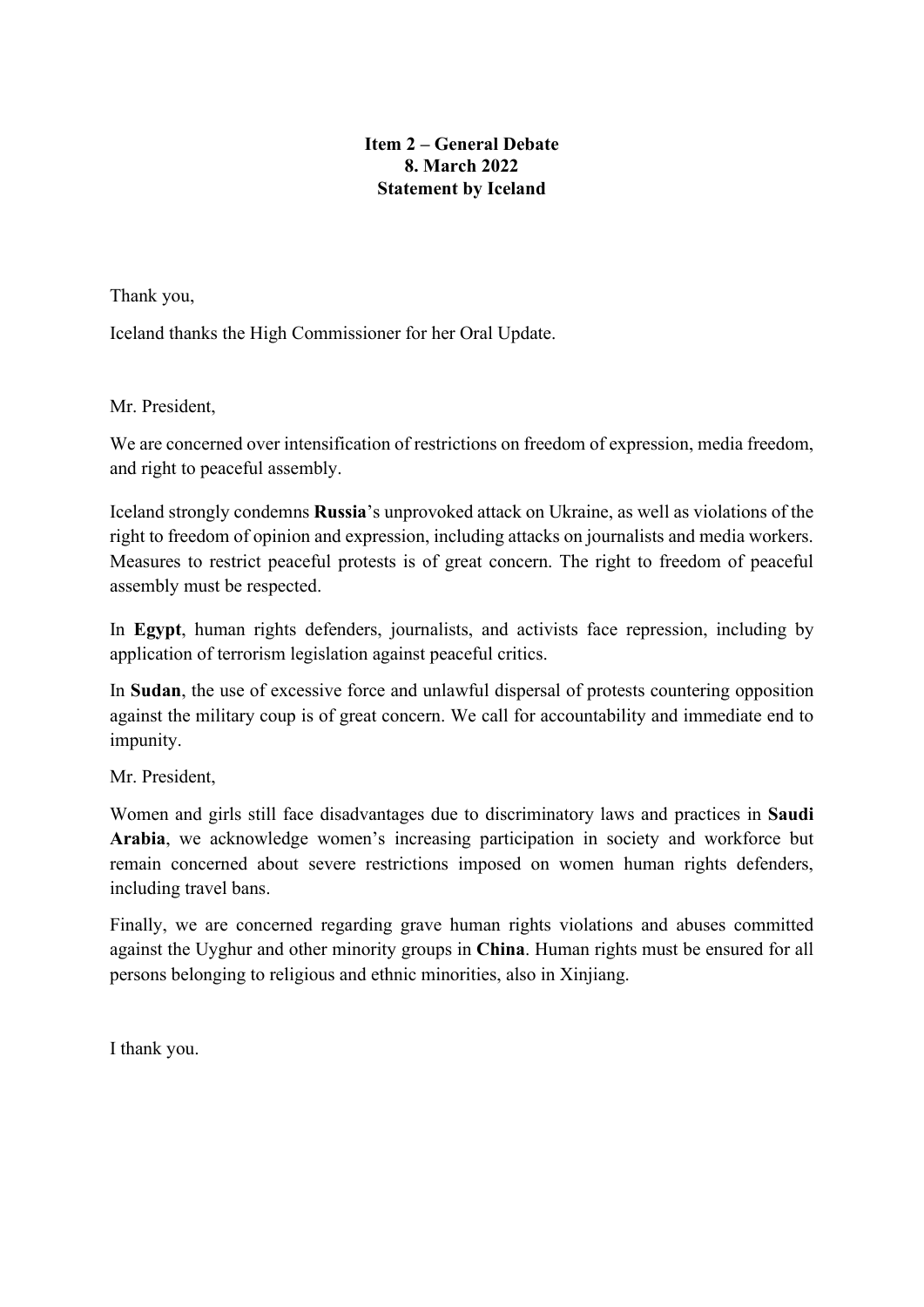## **Interactive dialogue with the Special Rapporteur in the field of cultural rights 8. March 2022 Statement by Norway on behalf of the Nordic-Baltic countries**

President, Madam Special Rapporteur,

I have the honor to deliver this statement on behalf of the Nordic-Baltic countries.

Our countries attach great importance to the promotion of all human rights, including the rights for each person - to access, participate and contribute to cultural life in society without discrimination.

The right to freedom of artistic expression includes the right to express ideas and opinions through arts or any media of one's choice.

We support the independence of your mandate and wish you all the best in the important work on promoting cultural rights.

In many countries artists and cultural workers are subjected to censorship, discrimination and persecution. Cultural professionals and the public alike are being denied the right to take part in the cultural life. Blasphemy laws and anti-terrorism legislation are increasingly used to persecute and detain artists of all kinds and to censor artistic expression.

Women artists and cultural practitioners and those with minority background, are disproportionately subject to harassment, persecution and imprisonment as a result of their work.

Cultural rights are for all, including individuals belonging to marginalized groups, irrespective of gender, religion, age, sexual orientation, disability or ethnicity.

Madam Special Rapporteur,

How can we ensure cultural rights for marginalized individuals and groups?

Thank you!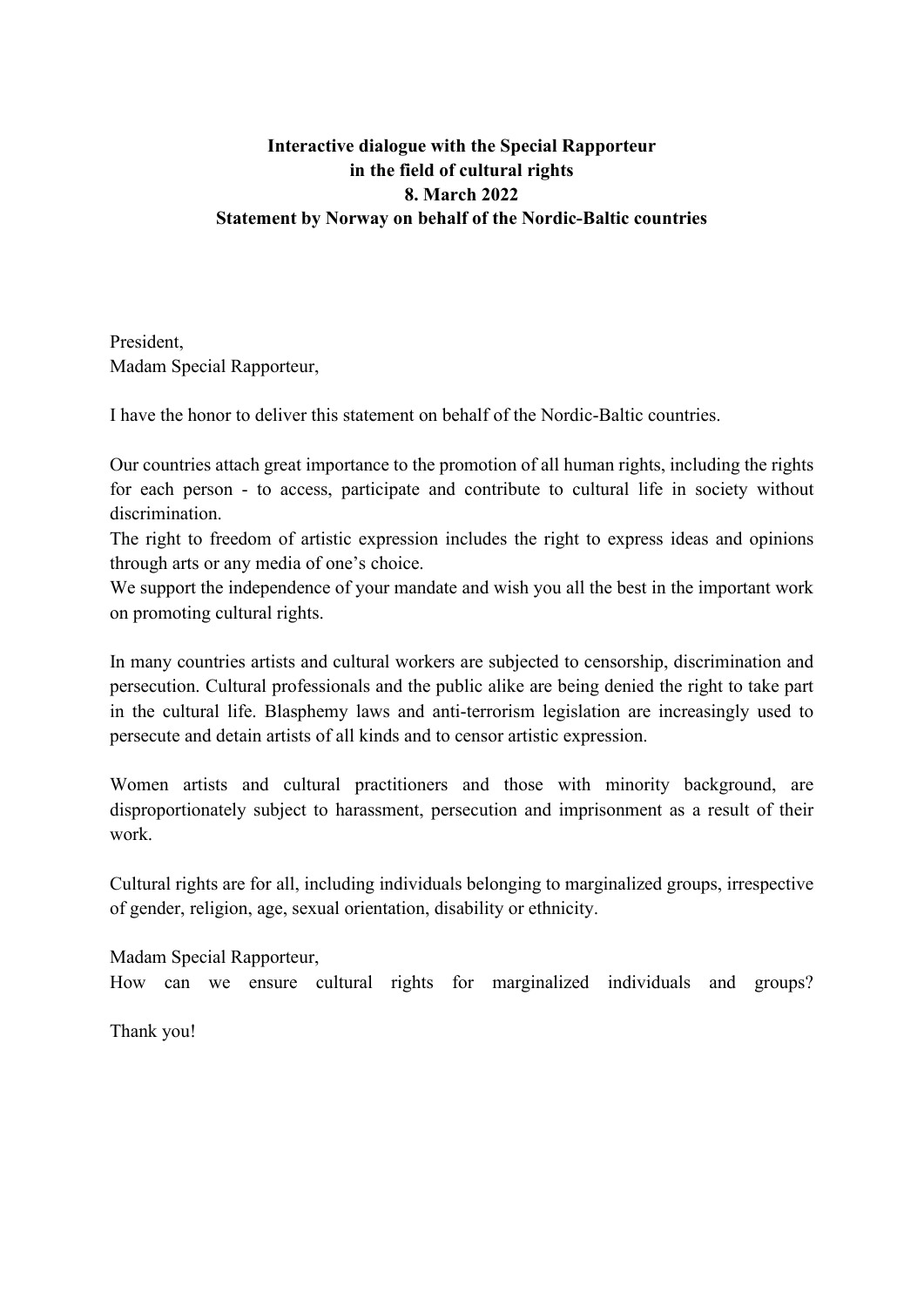## **Interactive Dialogue with the Special Rapporteur on the sale and sexual exploitation of children 8. March 2022 Statement by Latvia on behalf of the Nordic-Baltic countries**

Thank you, Mister President.

I have the honour to deliver this statement on behalf of the Nordic-Baltic countries.

We wish to thank the Special Rapporteur on presenting her latest report, which provides a valuable overview of some of the key steps States can take to protect children from sale, sexual exploitation and abuse.

We, the Nordic-Baltic countries, are committed to the fight against the sale and sexual exploitation of children. This does not only include establishing a comprehensive legal and policy network, but also ensuring its effective implementation.

Information and communication technologies have increasingly been used as a means of child sexual exploitation, and this has become even more prevalent during the pandemic. To facilitate prevention, it is important to increase digital literacy among children and include other relevant topics in the school curricula, such as comprehensive sexuality education.

Regarding rehabilitation measures, we stress the need to ensure a trauma-informed and childfriendly victim- and survivor-centred approach, and provide child victims and survivors with access to justice while also avoiding secondary victimisation.

Madam Special Rapporteur, can you share some of the best practices of integrating a gender perspective in addressing the sale and sexual exploitation and abuse of children?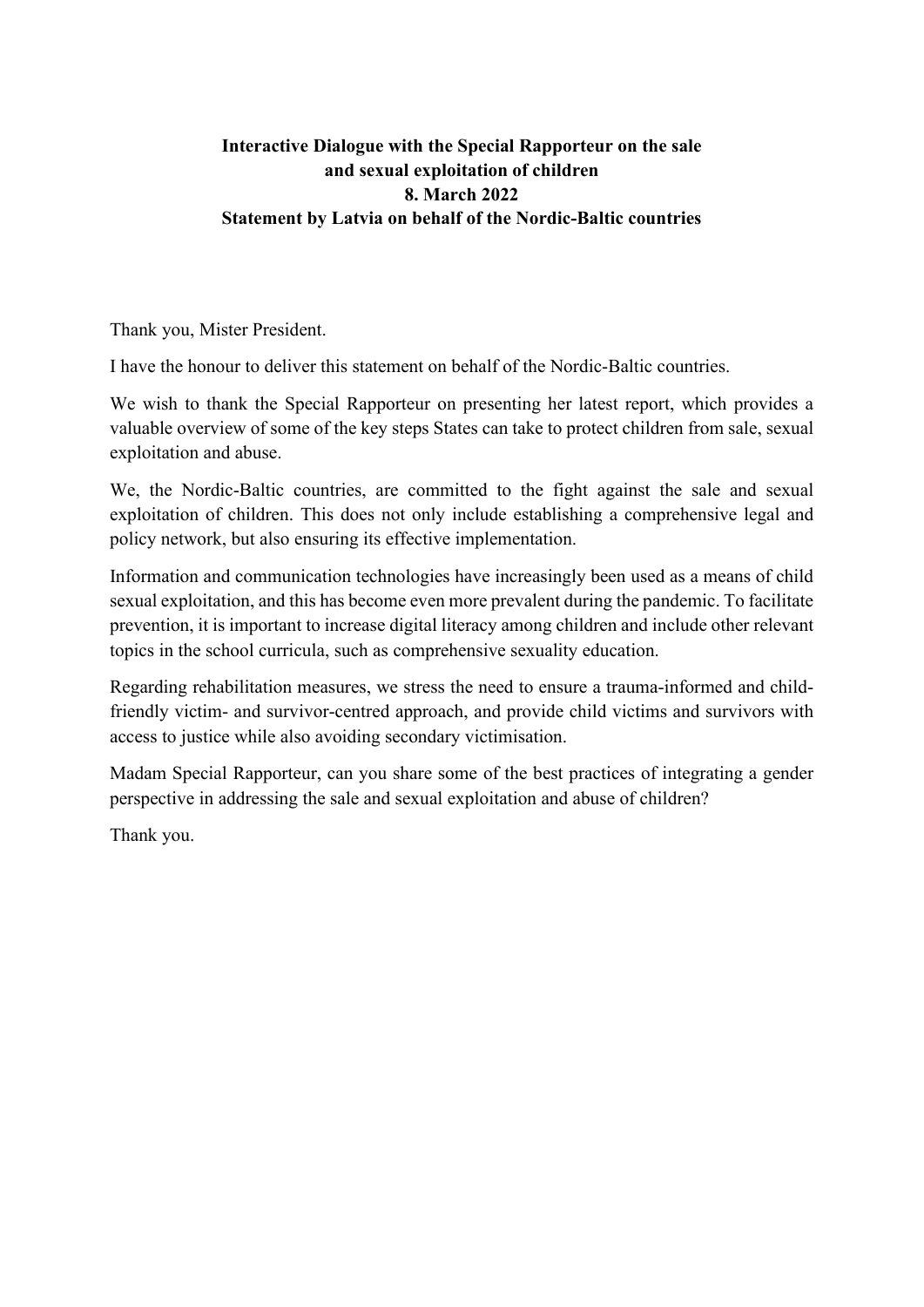# **Panel discussion on ensuring equitable, affordable, timely and universal access for all countries to vaccines in response to the COVID-19 pandemic 10. March 2022 Statement by Norway on behalf of the Nordic-Baltic countries**

Mister President.

I have the honour to deliver this statement on behalf of the Nordic-Baltic countries.

The pandemic is not over. It is an ongoing health crisis. It is also an economic and broader societal crisis. Until covid-19 vaccines, treatment, diagnostics and other tools become available to all, the risks of new variants will stay high.

The inequity in access to covid-19 tools underscores the need for solidarity. In an interdependent world, we must take collective action to ensure the realization of health as a human right. Multilateral mechanisms, such as ACT-A and COVAX, are our best bet to do so. Accordingly, we must finance these initiatives to deliver.

The inequity in access to covid-19 vaccines is stark. A key challenge now is ensuring delivery of vaccines. Vaccines are not effective until persons are vaccinated.

We must collectively address global, regional and local bottlenecks. This ranges from supply and cold chains to inclusion of marginalized populations and vaccine hesitancy.

Our approaches to vaccination must be inclusive. No one can be left behind. Covid-19 vaccines must be made available in humanitarian settings.

Ending the pandemic is in the mutual interest of all countries. It is an equity imperative. It is sound economic policy. It provides global health security.

Multilateral collaboration remains our key strategy towards universal vaccination and health for all.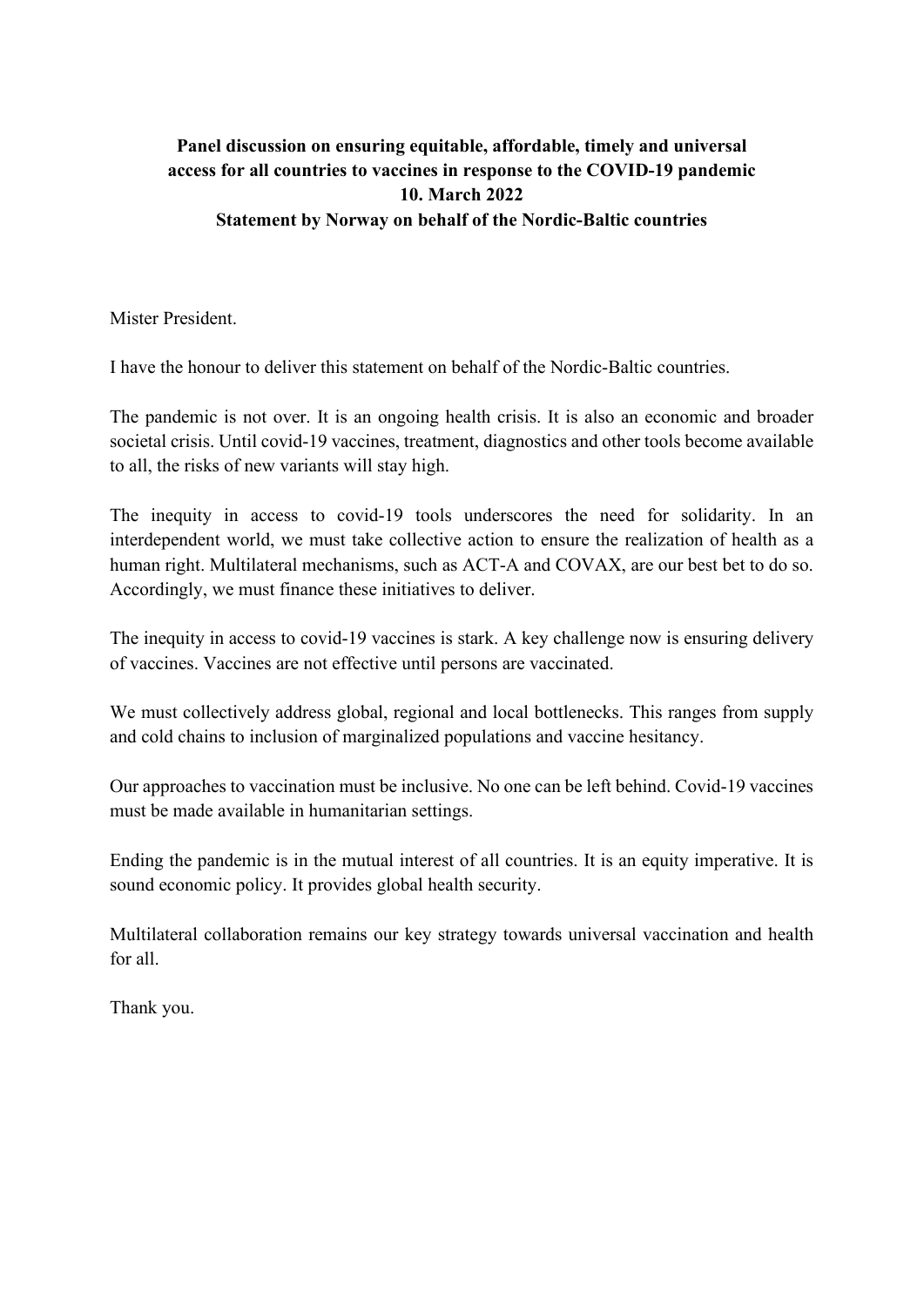## **Interactive Dialogue with the Special Rapporteur on Freedom of Religion or Belief 10. March 2022 Statement by Denmark on behalf of the Nordic-Baltic countries**

I have the honor to deliver this statement on behalf of the Nordic-Baltic countries.

We thank the Special Rapporteur for his report and for providing valuable insights. We are deeply concerned by systematic human rights violations and abuses directed at religious minorities in recent and ongoing conflicts.

We welcome attempts at a nuanced discourse on the relationship between religion and conflicts. While recognizing that many conflicts have underlying economic, political and even environmental drivers, religious extremism is also an important driver for conflict. We witness that in parts of Western Africa, Africa's Horn, the Middle East and elsewhere.

We stress the need to fulfil obligations to prohibit and prevent discrimination, hostility, or violence based on religion or belief, including in the context of Russia's ongoing illegal aggression against Ukraine, and urge Russia to refrain from any such acts. We condemn Russia's aggression in the strongest possible terms and reiterate our full solidarity with Ukraine and its people.

We support your call for including minority religious actors in the prevention of conflict, strengthening resilience, and promoting inclusive and just reconciliation. More could be done to include moderate faith leaders and interfaith engagements in efforts to prevent religious extremism.

Mr. Special Rapporteur, how do you see our possibilities to engage with moderate faith-based actors to prevent increasing religious extremism from driving conflict and human rights abuses?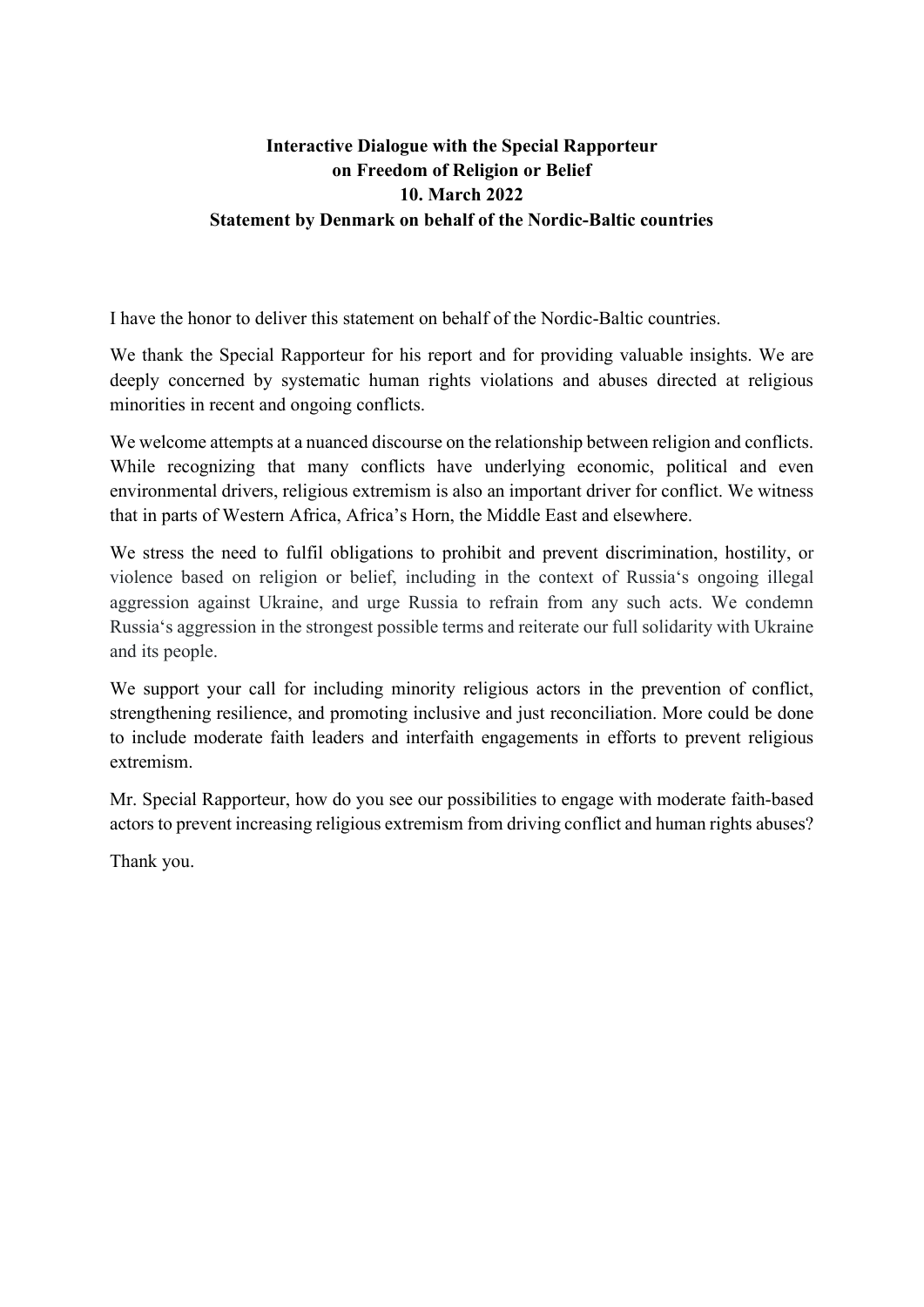### **Interactive Dialogue with the Special Rapporteur on the right to privacy 10. March 2022 Statement by Latvia on behalf of the Nordic-Baltic countries**

Thank you, Mister President.

I have the honour to deliver this statement on behalf of the Nordic-Baltic States: [Denmark, Estonia, Finland, Iceland, Lithuania, Norway, Sweden and my own country – Latvia.]

We warmly welcome you, Madam Special Rapporteur, and thank you for presenting your first report to this Council.

Our countries attach great importance to the promotion and protection of all human rights, both online and offline, including each individual person's right to privacy. The right to privacy is also essential to the realization and enjoyment of many other rights, including the rights to freedom of expression, peaceful assembly and of association.

We welcome the conclusion in your report that the existing mechanism for cooperation between Ibero-America and Europe on personal data protection could serve as a model for the development of privacy and data protection principles in the global context.

As noted in the report, the pandemic has rapidly led to technology being closely integrated into our daily lives, and this has increased risks for information security, privacy and personal data processing. However, establishing a common understanding and application of the privacy and data protection principles could ensure that the technology is used in a manner that prioritises and safeguards privacy.

Madam Special Rapporteur, what steps can be taken to ensure integration and harmonization of these principles on a global level?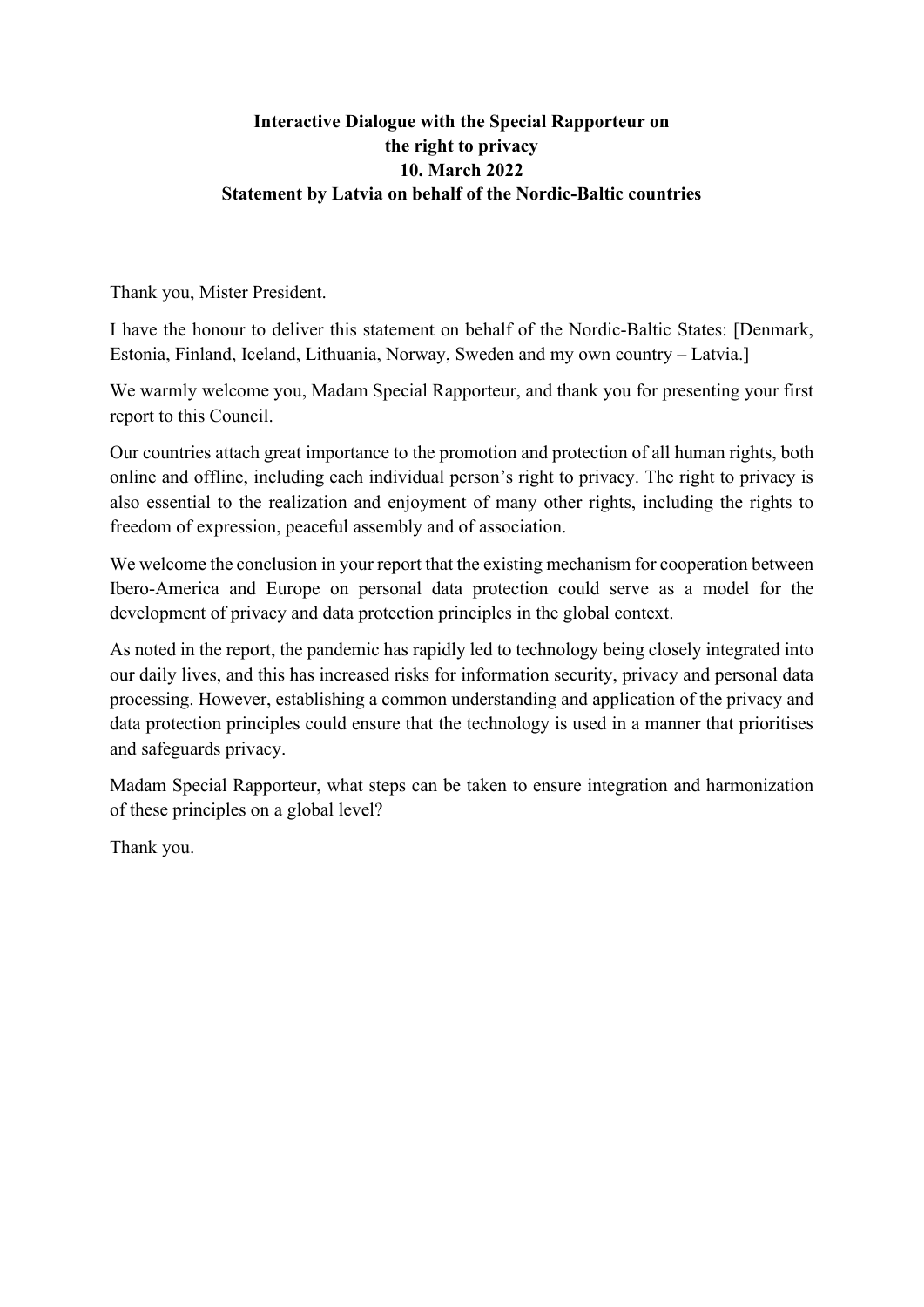### **Interactive dialogue with the Special Rapporteur on human rights and the environment 11. March 2022 Statement by Finland on behalf of the Nordic-Baltic countries**

Chair,

I have the honour to speak on behalf of the Nordic-Baltic countries. We thank the Special Rapporteur for the report.

The report raises important issues on the human rights impacts of pollution and toxic chemicals. Individuals, groups and communities that are already enduring poverty, discrimination and marginalization suffer disproportionately.

As the report outlines, both government and business have responsibilities to safeguard the access to a healthy and sustainable environment. Special attention must be given to those in a vulnerable situation including children, indigenous peoples, minorities, older persons and persons with disabilities. It is vital to integrate a gender perspective and empower women for environmental sustainability.

The situation of environmental human rights defenders continues to be of serious concern. Ensuring that they can work without fear of harassment, persecution, or losing their lives is a priority for our countries.

*Mr. Special Rapporteur, how can the international community best support a human rights based transition to a circular economy?*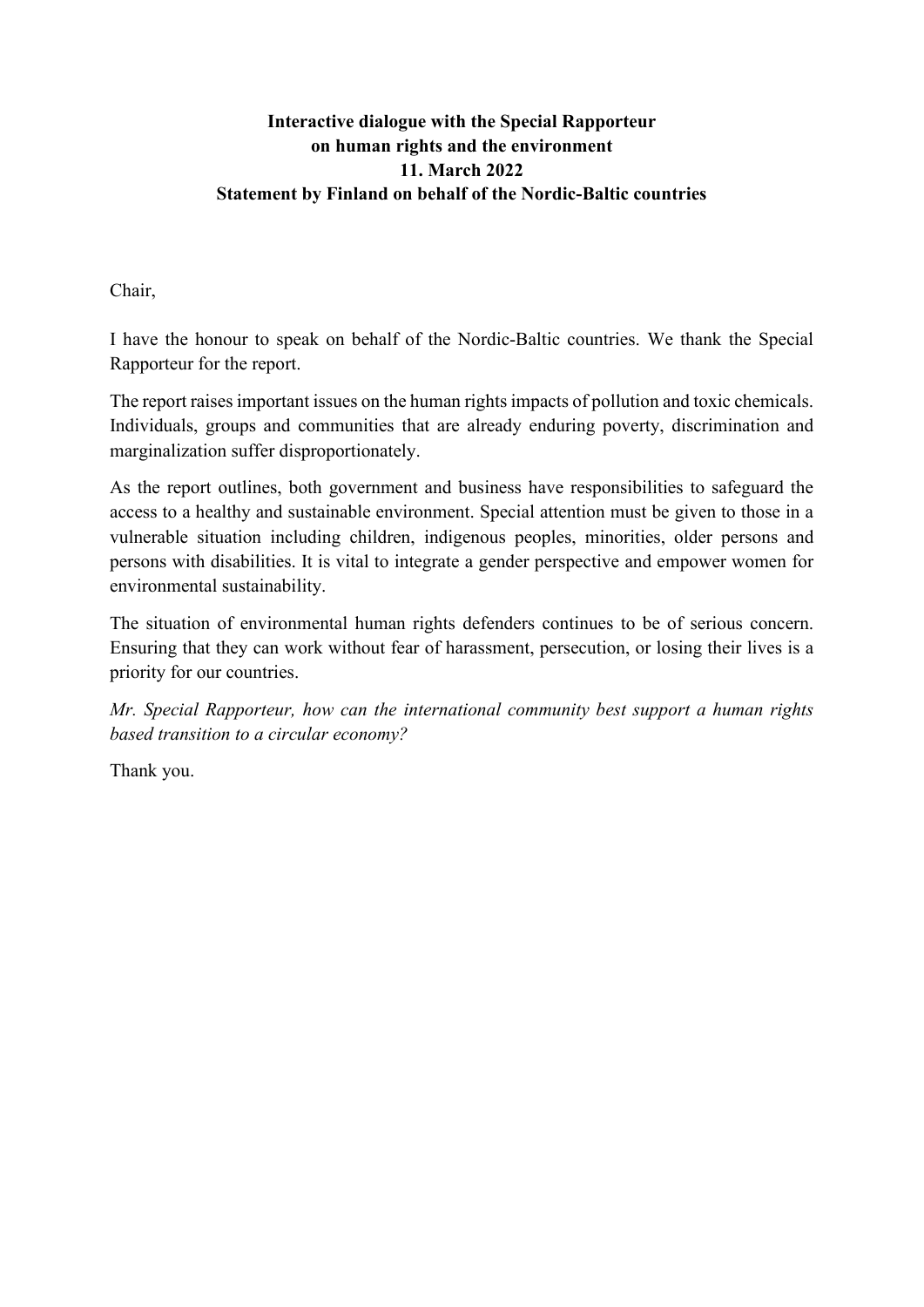### **Interactive Dialogue with the Special Rapporteur on on torture and other cruel, inhuman or degrading treatment or punishment 11. March 2022 Statement by Denmark on behalf of the Nordic-Baltic countries**

Mr. President,

I have the honour of speaking on behalf of the Nordic-Baltic countries.

The prohibition of torture is absolute. In light of the Russia's illegal military aggression against Ukraine, which we condemn in the strongest possible terms, we have to recall that this also applies in times of war. Especially since Russia with its aggression has proven their willingness to discard their obligations under international law. Allow me also to use this opportunity to underline our full solidarity with Ukraine and the Ukrainian people.

Mr. Melzer,

We thank you for your engagement throughout your last two terms. You have provided a tremendous contribution to the fight against torture.

In your latest report, you evaluate the reception and utilization by states of the thematic reports as a driver for change at national level. We are concerned by your findings, indicating lack of political will to effectively address alleged violations or shortcomings in ending torture. You also find that States generally engage only superficially with the mandate. This is disturbing.

Mr. Melzer,

*With these reflections in mind, would you share your thoughts and recommendations as to the need of any adjustments to the mandate to improve cooperation and effect?*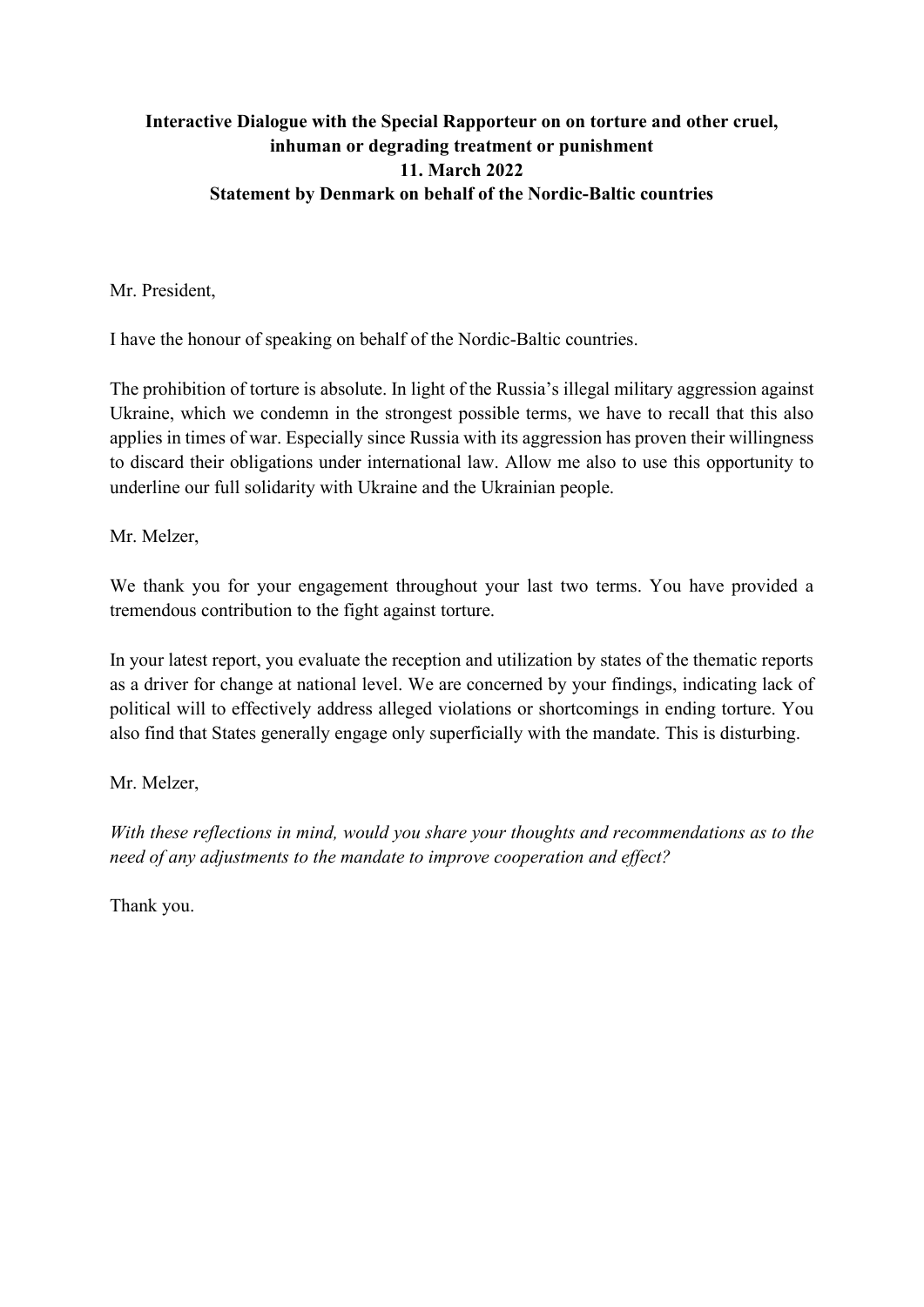#### **Interactive dialogue with the Special Rapporteur on the situation of human rights defenders 11. March 2022 Statement by Norway on behalf of the Nordic-Baltic countries**

Mr. President,

I have the honour of speaking on behalf of Denmark, Estonia, Finland, Iceland, Latvia, Lithuania, Sweden and Norway.

We welcome the Special Rapporteur to the Human Rights Council. We thank the Special Rapporteur for bringing to our attention the interlinkages between human rights and corruption, and the role of human rights defenders in combatting it.

The report again proves the relevance of the mandate in bringing attention to the work of human rights defenders, including women human rights defenders, and the challenges they face. We call on all states to engage constructively with the Special Rapporteur, including on individual cases.

We also encourage all states to participate in the negotiations on the resolution on human rights defenders that Norway has presented. The resolution addresses the protection needs of human rights defenders operating in conflict and post-conflict situations.

Madame Special Rapporteur,

We note the successes recounted in the report, illustrating the positive contribution of human rights defenders. Nevertheless, we are also deeply concerned for the instances of threats and attacks against human rights defenders who investigate and speak out about corruption. Reprisals against those who fight corruption can only undermine trust and confidence in public institutions. How can this Council best support human rights defenders fighting corruption, including ensuring better protection against threats and attacks?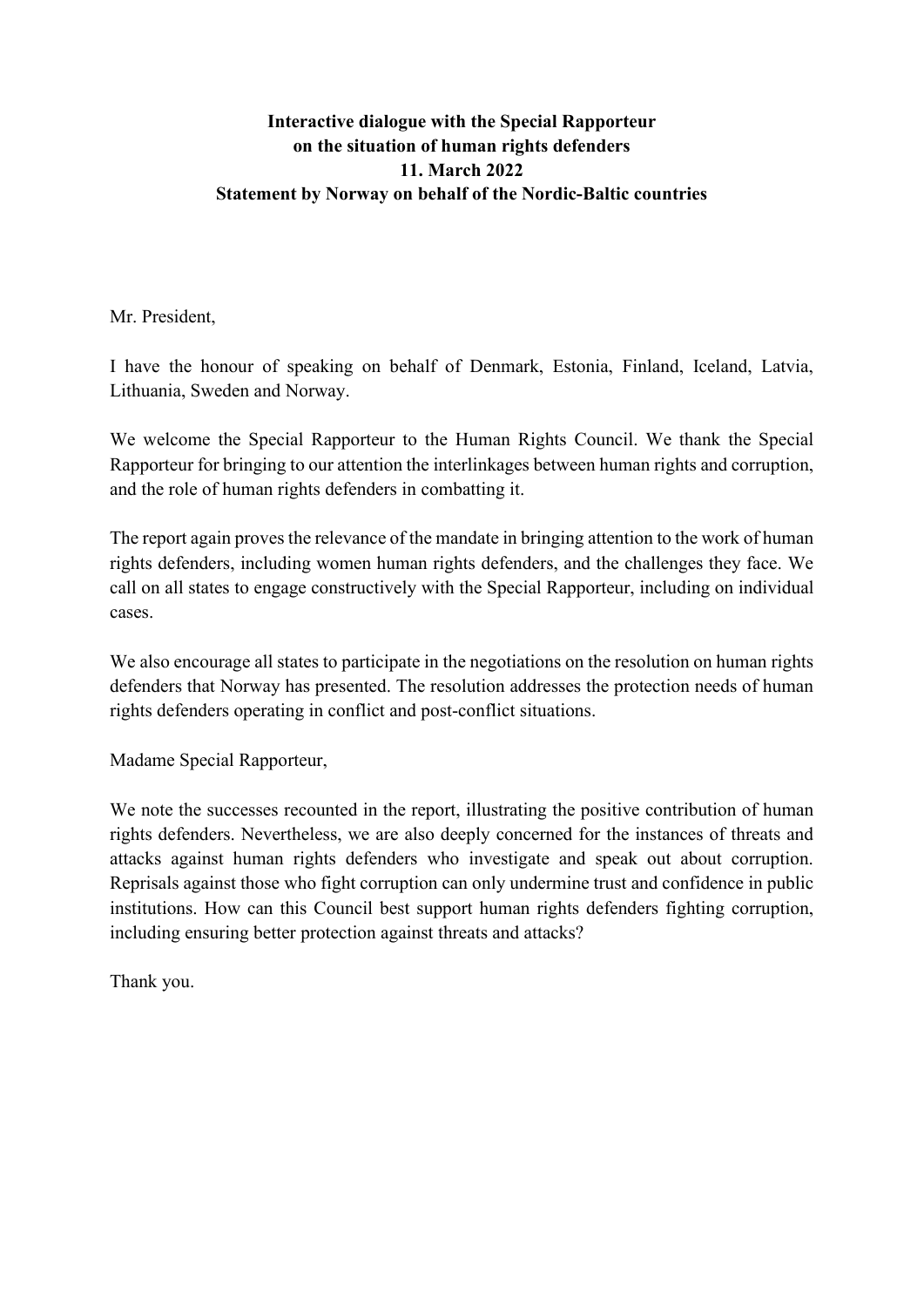### **Interactive dialogue with the Special Rapporteur on the right to food 14. March 2022 Statement by Norway on behalf of the Nordic-Baltic countries**

Mister President,

I have the honour to deliver this statement on behalf of the Nordic and Baltic countries.

We are deeply concerned with the global state of food insecurity, as farmers worldwide are under a colossal pressure due to the devastating consequences of climate change and the disruptions of the global pandemic.

A plethora of humanitarian crises globally showcases how hunger and inadequate access to food can be both a cause and consequence of conflict. We are deeply concerned with the devastating effects the Russian Federation's aggression against Ukraine, with the participation of Belarus, and the ensuing humanitarian catastrophe will have for food security worldwide.

We commend the Special Rapporteur Mr. Fakhri for his dedication to protect the right to adequate food. We believe the right of the farmer to save, use and exchange seeds freely is crucial to ensuring genetic diversity of crops and self-sufficiency of farmers and local communities across the globe.

We reaffirm our commitment to contribute towards ending world hunger by 2030 and urge the Council to focus on farmer's rights and seed security in this effort.

How can the Council and its members mitigate the consequences of Russia's aggression against Ukraine on global food security?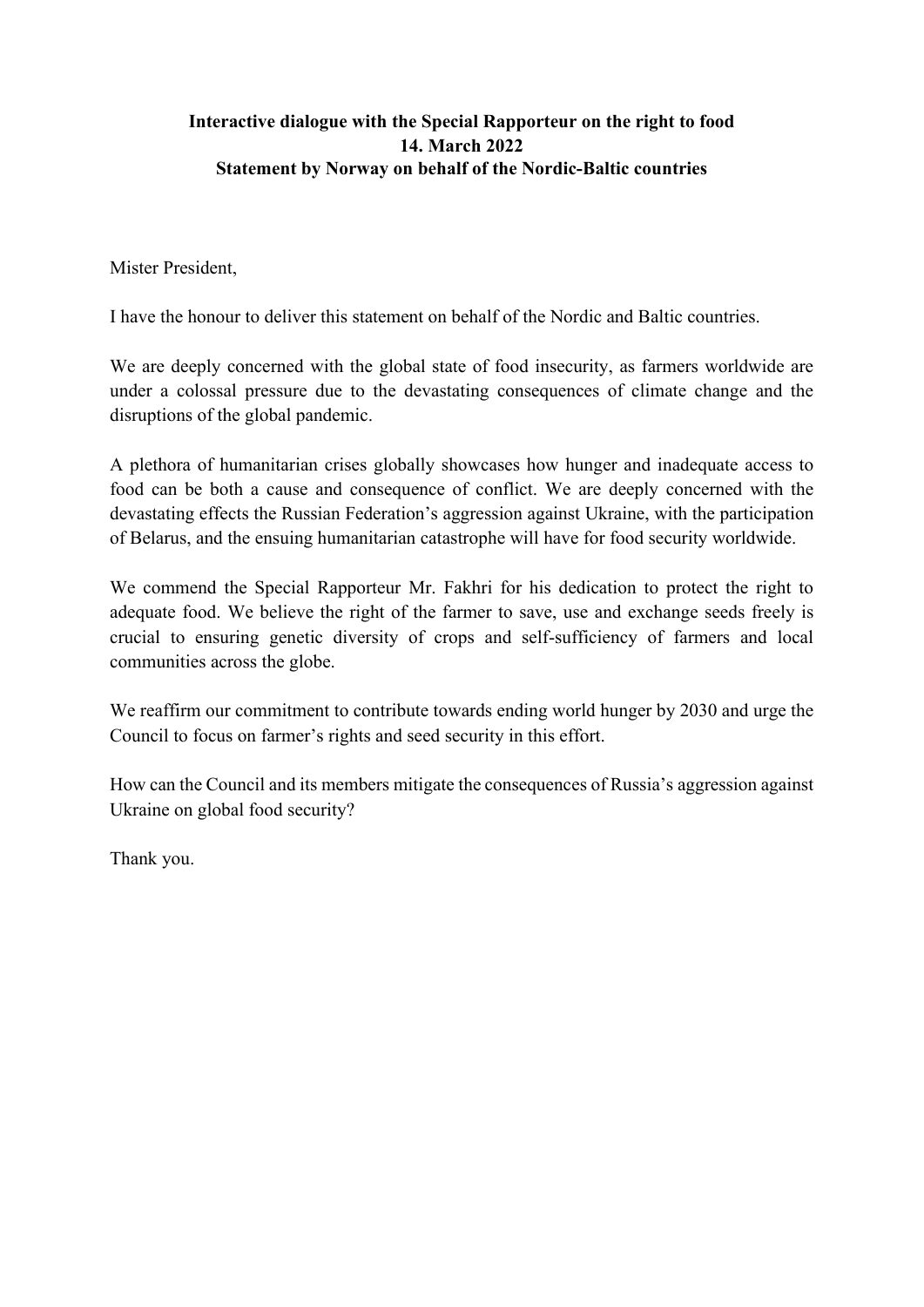#### **Interactive dialogue with the Special Rapporteur on the rights of persons with disabilities 14. March 2022 Statement by Norway on behalf of the Nordic-Baltic countries**

Mr. President,

I have the honor to speak on behalf of the Nordic-Baltic countries.

We thank the Special Rapporteur for his thematic study on artificial intelligence and the rights of persons with disabilities, which constitutes a groundbreaking contribution to this field. The report addresses how artificial intelligence and machine-learning technologies can be of benefit to persons with disabilities in several fields, including employment and education. Such technologies can offer positive contributions, particularly in assistive technology.

However, such technologies also present challenges and negative impacts to the rights of persons with disabilities, and the report describes risks the technology constitutes and how these risks can be addressed. For example can artificial intelligence use biased data sets and discriminatory algorithms. [Particularly in the employment domain we have seen increasing use of artificial intelligence tools that can have strong negative impact on persons with disabilities, both when it comes to recruitment and to surveillance of workers.]

We agree with the Special Rapporteur that the balance between human rights risks and opportunities presented by artificial intelligence system and their use in the context of disability should be debated both at international and national level.

We would like to ask the Special Rapporteur how States can ensure rights of persons with disabilities are protected while designing national artificial intelligence strategies.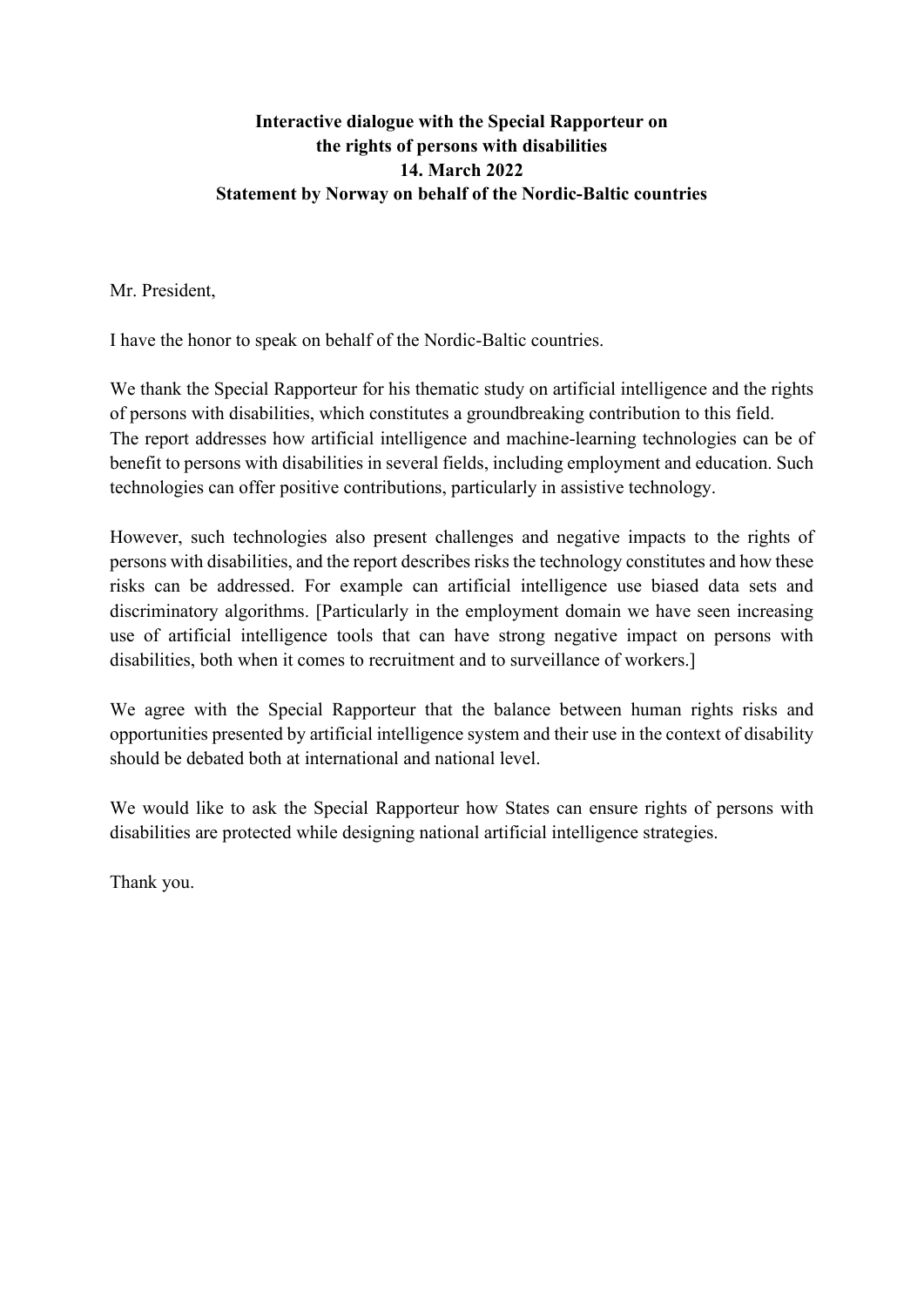#### **Annual Debate on the Rights of Persons with Disabilities 14. March 2022 Statement by Lithuania on behalf of the Nordic-Baltic countries**

Mr. President,

I have the honor to speak on behalf of the Nordic-Baltic countries.

We thank OHCHR for the report that gives a solid basis for our discussion.

Data collection should be disaggregated by disability and linked to human rights obligations. This will make it possible to understand and advance the situation of persons with disabilities and the implementation of the Convention on the Rights of Persons with Disabilities. It enables the effective formulation of policies, ensures equal rights, participation and opportunities of persons with disabilities within the society. The OHCHR report provides guidance to States in identifying actions to fulfil its obligations regarding disability data.

Disability assessment tools should be fit for purpose to ensure access to services and facilitate concrete actions to advance policy implementation. No person should be overlooked while we speak about full enjoyment of human rights and fundamental freedoms included participation in political and social life.

It is our duty to uphold ethical principles and human rights-based approach to data collection and at the same time respect the right to information outlined in the Convention by, inter alia, ensuring dissemination of statistics in accessible format. Data collection should be managed in full compliance with the right to privacy and confidentiality and with respect to human rights.

We encourage governments to collect, analyse and provide disaggregated data by disabilities in collaboration with organizations representing persons with disabilities.

We would like to ask the panelists, how could we best ensure the participation of persons with disabilities in designing, implementing and monitoring of data-related policies?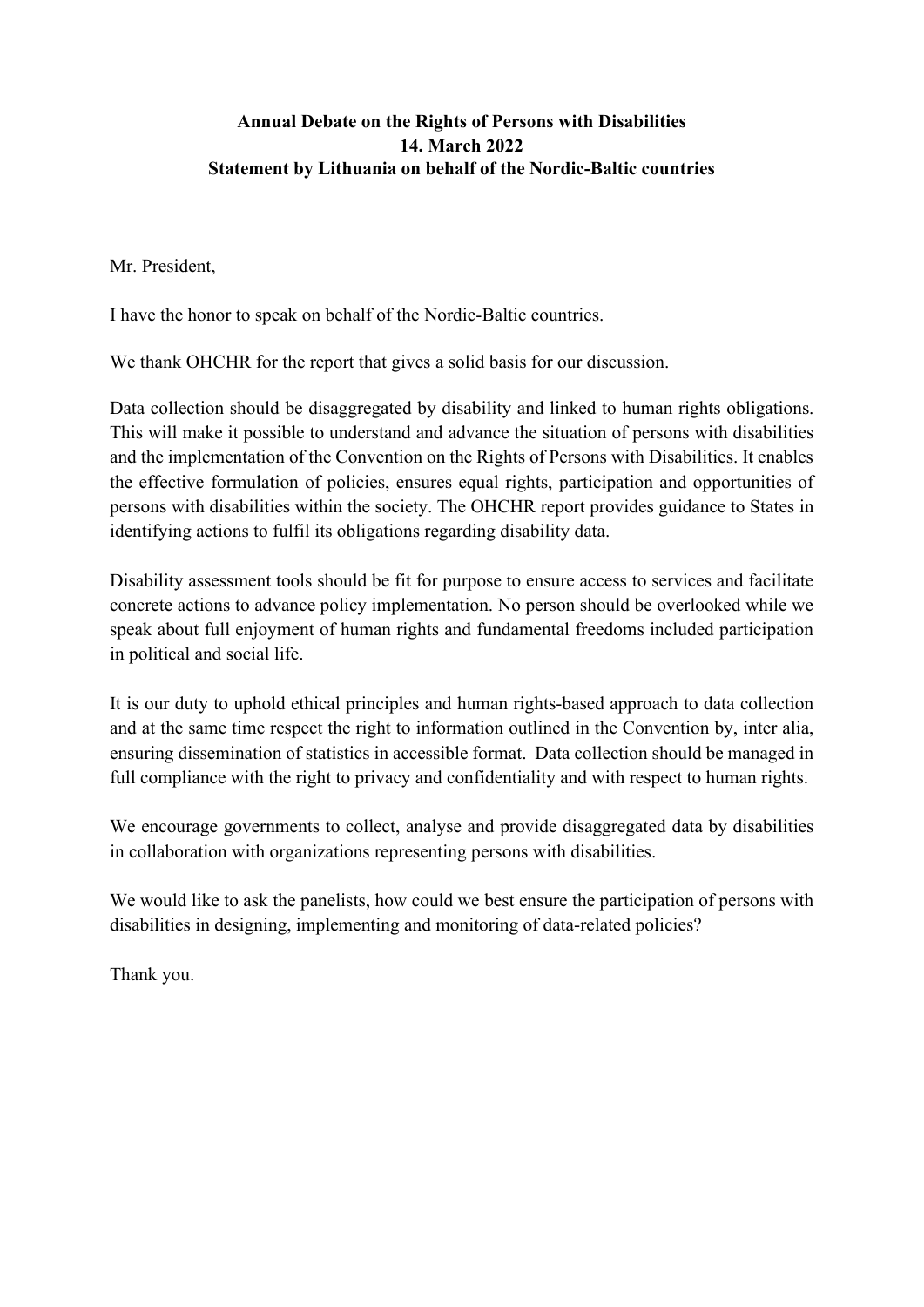## **Interactive dialogue with the Independent Expert on the enjoyment of human rights by persons with albinism 15. March 2022 Statement by Finland on behalf of the Nordic-Baltic countries**

Mr. President,

I have the honor to deliver this statement on behalf of the Nordic-Baltic countries: Denmark, Estonia, Iceland, Latvia, Lithuania, Norway, Sweden and my own country Finland.

We thank Mme Miti-Drummond for her first report to the Council (on harmful practices and hate crimes targeting persons with albinism), which we find both timely and comprehensive

The Nordic-Baltic countries share the conclusions the Independent Expert has identified in her report on various forms of violence and harmful practices, including that persons with albinism, especially women and girls, today face multiple and intersectional forms of discrimination. It is important that all actors and sectors/segments of society, both public and private, address the elements that lead to these human rights violations at all levels, and equally important is sensibilisation of health professionals, nationally and regionally.

We support the call to States to prepare inclusive national action plans to address both harmful practices and hate crimes, online and off-line, and to promote awareness raising about albinism.

Madame Independent Expert,

In your view, what are the best ways support your important work in implementing your recommendations?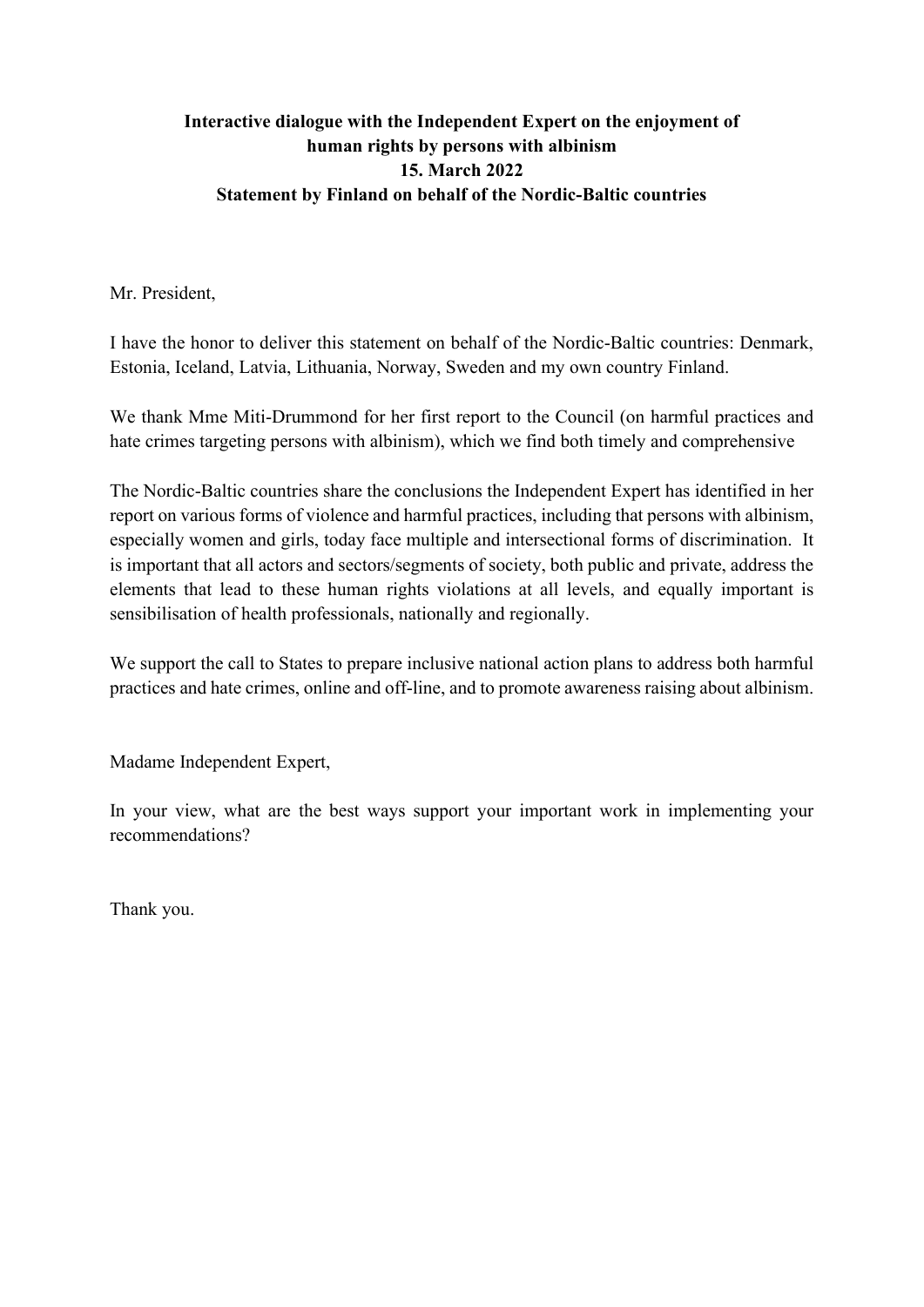## **Interactive dialogue with the Special Representative of the Secretary-General on Violence against Children 15. March 2022 Statement by Lithuania on behalf of the Nordic-Baltic countries**

Mr. President,

I have the honor to speak on behalf of the Nordic-Baltic countries.

We thank the Special Representative for her important work in promoting the prevention and elimination of all forms of violence against children by 2030 and shedding light on immediate and long-term negative impact of the Covid-19 pandemic.

Disrupted mental health, exacerbated social inequalities and digital divide, increased risk of violence and abuse, child [early and forced] marriage and labour, trafficking of children, cyberbullying are just a few highly worrying issues catalyzed by the pandemic.

We are also concerned about the danger posed to children caused by war and conflicts, climate change and political instability. It is our top priority to provide them a stable and safe environment. No society will have social and economic development, unless all forms of violence are effectively eliminated.

We highly welcome decisions by states to include child rights-based approach and active children engagement in preparation of sustainable policies both on national and international level. It is crucial for implementation of Sustainable Development Goals and children's wellbeing.

Madam Special Representative, how could this Council contribute effectively to the actions of international community to fully recover from the pandemic and ensure adequate implementation of the 2030 Agenda?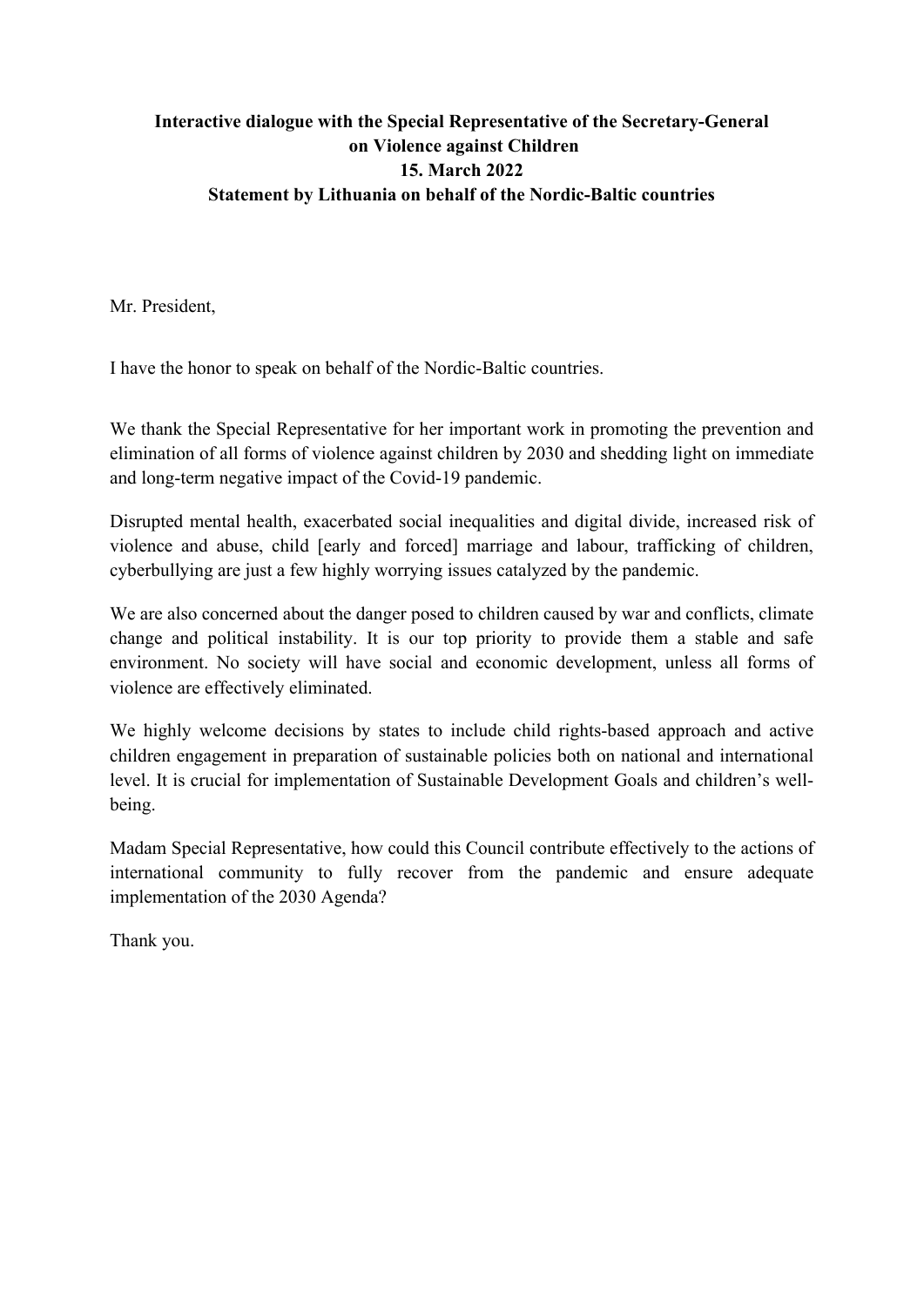## **Interactive dialogue with the Special Representative of the Secretary-General on Children and Armed Conflict 15. March 2022 Statement by Estonia on behalf of the Nordic-Baltic countries**

Mr. President,

I have the honor to speak on behalf of the Nordic-Baltic countries Denmark, Finland, Iceland, Latvia, Lithuania, Norway, Sweden and my own country Estonia.

We thank the Special Representative for her report and welcome the work undertaken during 2021.

Our countries remain deeply concerned by the continuing high level of grave violations against children in conflicts worldwide and call upon all States and other relevant stakeholders to take effective steps to prevent and bring an end to these.

We condemn in the strongest possible terms the unprovoked aggression against Ukraine by the Russian Federation. The Russian-initiated military conflict in Ukraine has lasted the past eight years and has already caused profound and lasting damage to children. The full-scale invasion has caused staggering civilian casualties in Ukraine, including dozens of children killed and more than a hundred wounded. Civilian areas and critical infrastructure, including the kindergartens, schools, orphanages, and hospitals have been indiscriminately bombed and destroyed. Children are forced to flee, many unaccompanied and separated from their parents, and at risk of threats such as sexual and gender based violence or disappearance.

Civilians, including children, and civilian infrastructure must be protected in accordance with international humanitarian law, without discrimination of any kind. Those responsible for violations against children must be held accountable. There should be no impunity for acts like the horrendous bombing of the maternal hospital in Mariupol.

Madam Special Representative,

What are your planned activities to monitor the situation of children affected by conflict in Ukraine?

Thank you!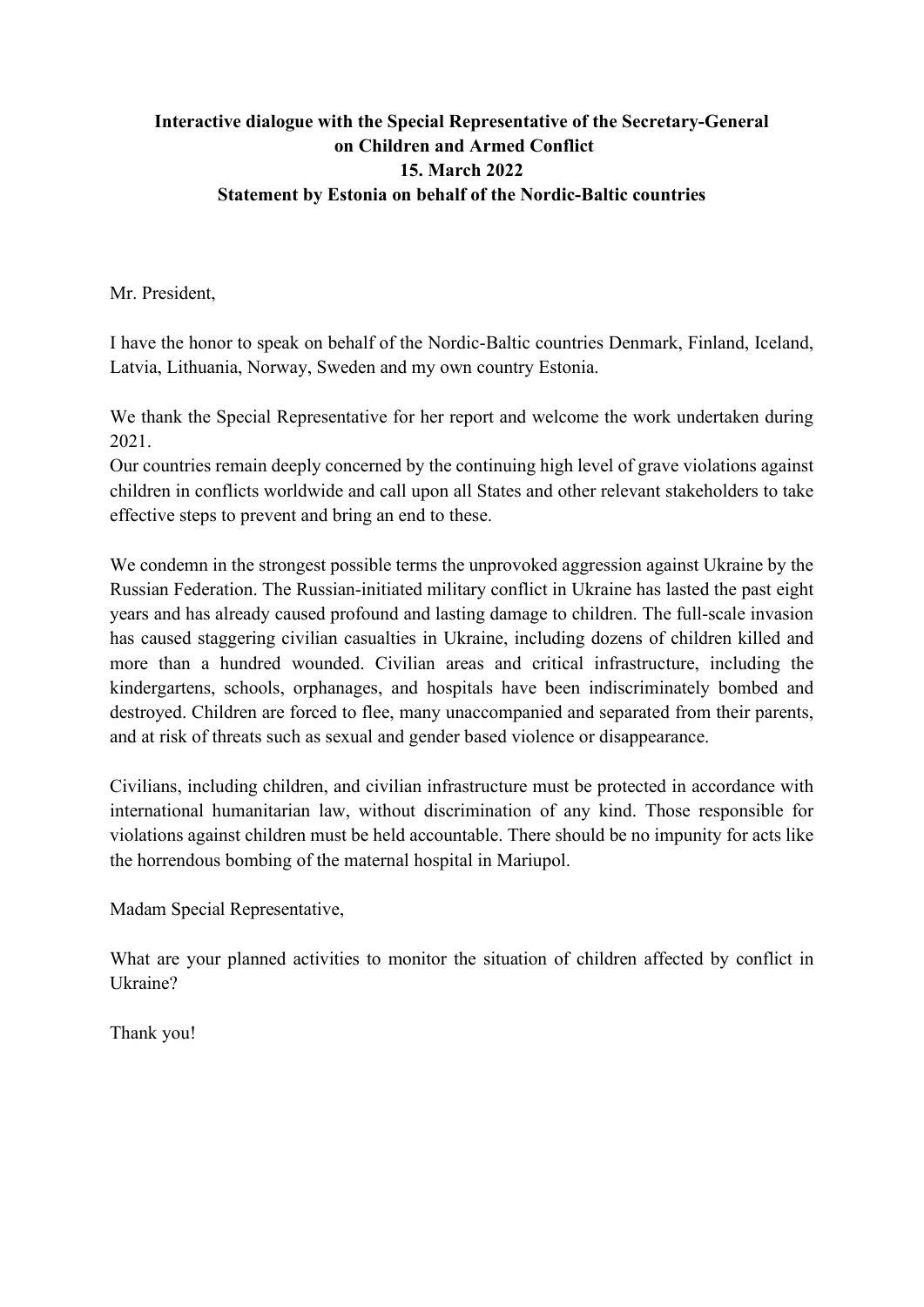#### **Item 3 - General Debate (Focus: Safety of journalists) 16. March 2022 Statement by Lithuania on behalf of the Nordic-Baltic countries**

Thank you Chair.

I have the honour to deliver this statement on behalf of the Nordic-Baltic countries Denmark, Estonia, Finland, Iceland, Latvia, Norway, Sweden and my own country Lithuania.

We thank the OHCHR for the reports.

The Nordic-Baltic countries condemn all forms of violence, online and offline, against journalists and other media workers, including women journalists and media workers. It is even more deplorable that in some cases the source of such violence, harassment and repressions is the state itself.

Independent media play a critical role in informing the public, in particular in the times of crises and global health emergencies. It is therefore crucial that the right to seek, receive and impart information through a broad range of diverse and credible sources, is ensured.

We strongly condemn the attempts to silence media sources and voices that challenge systematic manipulation and disinformation efforts by government-controlled media channels, in the Russian Federation following Russia's war against Ukraine. The situation is equally alarming in Belarus, who supports Russia's aggression against Ukraine and continues to exacerbate the already extremely troubling situation for media freedom in their country. We reiterate our condemnation in the strongest possible terms of Russia's illegal and unprovoked military aggression against Ukraine, and our full solidarity with Ukraine and its people.

It is the responsibility of every state to create a safe and enabling environment for the critical work carried out by journalists, to address the issue of impunity for attacks against them, including impunity surrounding online attacks on women journalists and media workers and to ensure accountability through impartial, prompt, thorough, independent and effective investigations.

The Nordic-Baltic countries call on all states to do their part in defending media freedom and the safety of journalists and by doing so - to promote the right to freedom of expression and information, which is vital to any democratic society.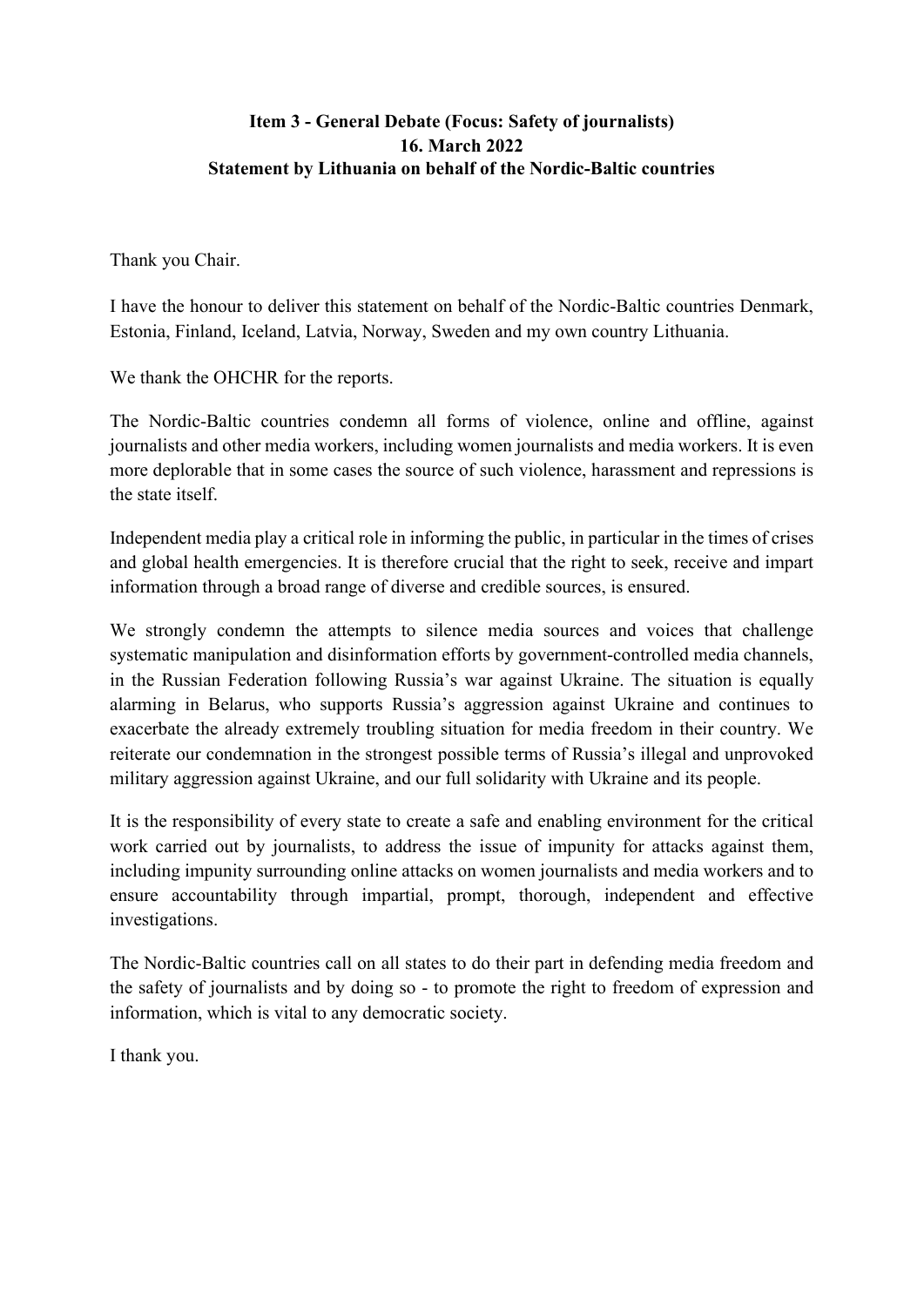#### **Interactive Dialogue on OHCHR report on the situation of human rights in Belarus 17. March 2022 Statement by Iceland on behalf of the Nordic-Baltic countries H.E. Þórdís Kolbrún Reykfjörð Gylfadóttir, Minister for Foreign Affairs**

Mr. President,

I have the honour to deliver this statement on behalf of the Nordic-Baltic countries.

We are deeply concerned by the findings of the OHCHR examination, in particular that violations have been widespread and systematic, and executed as an official policy.

The Lukashenko regime is on a destructive path, at home and abroad. We reiterate in the strongest possible terms our condemnation of Russia's illegal and unprovoked aggression against Ukraine and Belarus' involvement in it. We stand in full solidarity with Ukraine and its people.

Mr. President,

We call on Belarus to adhere to its international commitments and obligations under human rights law.

The relentless attack on civil society and independent voices, and the widespread use of disinformation in Belarus must stop. We urge an immediate and unconditional release of political prisoners and other arbitrarily detained persons, whose numbers rise constantly.

We continue to stand with the Belarusian people in their fight for a free and democratic society.

The Nordic-Baltic countries fully support a renewal of the OHCHR examination mandate, to ensure a further assessment of evidence from the perspective of applicable international criminal law.

Madame High Commissioner, how can civil society best continue to contribute to accountability efforts?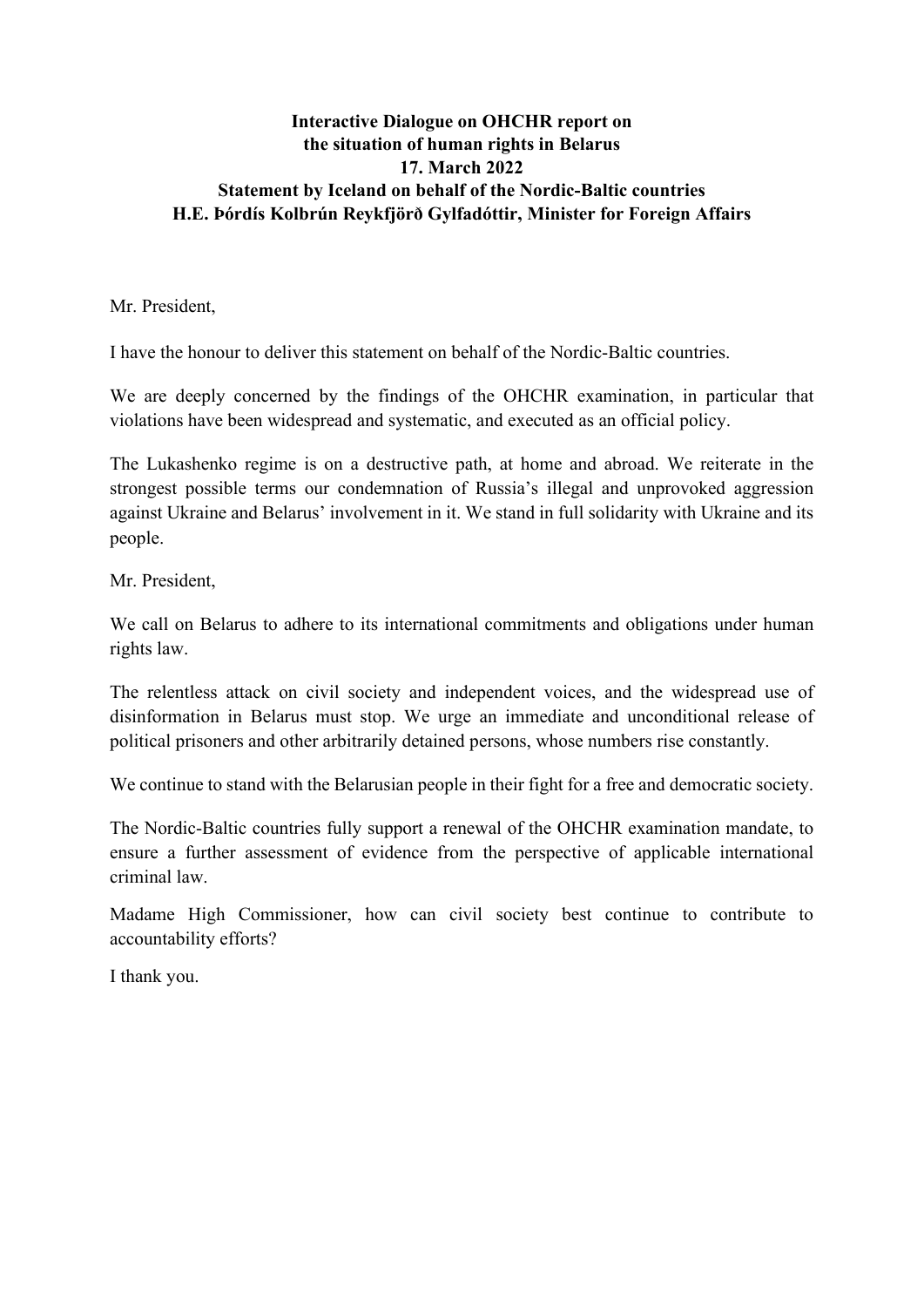### **Interactive Dialogue on the Oral Update by the Special Rapporteur on Islamic Republic of Iran 17. March 2022 Statement by Iceland on behalf of the Nordic-Baltic countries**

Mr. President,

I have the honor to deliver this statement on behalf of the Nordic-Baltic countries.

We would like to thank the Special Rapporteur for his update.

We remain deeply concerned about the persistent human rights violations and abuses in Iran, and the absence of a system of accountability. Iran must undertake fundamental reforms to establish appropriate legal and political structures of governance, and ensure independence of the judiciary.

The continuous use of death penalty, including the execution of child offenders remains an issue of deep concern. We urge Iran to abolish the death penalty for all offences and impose an immediate moratorium on executions. Moreover, the rights to freedom of opinion and expression, online and offline, peaceful assembly and association must be protected.

We regret the fact that discriminatory laws and practices against women and girls persist in Iran, including child marriage. We share the Special Rapporteur's grave concerns about the new family law and its consequences on sexual and reproductive health and rights.

Finally, we urge Iran to fully cooperate with the Special Rapporteur, including by granting full and unhindered access to the country.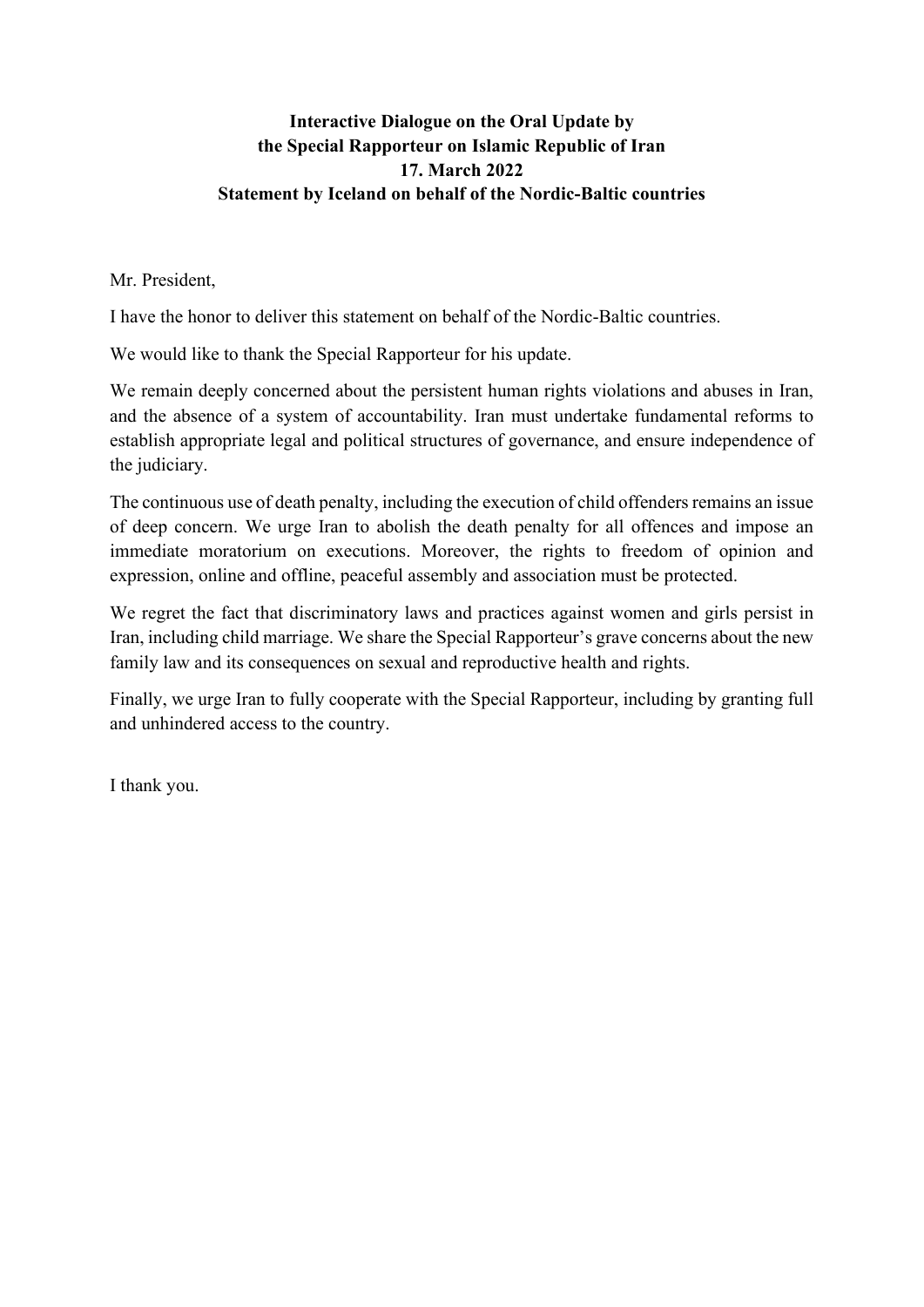### **Interactive dialogue with the Commission on Human Rights in South Sudan 18. March 2022 Statement by Norway on behalf of the Nordic-Baltic countries**

#### President,

I have the pleasure of delivering this statement on behalf of the Nordic-Baltic Countries. We thank the Commission for its work in South Sudan.

Violence and insecurity continue to be fundamental obstacles to improving the human rights situation. Some steps have been taken by the Government in implementing the Peace Agreement, but progress falls well below expectations and agreed timelines due to lack of political will.

As a result, human rights violations, and abuses, such as extrajudicial, summary, and arbitrary executions, abductions, conflict-related sexual and gender-based violence, and attacks on humanitarian workers continue with impunity. We urge the parties to make immediate progress on security arrangements, rule of law and other provisions of the Revitalized Agreement.

We are also deeply concerned by undue restrictions on freedom of expression and freedom of assembly by the Government, especially considering the forthcoming electoral process. The government must show their commitment to civil and political rights by allowing peaceful public discourse to take place.

Finally, a strong UN human rights monitoring mechanism is still needed. We believe the Human Rights Commission plays a vital role in that regard and urge the government to continue its history of cooperation with the Commission.

My question would be:

How can the work of the Commission best contribute to the establishment of the Commission for Truth, Reconciliation and Healing and the Hybrid Court?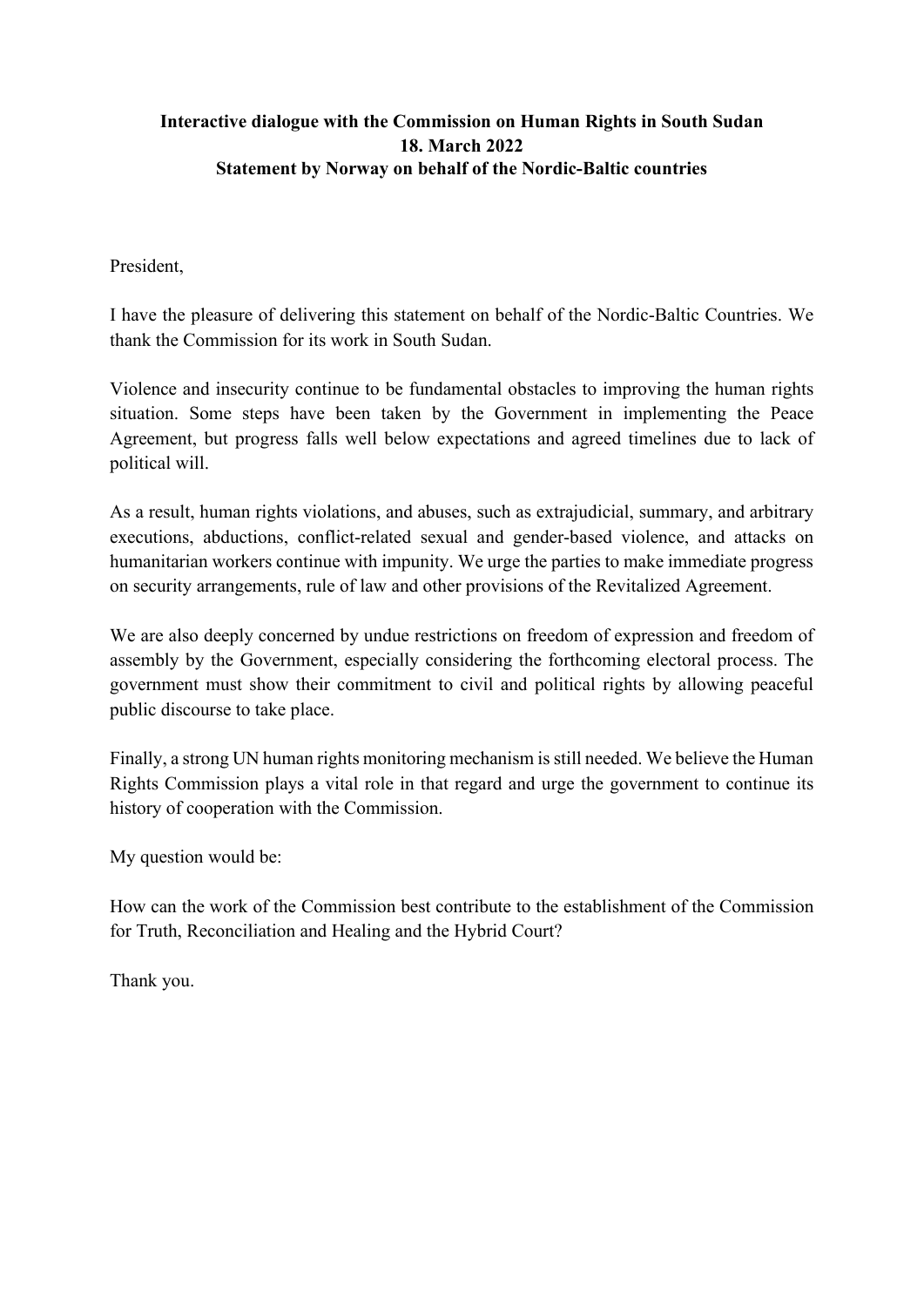### **Interactive dialogue with the Commission of Inquiry on the Syrian Arab Republic 18. March 2022 Statement by Iceland on behalf of the Nordic-Baltic countries**

I speak on behalf of the Nordic-Baltic countries.

Eleven years have passed since a peaceful uprising in Syria descended into a brutal war that has since caused enormous human suffering, grave and widespread human rights violations and abuses, and violations of international humanitarian law.

As the Commission's findings reveals, the human rights situation continues to deteriorate, inflicting new levels of hardship and suffering, including arbitrary arrests and detentions, enforced disappearances, targeted attacks and killings, torture and sexual and gender-based violence.

Accountability is key. We call on all parties to fulfil their obligations under human rights law and international humanitarian law. Impunity must end, independent monitors given unimpeded access to places of detention, and the respect for human rights for all in Syria must be restored.

The Syrian regime must engage in the UN-facilitated political process in line with UN Security Council Resolution 2254 with the aim of creating stability and peace in Syria. Safe and unhindered access for international humanitarian and human rights organisations must be ensured.

We reiterate our strong support for the crucial work of the UN Special Envoy for Syria, the Commission of Inquiry and the triple IM.

*Commissioners:* What can be done to accelerate the work to achieve accountability and justice? What more can be done for those missing and/or arbitrarily detained?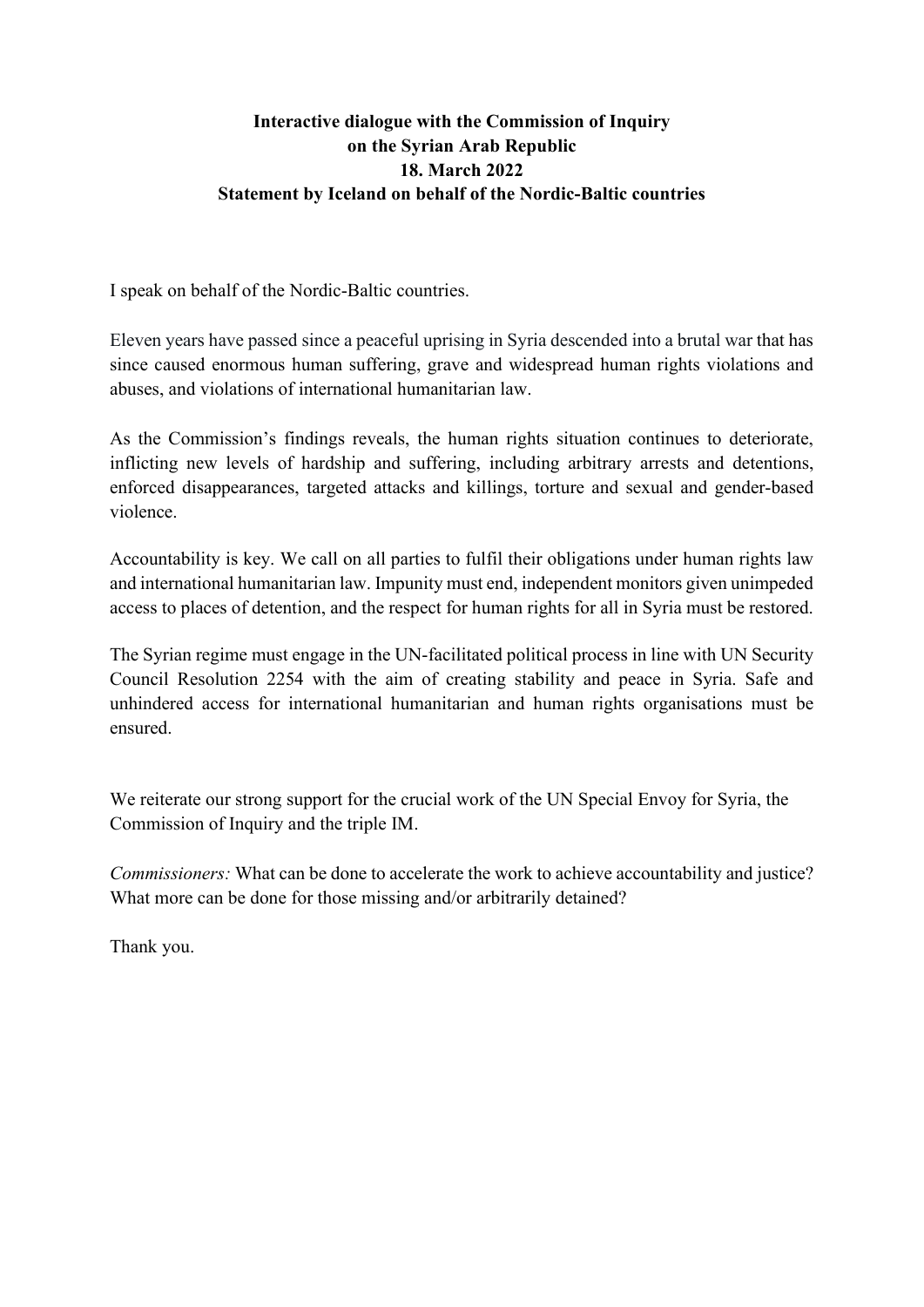### **Enhanced Interactive dialogue on the report of the Secretary-General on Myanmar 18. March 2022 Statement by Estonia on behalf of the Nordic-Baltic countries**

#### Mr. President,

I have the honor of delivering this statement on behalf of the Nordic-Baltic countries: Denmark, Finland, Iceland, Latvia, Lithuania, Norway, Sweden and my own country Estonia.

We welcome the Secretary-General's report on the implementation of the recommendations on the involvement of the UN in Myanmar.

We remain extremely concerned about the continuing deterioration of the situation in Myanmar as a consequence of the military coup on February 1, 2021. We strongly condemn the coup and call on the military to release all those arbitrarily detained and ensure full respect for human rights and fundamental freedoms.

We underline the need to ensure the protection of civilians, particularly all persons in vulnerable situations and call for to end the use of violence, to protect the civilian infrastructure and to participate in constructive dialogue in order to restore peace. Humanitarian access must be secured. We recognise the importance of neighbouring countries in supporting humanitarian efforts.

The military regime bears responsibility for this crisis, which has gravely undermined peace and stability in Myanmar. Those responsible have to be held accountable for their actions.

We encourage the UN to fill key positions in their country team in Myanmar as soon as possible, and to continue and intensify coordination with ASEAN.

Mr Secretary-General,

Ensuring unhindered access to all UN bodies and international mechanisms in Myanmar is of paramount importance. What are the prospects of enhancing the access of all UN bodies to all areas of Myanmar?

Thank you!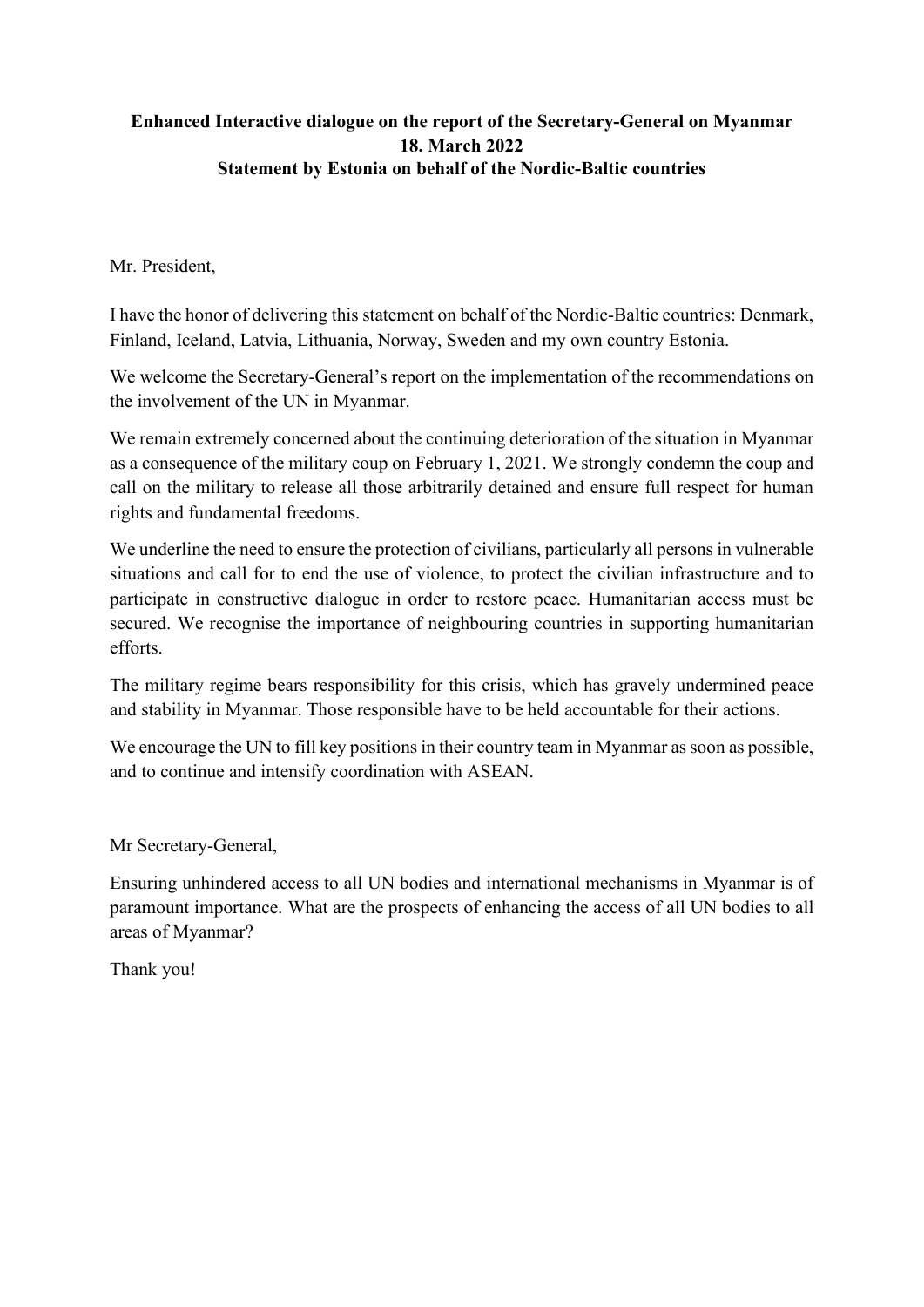#### **Interactive Dialogue with the Special Rapporteur on the human rights situation in Myanmar 21. March 2022 Statement by Sweden on behalf of the Nordic-Baltic countries**

Thank you, President.

I deliver this statement on behalf of the Nordic-Baltic States.

Thank you, Special Rapporteur, for your update and the attention you draw to the ongoing serious human rights situation in Myanmar.

It is now more than a year since the brutal military coup in Myanmar. In recent months the violence and military build-up across the country have further escalated. The reports of mass killings, torture, sexual and gender-based violence, airstrikes and burning of villages and attacks on civilian facilities are horrific and unacceptable. Ensuring accountability for serious international crimes remains critical.

We continue to condemn the actions of the military and reiterate our call to immediately end all forms of violence against civilians and for the release of all those arbitrarily detained.

We are concerned about the continued repression of the right to freedom of speech including surveillance, harassment and arrests of journalists, human right defenders and civil society in general.

The crisis in Myanmar is also humanitarian – and it is becoming increasingly acute with over 14 million people in need of humanitarian assistance. Safe and unimpeded humanitarian access must be ensured.

Special Rapporteur,

How can the international community address the increased repression of freedom of speech in Myanmar?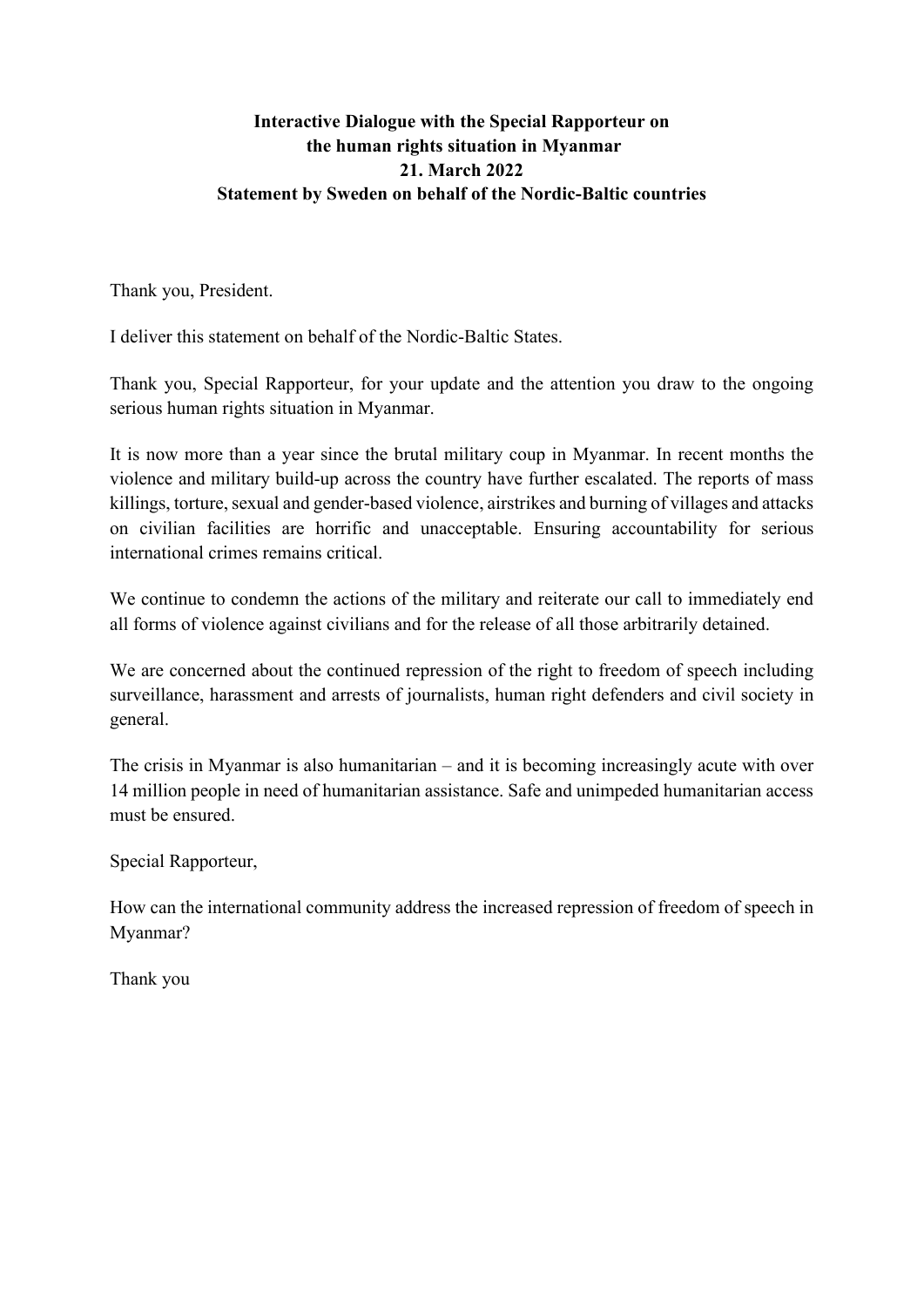### **Interactive dialogue on High Commissioner's report on Myanmar 21. March 2022 Statement by Lithuania on behalf of the Nordic-Baltic countries**

Thank you, President.

I have the honour to deliver this statement on behalf of the Nordic-Baltic countries.

We strongly support the work of the High Commissioner and her office, and thank for the comprehensive report.

The Nordic-Baltic countries continue to condemn the military coup in the strongest terms and reiterate our call on the military to respect the human rights and democratic wishes of the people of Myanmar.

We express our grave concerns about the increasing level of violence and repression across the country and call upon the Myanmar military leadership to immediately end all forms of violence, including sexual and gender based violence, release all those arbitrarily detained, to end discrimination of persons belonging to ethnic and religious minorities, including Rohyingas and to fully respect and protect human rights, fundamental freedoms and the rule of law.

We urge to ensure accountability as well as to end impunity for all international crimes and human rights violations and abuses. We also urge Myanmar to fully cooperate with the UN human rights and international mechanisms.

The Nordic-Baltic countries continue to support the efforts of the ASEAN Special Envoy and the UN Special Envoy to find a peaceful solution to the crisis through meaningful and truly inclusive dialogue, and stand in solidarity with Myanmar people.

#### *Madam High Commissioner,*

How can we better address the consequences of the brutal repression by ensuring protection of civilians, accountability and redress for victims?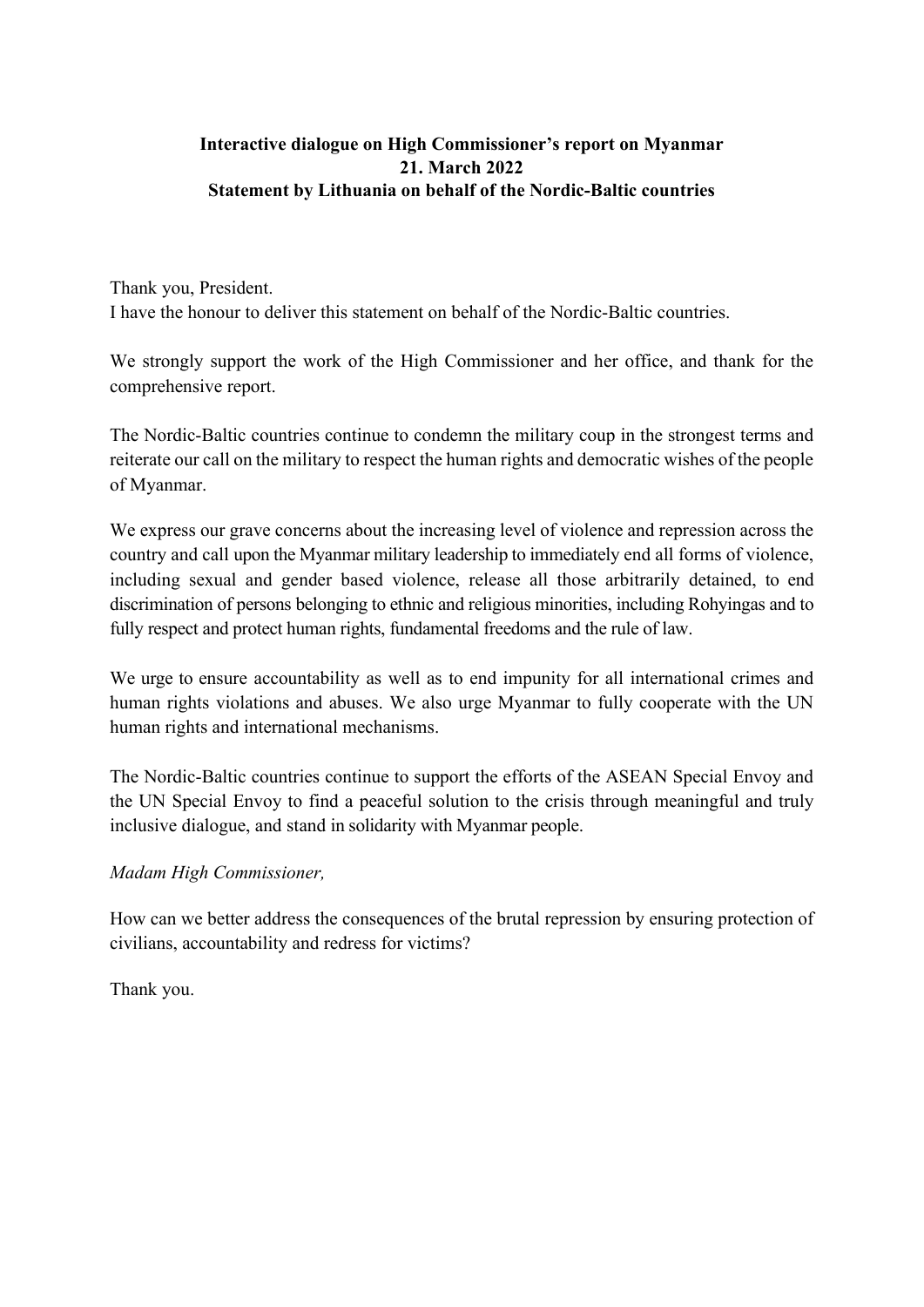### **Interactive dialogue with the Special Rapporteur on the Democratic People's Republic of Korea 21. March 2022 Statement by Norway on behalf of the Nordic-Baltic countries**

President,

I have the honour to deliver this statement on behalf of the Nordic and Baltic countries.

We thank the Special Rapporteur for his report on the human rights situation in DPRK.

We share the grave concern expressed in the report regarding the continued, systematic, and widespread human rights violations, and the lack of effort by the DPRK authorities to improve the situation.

We also share the Special Rapporteur's deep concern over the DPRK's coercive system of governance and the existence of political prison camps (kwanliso) which deprives the fundamental freedoms of its population. We urge the DPRK to dismantle the kwanliso, and to end the use of arbitrary arrest and detention, as well as the practice of forced labour.

The DPRK's prolonged and strict COVID-19 measures have exacerbated an already critical humanitarian and human rights situation in the country. It is vital that the DPRK reviews its COVID-19 measures, engages with the international community to ensure full vaccination for the entire population, and facilitates unimpeded access for humanitarian agencies providing critical assistance.

Finally, we call on the DPRK to cooperate fully with the Special Rapporteur, and to engage with the UN human rights mechanisms.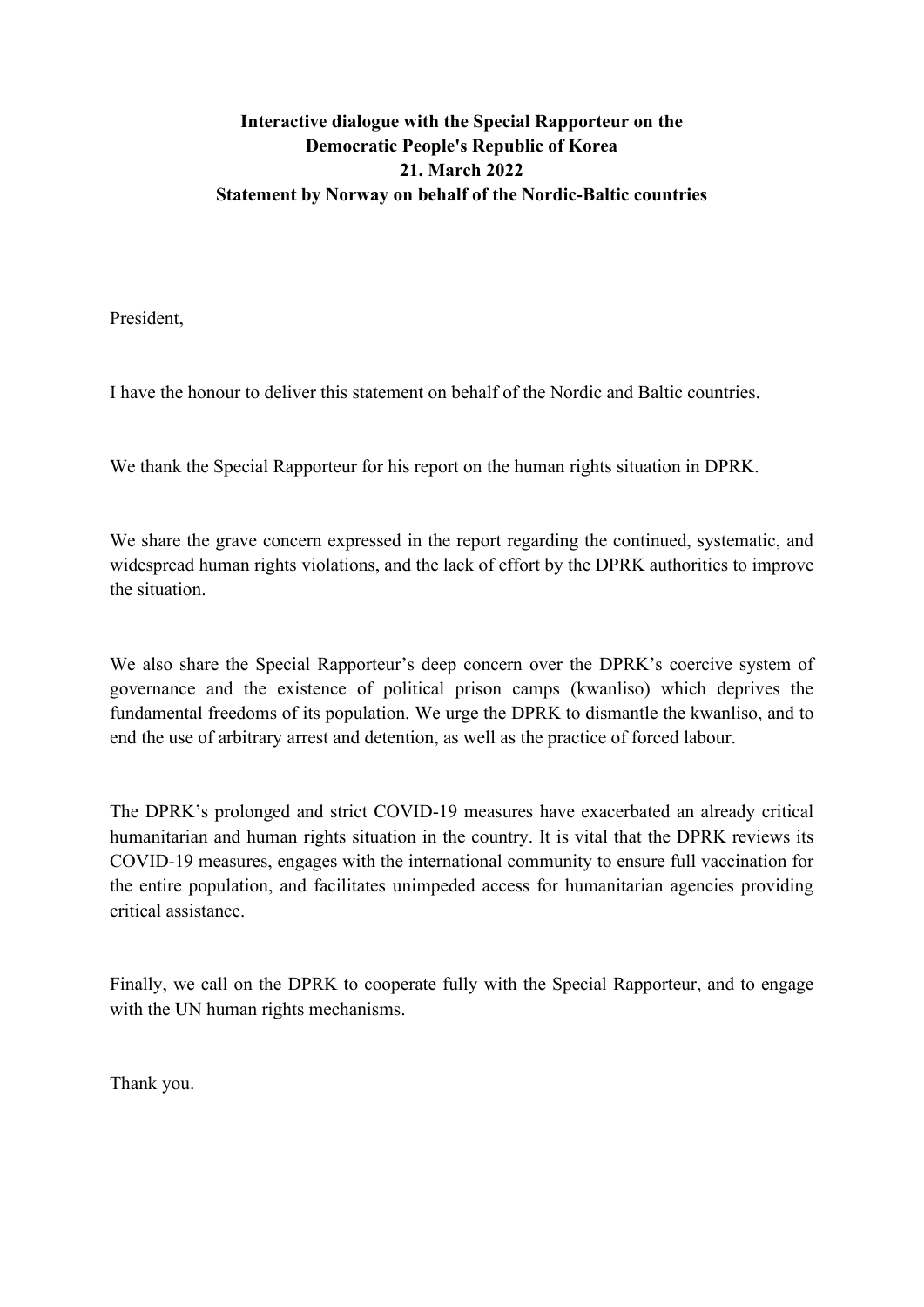#### **Item 4 – General Debate 21. March 2022 Statement by Iceland**

Thank you, Mr. President.

We reiterate in the strongest possible terms our condemnation of **Russia**'s illegal and unprovoked invasion of Ukraine. Russian forces continue to demonstrate utter disregard for civilian lives through indiscriminate attacks that can amount to war crimes. We call on Russia to immediately withdraw all military personnel and equipment from Ukraine.

In **Venezuela**, we remain deeply concerned about restrictions of fundamental freedoms and the erosion of the rule of law. We urge the government to end its policy of repression and to restore judicial independence.

In **Myanmar**, we call on the military to cease all violations and abuses against the people of Myanmar, including ethnic minorities, and call for accountability and the immediate return to democratic rule.

Mr. President,

We urge all parties to the conflict in **Ethiopia** to respect international humanitarian law and to ensure safe and unhindered humanitarian access across Ethiopia. Accountability must be ensured for all human rights violations and abuses and perpetrators must be held to account.

Lastly, in **Afghanistan**, we call for the full enjoyment of human rights of women and girls, including the right to education and the right to work, and strongly condemn the use of violence and arbitrary detention by the Taliban.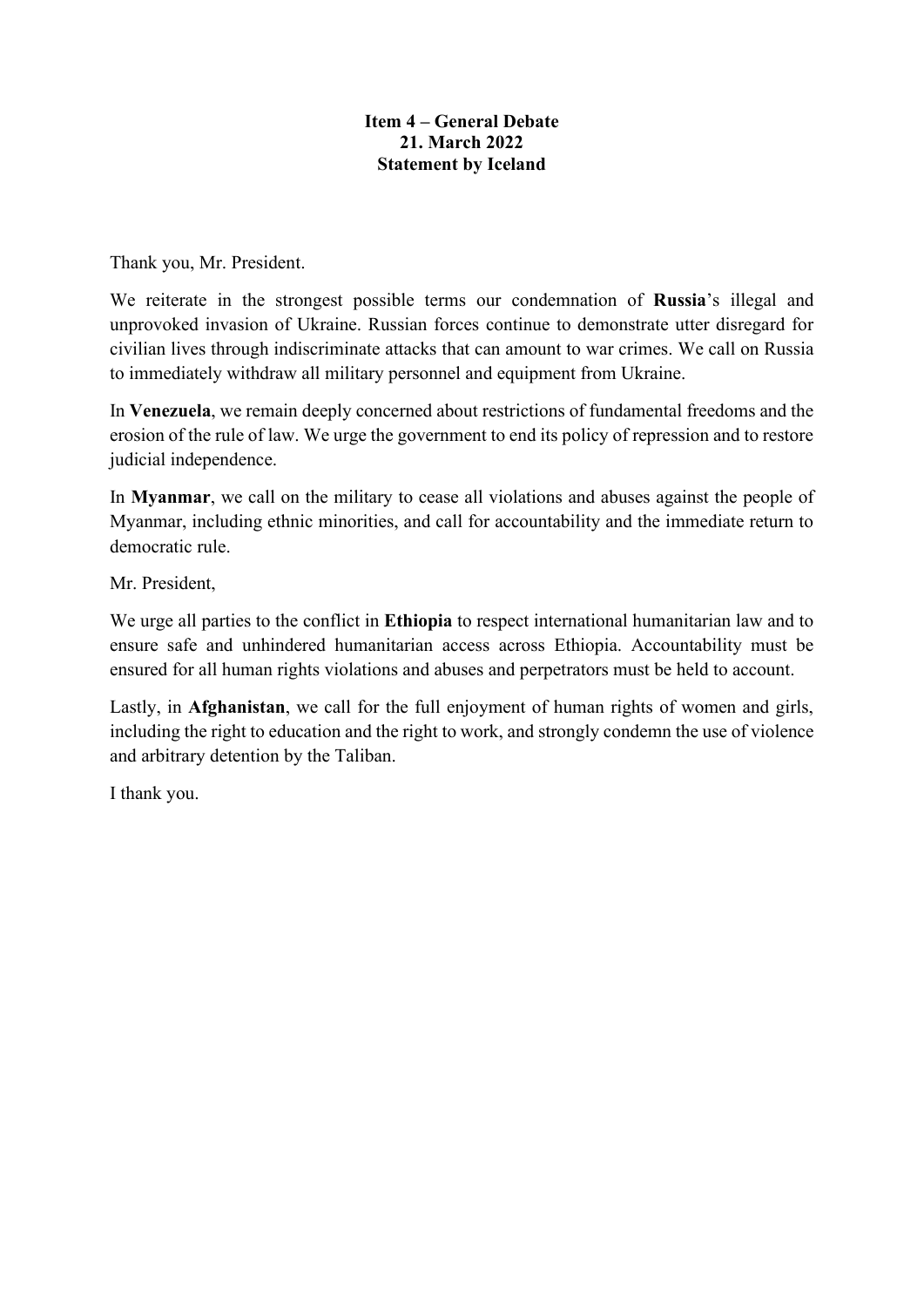# **Panel discussion on the importance of robust public policies and services for the protection of economic, social and cultural rights in contributing to the Covid-19 pandemic 22. March 2022 Statement by Sweden on behalf of the Nordic-Baltic countries**

President,

I have the honour to deliver this statement on behalf of the Nordic-Baltic states.

The pandemic has put enormous pressure on access to health services, including sexual and reproductive health services, and individuals, exacerbated democratic backsliding, and weakened the respect for human rights and the rule of law.

The pandemic has also amplified existing inequalities and has had a disproportionate impact on women, girls and persons in vulnerable situations.

The Secretary General's report "Question of the realization in all countries of economic, social and cultural rights" is a timely call to action to invest in all human rights, drawing on the lessons from the pandemic.

We must leave no one behind and intensify our work to ensure that more people have access to social protection and facilitate the transition from the informal to the formal economy. Decent work is an important precondition for access to both social protection and adequate income.

More equal societies are also healthier, wealthier and more peaceful. Against the backdrop of the pandemic, we would particularly like to highlight the role of a human rights-based approach to social protection systems for promotion of global health, protection of everyone from the pandemic and its consequences and for preventing future crises from taking such a devastating toll.

We welcome the findings of this report on a human rights-based implementation of the 2030 Agenda and their complementary with the Secretary General's call for a new social contract anchored in human rights.

Esteemed panellists,

What do you see as the role for the OHCHR in taking the important work on a human rightsbased implementation of the 2030 Agenda forward?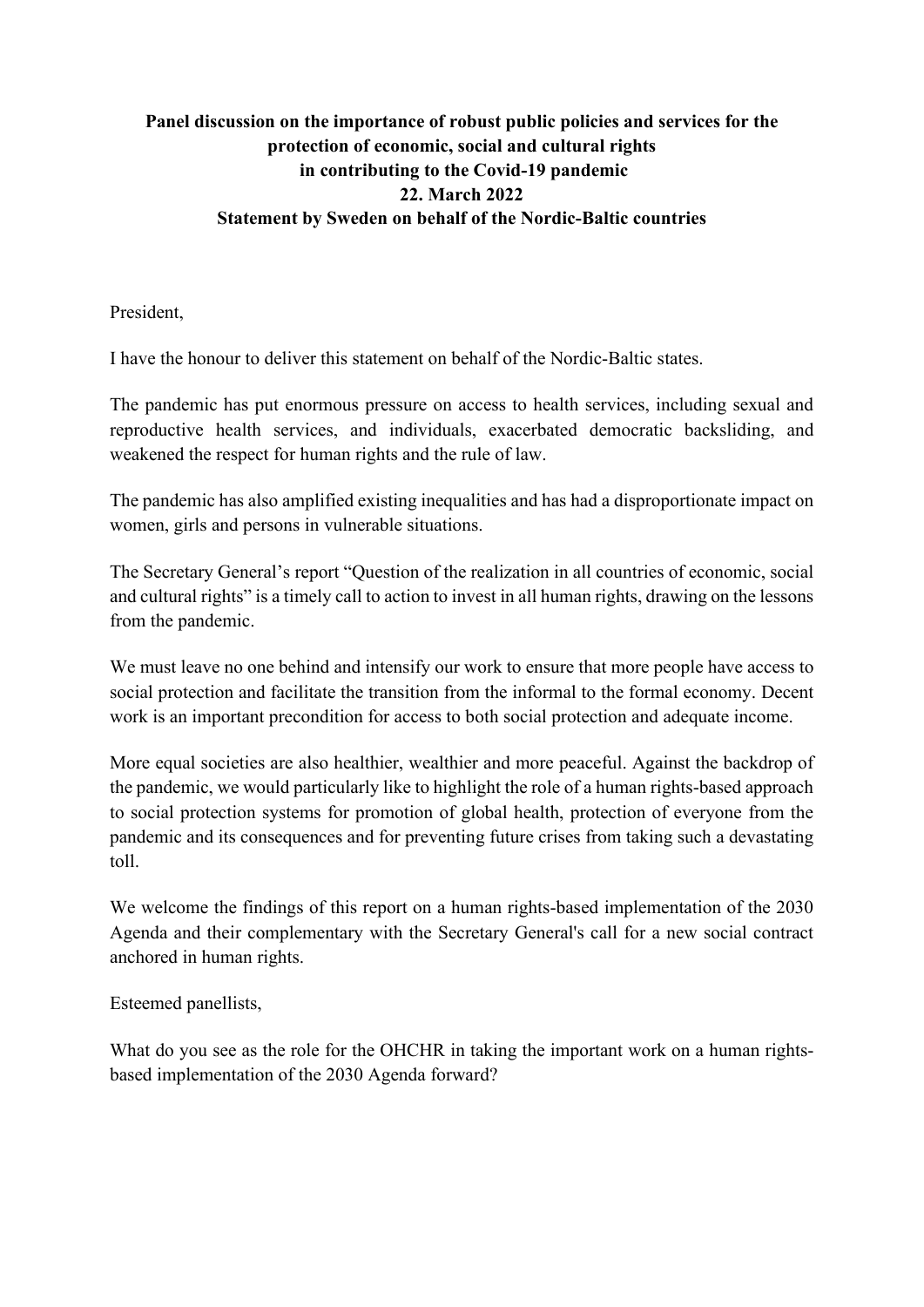### **Interactive dialogue with the Special Rapporteur on minorities 22. March 2022 Statement by Finland on behalf of the Nordic-Baltic countries**

Chair,

I have the honour to speak on behalf of the Nordic-Baltic countries: Denmark, Estonia, Iceland, Latvia, Lithuania, Norway, Sweden and my own country Finland. We thank the Special Rapporteur for the report.

The full realization and protection of human rights of persons belonging to minorities is paramount in conflict prevention and crisis situations. The root causes of discrimination, including multiple and intersecting forms of discrimination, must be addressed. Minorities, including women representing minorities, must be involved in decision-making processes and conflict prevention.

While the internet is an important tool for advocating for human rights, we are extremely concerned about the growth of online hate speech. This hate speech often harms especially minorities, persons in vulnerable situations and women, and can lead to hate crimes, physical violence and even conflicts.

Mr. Special Rapporteur, what action do you recommend for governments and businesses to take to allow all, including women and underrepresented people within minorities, to use their voices online, without threat of violence, harassment or hate speech, and thus prevent conflicts?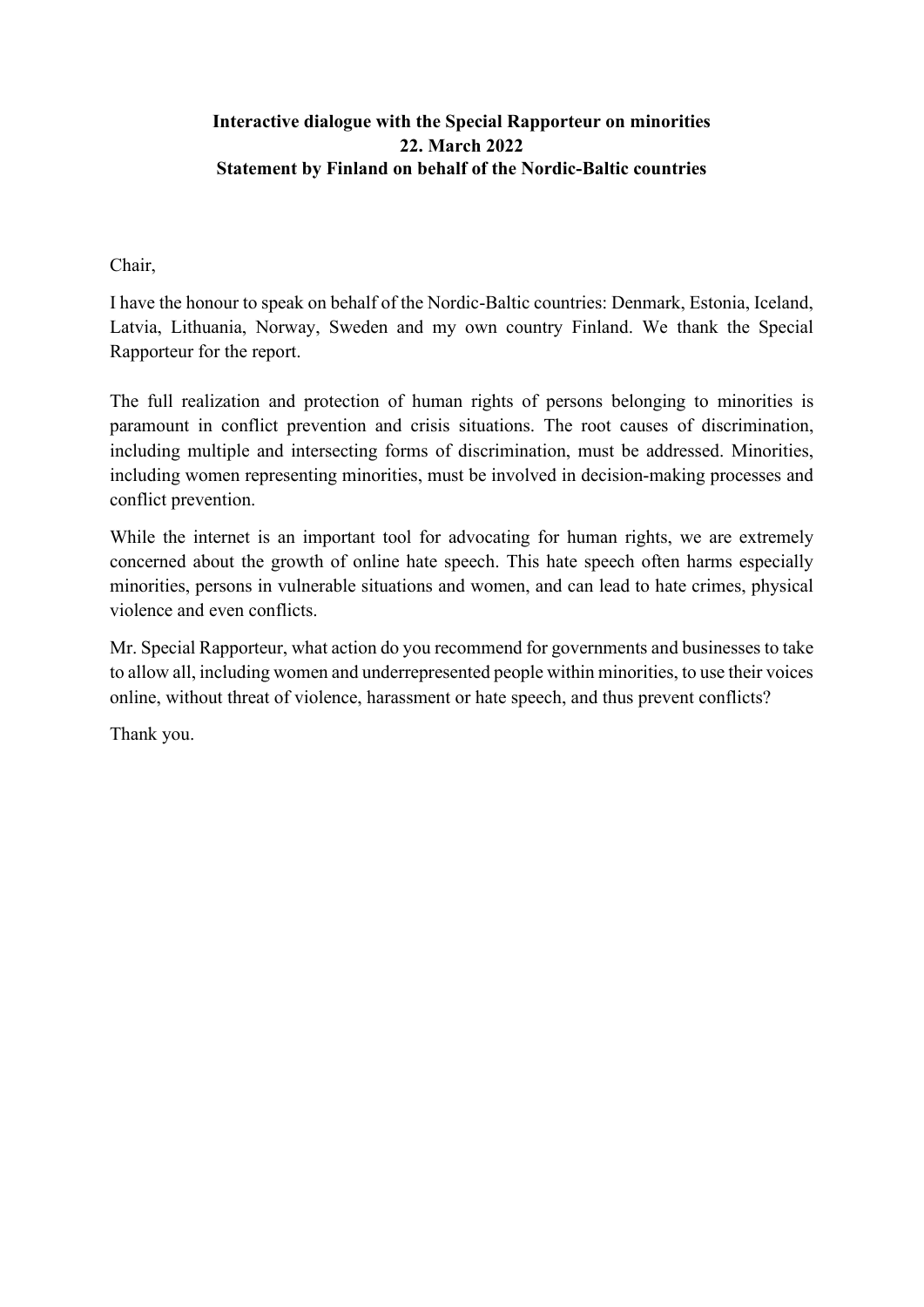### **Item 9 – General Debate 28. March 2022 Statement by Denmark on behalf of the Nordic-Baltic countries**

#### Mr. President,

I have the honour to deliver this statement on behalf of the Nordic-Baltic countries.

We remain fully committed to combating racism, racial discrimination, xenophobia and related intolerance. All individuals must be treated with dignity and enjoy equal rights as also stated in the Universal Declaration of Human Rights.

Racism can take many forms. Ranging from racist hate online to systemic racism and racially motivated violence. We condemn it in all its forms.

Despite the concerning fact that no society is immune from racism and racial discrimination, we need to also highlight and learn from the many positive initiatives and developments that exists.

Therefore, going forward, we need to build on the good stories. Build on the collective commitment to fight racism and racial discrimination. And not least build on the many existing structures and mechanisms, including within this Council.

In recent years, the fight against racism and racial discrimination have gained increased momentum globally. It has revitalized engagement at all levels of society. We acknowledge the need for strong Government leadership. But also that inclusion of wide range of stakeholders, including from civil society, is essential to achieve sustainable progress.

In conclusion, rest assure that we will continue our persistent efforts to combat racism in our own countries as well as promoting the cause internationally.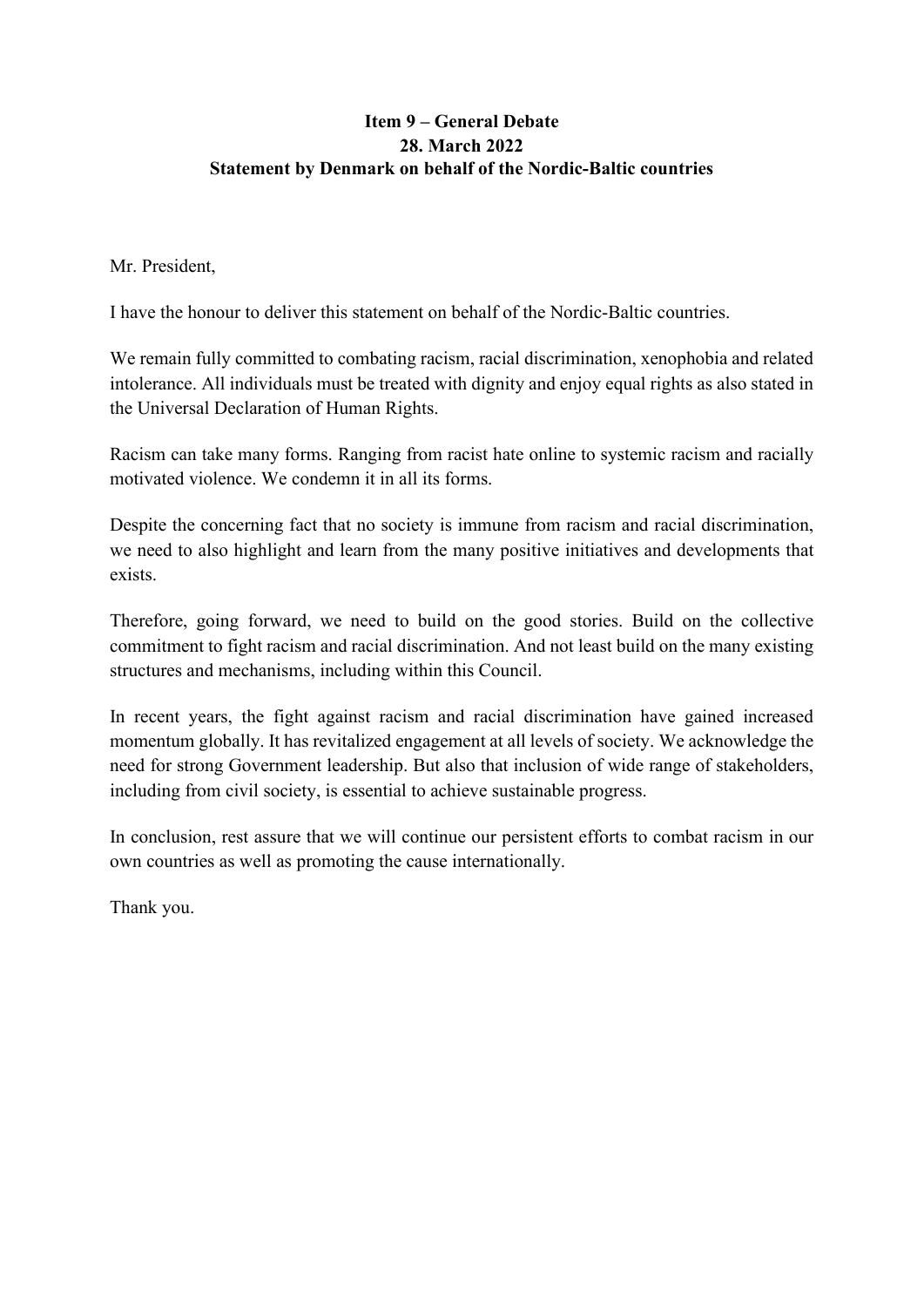### **Debate in commemoration of the International Day for the Elimination of Racial Discrimination 28. March 2022 Statement by Finland on behalf of the Nordic-Baltic countries**

Mr. President,

I have the honour to speak on behalf of the Nordic-Baltic countries: Denmark, Estonia, Iceland, Latvia, Lithuania, Norway, Sweden and my own country Finland.

We commend and are committed to protect those who work at the forefront in combatting racism, racial discrimination, xenophobia and related intolerance, including persons and communities of African descent. An inclusive civic space is imperative for positive change.

Racism causes suffering and mistrust between people. Being blatant or elusive, it can be a powerful tool to incite fear, even hate, and uphold power structures that serve only few.

It is key to increase full, equal and meaningful participation of persons from diverse backgrounds, especially those who have traditionally been marginalized, in all spheres of society. This requires dismantling structural inequalities and implementing well-targeted policy measures. Countering disinformation is crucial in preventing racism, including its use for political ends.

Women, girls as well as persons in vulnerable situations face multiple and intersecting forms of discrimination, including based on racism. This can push them deeper into margins. Their concerns must be heard and acted upon.

Ending racism is hard but possible if we act decisively and have a shared mission pursued on policy, cultural and personal levels. We can reach a world free of racism where human rights are ensured for all and no one is left behind.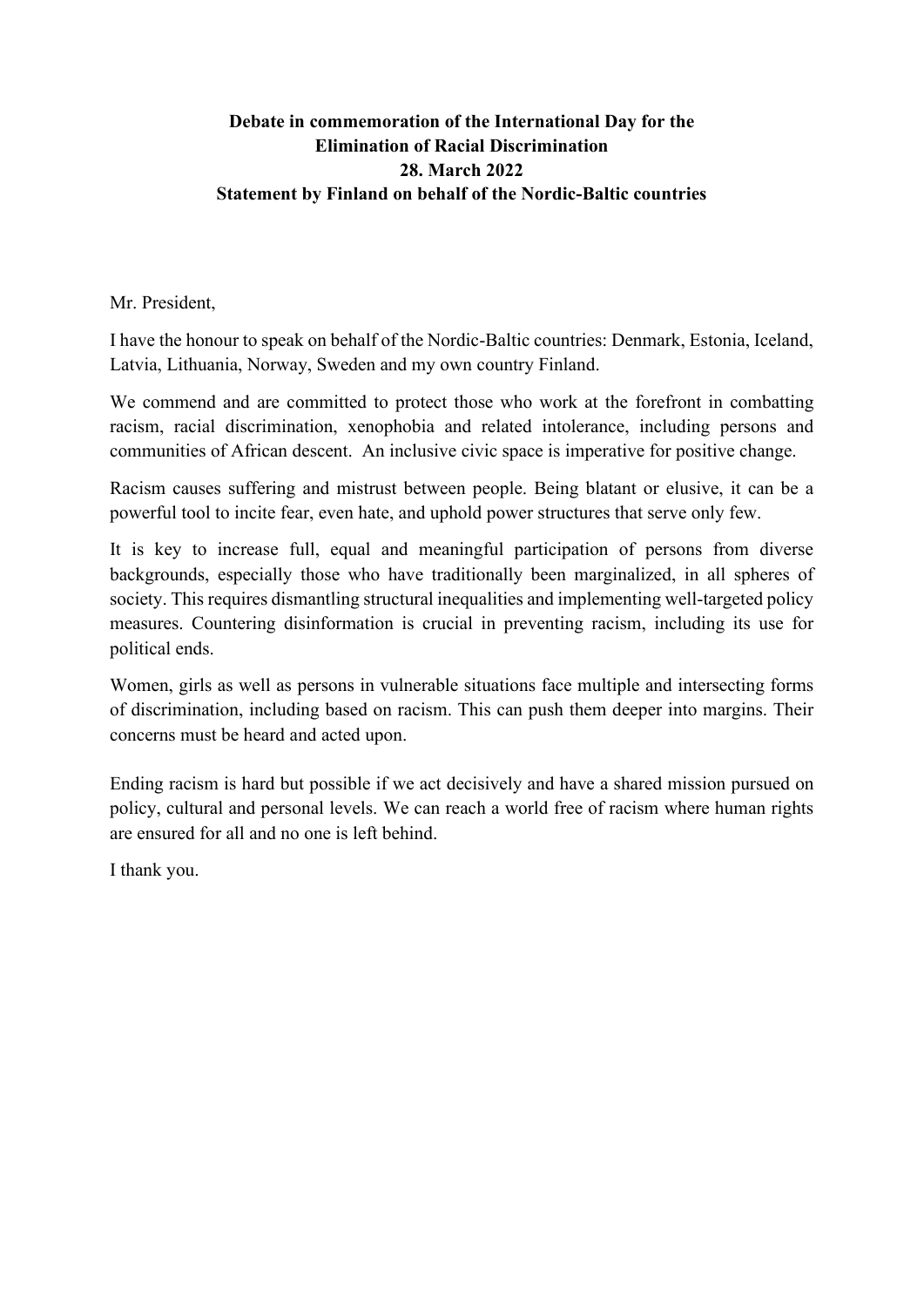## **Enhanced Interactive Dialogue on oral updates on Democratic Republic of the Congo 29. March 2022 Statement by Sweden on behalf of the Nordic-Baltic countries**

Mr President,

I make this statement on behalf of the Nordic and Baltic countries.

Thank you, Madam High Commissioner and the Team of International Experts for your updates on the situation of human rights in the DRC.

We appreciate that the total number of documented human rights violations and abuses has decreased over the last year, including those related to the democratic space. The situation for civilians in Eastern DRC, however, continues to be of deep concern. We are for instance alarmed by attacks against camps for displaced persons. There has also been an increase in the number of attacks against humanitarian actors in the region, which makes their work even more difficult. This must be addressed urgently.

Madame High Commissioner, which consequences have you observed of the state of siege and of the joint operations between Uganda and DRC on the civilian population?

It is positive that the long legal process in the case of the murder of Zaida Catalán and Michael Sharp has resulted in a first instance verdict. Welcome that the Congolese authorities have confirmed that the investigation will continue. All those responsible must be brought to justice. Noting that 51 of the accused have been sentenced to death, we urge the DRC authorities to maintain the de facto moratorium on the death penalty in place since 2003, and to consider abolishing it in law. We continue to call on the authorities to fully cooperate with the UN Follow-On Mechanism.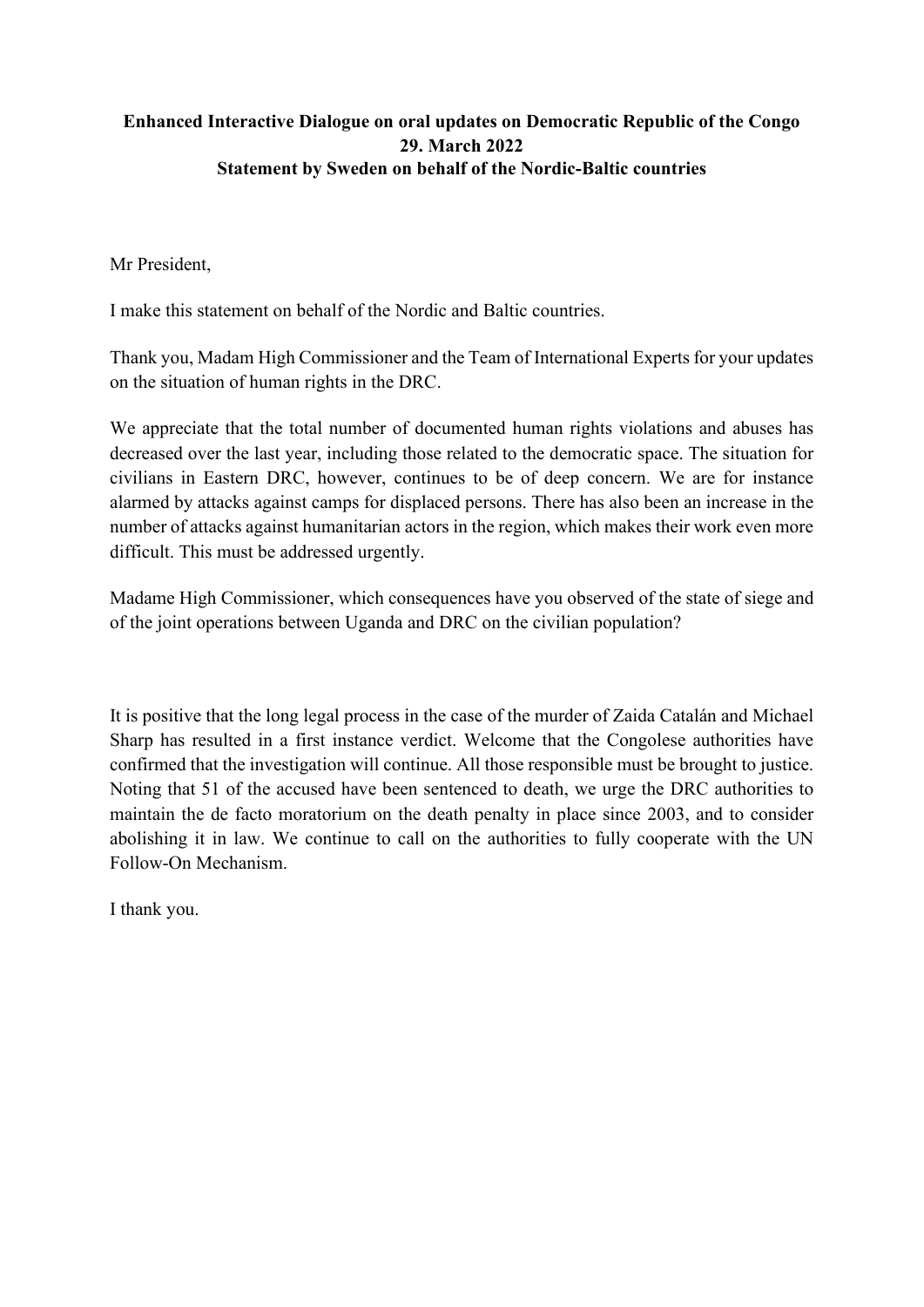## **Interactive Dialogue with the Independent Expert on Mali 29. March 2022 Statement by Sweden on behalf of the Nordic-Baltic countries**

#### Mr. President.

I have the honour to deliver this statement on behalf of the Nordic and Baltic countries.

We thank the Independent Expert, Mr. Tine, for the report.

We note with deep concern the Malian leadership's postponement of elections and the proposal to extend the transition period far beyond the agreed timeline. We urge Malian authorities to return to a credible transition process with a clear timeline and elections in the near future.

We continue to be deeply concerned by human rights violations and abuses in Mali, including the systematic targeting of civilians by extremist armed groups. We remain alarmed by the continued reports on violations committed by national forces. We are also very concerned that the Malian leadership's cooperation with the Wagner group will likely, as seen elsewhere, further undermine the respect for human rights.

In this context, strengthening the access to justice, fighting impunity and increasing accountability is crucial.

We are concerned about the shrinking space for freedom of expression and media freedom in Mali.

Let me assure you of our continued support to promoting human rights in Mali and allow me to ask the following question:

*How can Malian authorities best work to combat human rights violations and abuses and increase accountability, and how can the international community most effectively support the respect for human rights in Mali?*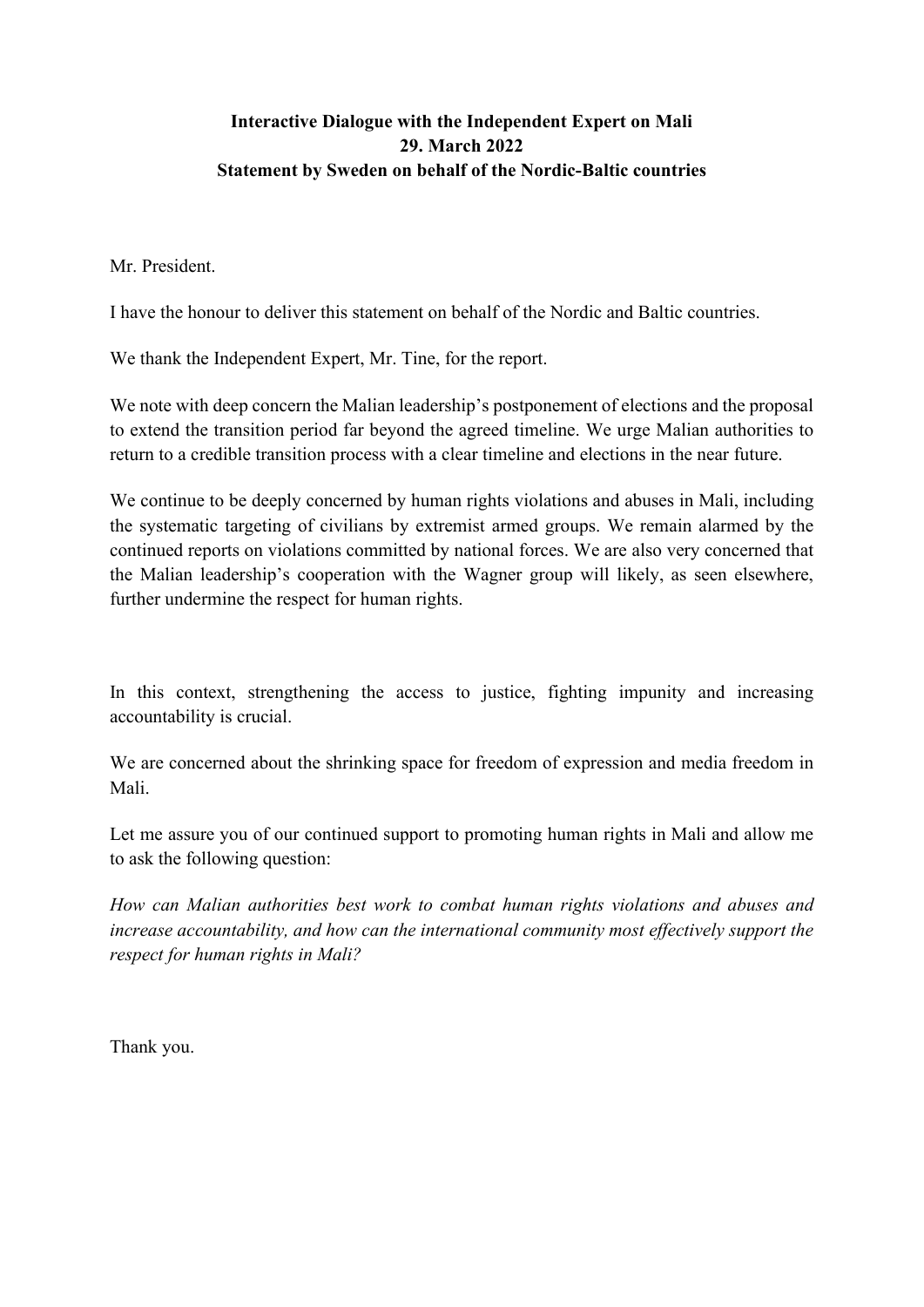# **Interactive Dialogue with the Special Rapporteur on Cambodia 29. March 2022 Statement by Finland on behalf of the Nordic-Baltic countries**

#### President,

I have the honour to deliver this statement on behalf of the Nordic-Baltic countries: Denmark, Estonia, Iceland, Latvia, Lithuania, Norway, Sweden and my own country Finland.

We thank the Special Rapporteur for his longstanding work and today's important update on the human rights situation in Cambodia.

We appreciate Cambodia's engagement with the Human Rights mechanisms, including the planned country visit of the Independent Expert on SOGI.

The Nordic-Baltic countries continue to have concerns about shrinking civic space, limitations of rights to freedom of assembly and expression, including for human rights defenders, trade union members and media.

As local and national elections are approaching, it is essential that alternative and critical voices are not hindered nor silenced, as opposition parties are a prerequisite of political pluralism.

We are concerned about the recent sentences and convictions in the mass trial against opposition figures and the negative effect this will have on Cambodian democracy.

Mr Special Rapporteur,

How can we best support Cambodia to strengthen human rights, rule of law and democracy?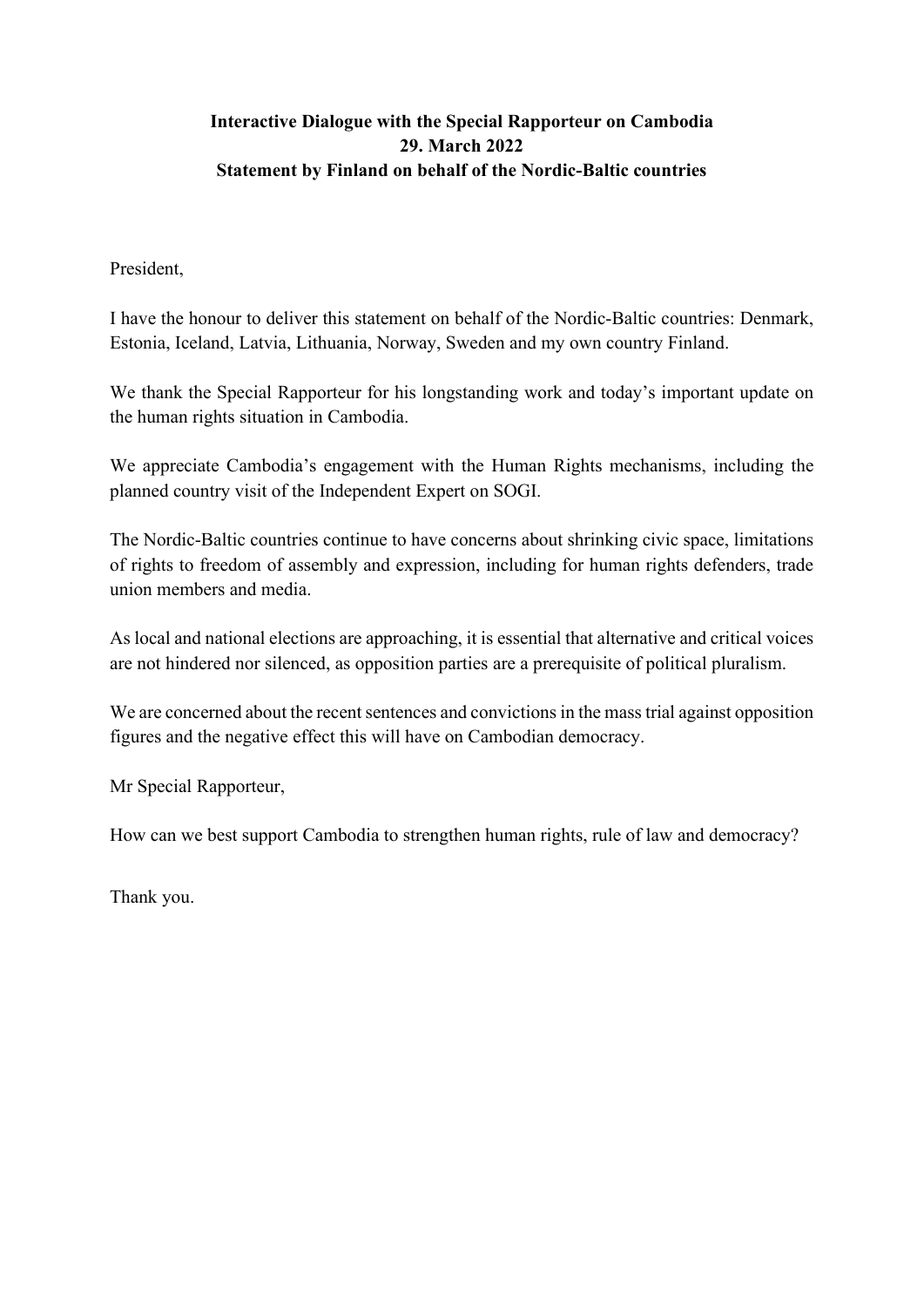#### **Interactive dialogue with the Fact-Finding Mission on Libya 30. March 2022 Statement by Finland on behalf of the Nordic-Baltic countries**

Mr. President,

I have the honour to speak on behalf of the Nordic-Baltic countries: Denmark, Estonia, Iceland, Latvia, Lithuania, Norway, Sweden and my own country Finland.

We fully support the mandate of the Fact-Finding Mission. Its work is key to ensure accountability in Libya.

The authorities in Libya and all parties to the conflict need to fully cooperate with the Mission. Unhindered access inside the country should be guaranteed. Civil society and individuals must be able to interact with the Mission without fear of reprisals.

We stress accountability for violations and abuses of human rights and international humanitarian law committed by all parties in Libya, including sexual and gender-based violence and violence against activists, women's rights defenders and migrants. The Mission has established that some of these grave violations may amount to war crimes, which is deeply concerning.

The systematic silencing of civil society and the continued involvement of mercenaries has created an environment of impunity. Every avenue should be explored to exert pressure on foreign powers that continue to fund mercenaries in Libya to ensure their departure.

Distinguished experts, what in your view is needed for the complete fulfillment of the Mission's mandate?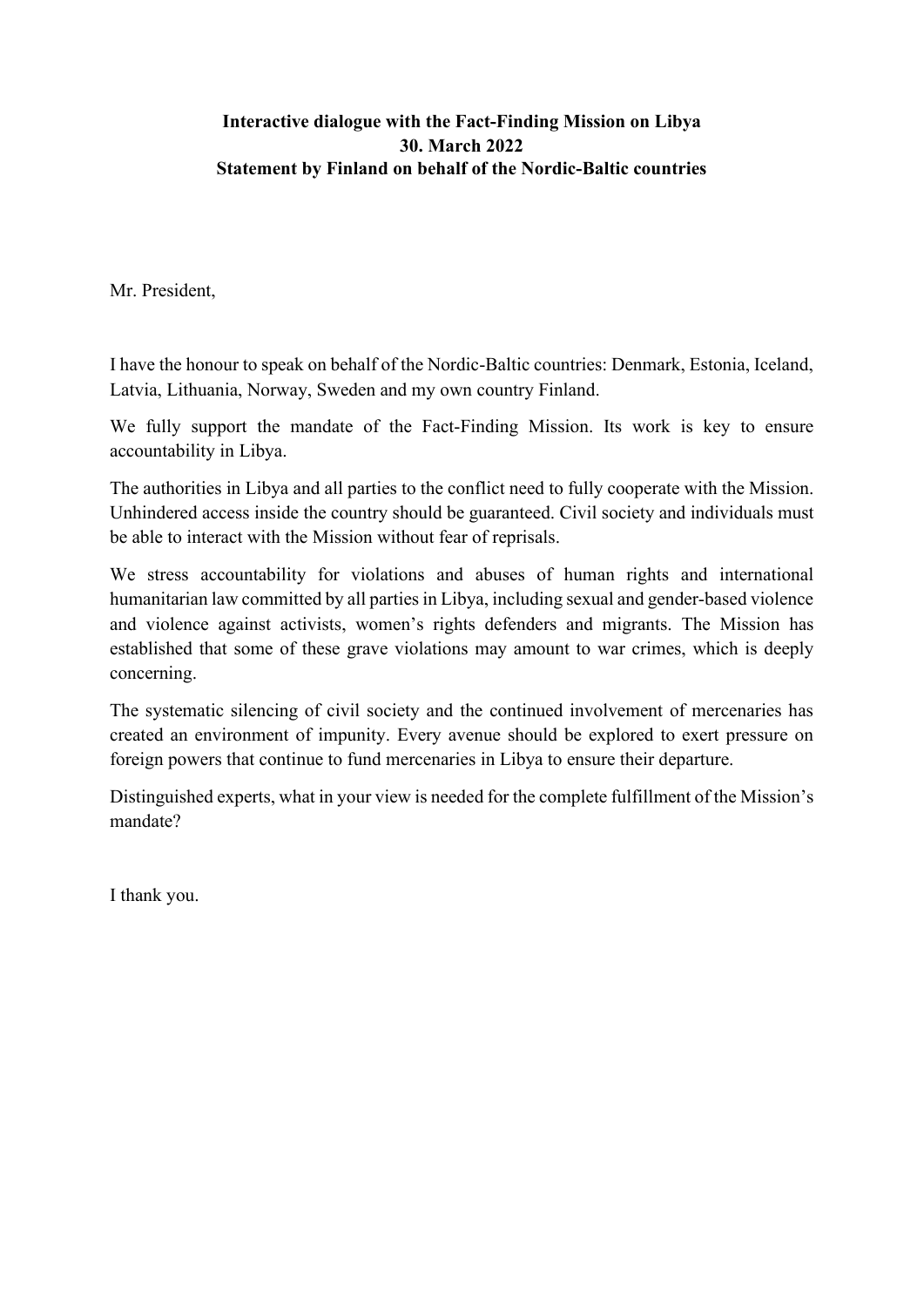### **High-level Interactive Dialogue on human rights situation in the Central African Republic 30. March 2022 Statement by Norway on behalf of the Nordic-Baltic countries**

President,

I have the honour of speaking on behalf of the Nordic-Baltic countries. We thank the Independent Expert for his ongoing efforts and remain supportive of the OHCHR's human rights mandate at MINUSCA.

The continuously deteriorating humanitarian and human rights situation in the CAR remains a great concern. Both armed groups, the national army and their partners, the Russian Wagner Group, are responsible. We are appalled by the reported high number of gender-based and conflict-related sexual violence, the grave violations against children, and the targeting of religious minorities. We condemn in the strongest terms the targeting of humanitarian workers and the repeated attempts to obstruct the operations of MINUSCA.

The government must continue to provide MINUSCA and humanitarian organisations with access. All allegations of violations and abuses must be effectively and independently investigated, and the Security Council resolutions on Women, Peace and Security must be implemented.

We would like the Independent Expert's assessment of the effectiveness of existing accountability mechanisms in CAR to prevent further atrocities, and inquire whether the SOFA violations and attempts to obstruct MINUSCA's work have impacted the human rights section's monitoring and reporting on human rights abuses and violations in any way.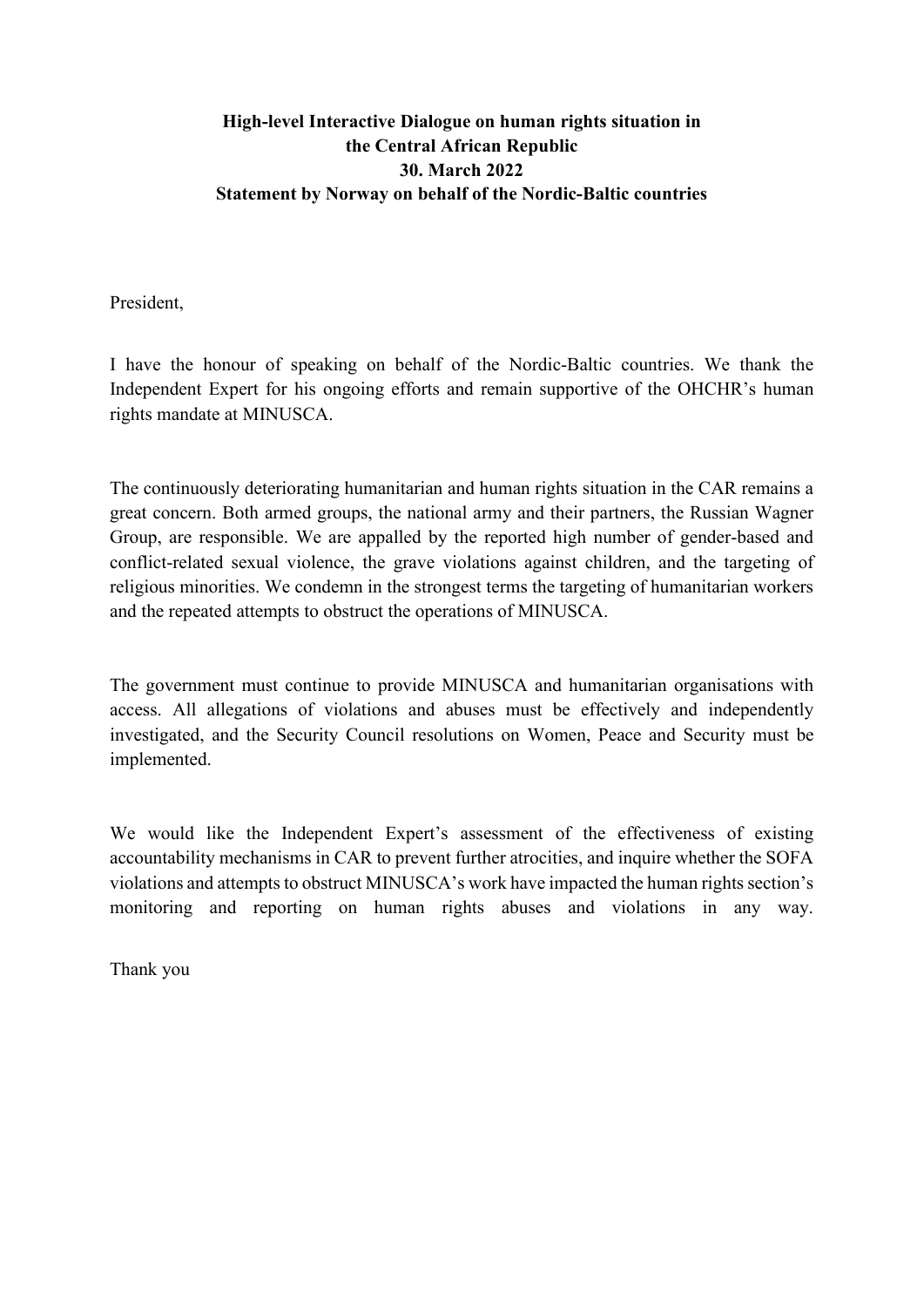#### **Interactive Dialogue on the High Commissioner's Oral Update on Ukraine 30. March 2022 Statement by Lithuania on behalf of the Nordic-Baltic countries H.E. Gabrielius Landsbergis, Minister of Foreign Affairs**

#### Mr. President,

On behalf of the Nordic-Baltic countries, I thank the High Commissioner for her oral update and the UN Human Rights monitoring mission in Ukraine for its work.

We stand united with Ukraine facing large scale unprovoked, unlawful and unjustified aggression by Russia, enabled by Belarus. We admire the courage of the Ukrainian people defending their country and legally binding norms of the international law and the principles of the United Nations Charter.

We urge Russia to immediately cease the attacks and deliberate targeting of civilians and civilian infrastructure, especially using explosive weapons, such as cluster munitions, in residential areas, which are grave violations of international humanitarian law. We demand Russia to immediately and unconditionally withdraw all its troops from the entire territory of Ukraine.

Russia is responsible for the bloodshed of innocent people, including women and children, and for millions lives destroyed. All human rights violations and suspected war crimes must be investigated and accountability ensured.

Accountability matters.

Justice cannot be escaped.

The international community must do everything to hold Russia and its accomplice Belarus to account.

The Nordic-Baltic countries commend the establishment of the Commission of Inquiry and call for its immediate operationalization.

*Madam High Commissioner, what more could be done to strengthen our efforts in seeking justice for victims and accountability of perpetrators?*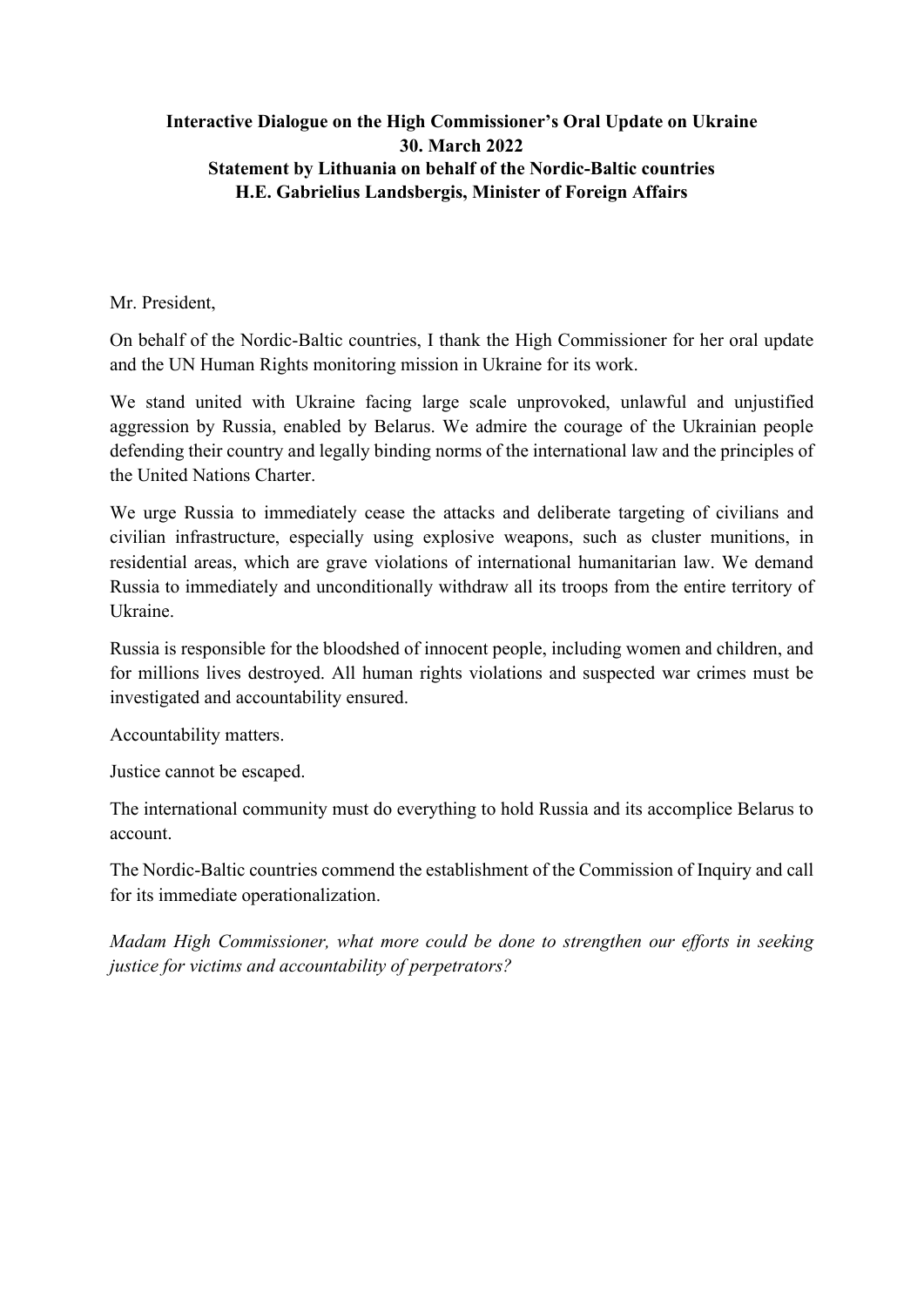#### **Interactive Dialogue on the High Commissioner's Oral Update on Ukraine 30. March 2022 Statement by Iceland**

Mr. President.

Iceland thanks the High Commissioner for her Oral Report and the UN Human Rights Monitoring Mission in Ukraine for its work.

Iceland reiterates its support to Ukraine's independence, sovereignty, and territorial integrity, within its internationally recognized borders. Our position remains clear: we do not recognize the illegal annexation of Crimea by Russia and strongly condemn Russia's illegal and unprovoked invasion of Ukraine.

We are witnessing an escalating pattern of violations of international humanitarian law and human rights law, including Russia's indiscriminate attacks on civilian lives and infrastructure. We urge Russia to uphold its obligations for safe and unhindered humanitarian access in Ukraine.

Mr. President,

We are deeply alarmed at the security risks faced by journalists and human rights defenders in areas occupied by Russia, as well as increased repression of media freedom and right to freedom of expression in Russia relating to the war in Ukraine. The right to freedom of opinion and expression must be respected.

Prisoners of war must be treated humanely and protected against acts of violence or intimidation, including public curiosity.

Iceland stands in full unity with the people of Ukraine and demands the withdrawal of all Russian military personnel and equipment from Ukraine.